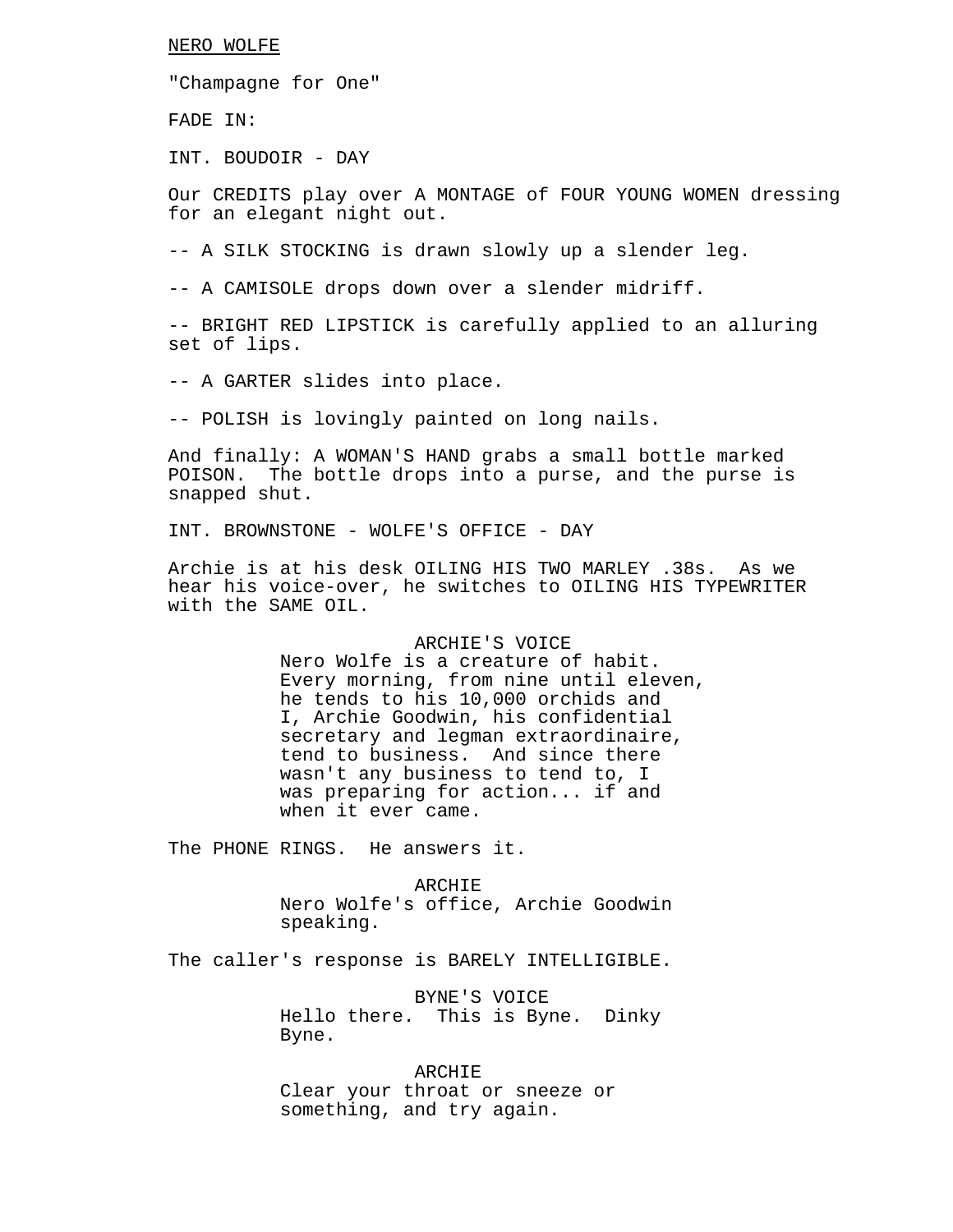And we INTERCUT with DINKY BYNE, who is talking on the phone in his apartment. Dinky is PINCHING HIS NOSE and PRETENDING TO BE SICK.

BYNE

That wouldn't help. My tubes are clogged. Tubes. Clogged. Understand? Dinky Byne -- B-Y-N-E.

ARCHIE Oh, hello. I won't ask how you are, hearing how you sound. My sympathy.

BYNE I need it. I need more than sympathy, too. I need help. Will you do me a hell of a favor?

# ARCHIE

I might. If I can do it sitting down and it doesn't cost me my teeth.

# ARCHIE'S VOICE

Austin, aka "Dinky" to his friends, was faking it, but I was curious why, so I strung him along. I knew him from an old case and was hoping this would lead to another one.

BYNE

It won't cost you a thing. You know my Aunt? Louise Robilotti?

ARCHIE'S VOICE That was the old case.

# ARCHIE

Only professionally. Mr. Wolfe recovered some jewelry for her. She didn't like paying the fee and she didn't like me.

# BYNE

I suppose you know about the dinner party she gives every year for Grantham House?

# ARCHIE

The charity her late, first husband Albert Grantham set up for unwed mothers?

#### BYNE

Yeah. Well, this is a social thing, to introduce to higher society four of the unwed mothers who have left the care of Grantham house. (MORE)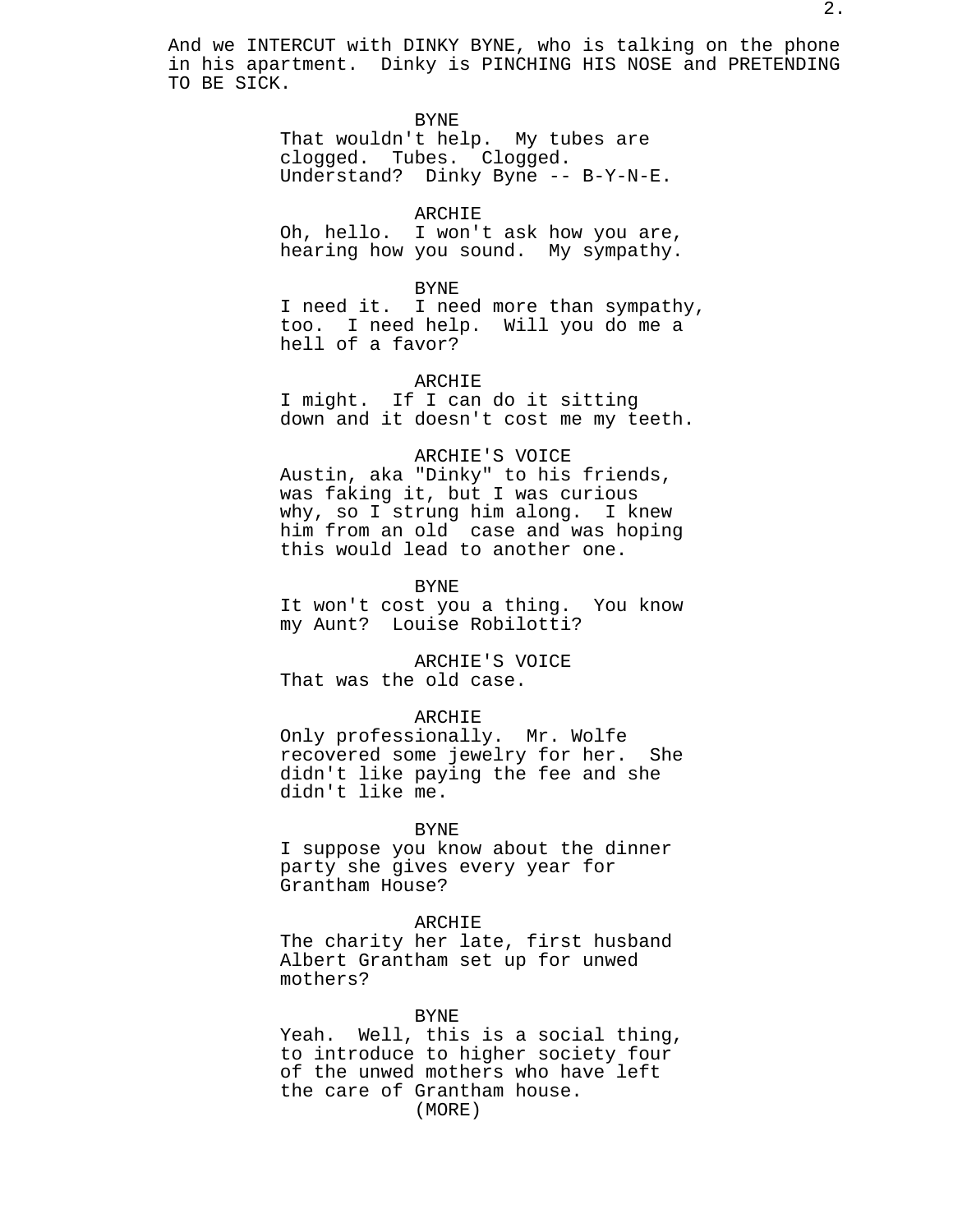# BYNE (CONT'D)

It's tonight, and I was supposed to be one of the four chevaliers, but I'm too sick to go. You'd be perfect to take my place. You'll know exactly how to treat the lady guests.

ARCHIE Your aunt didn't like me.

BYNE

She won't mind. She'd hate having only three chevaliers even more. Black tie, seven o'clock, you know the address. I'll guarantee nothing will be served that will break your teeth. How about it, Archie?

As Archie mulls it over, NERO WOLFE comes, goes to his desk, and starts sorting through his mail.

> ARCHIE'S VOICE I kind of liked the idea. It would increase my knowledge of human nature. It would be interesting to see how they handled me and how I handled myself.

ARCHIE All right, I accept.

BYNE I'll do the same for you one day.

ARCHIE You can't. I haven't got a billionaire aunt.

At the mention of money, Nero Wolfe's eyebrows raise just a bit, but he keeps his attention on his mail. Archie hangs up the phone and smiles as he JOTS DOWN A NOTE.

> ARCHIE'S VOICE Mr. Wolfe pretended like he didn't hear, but I knew he had. It takes a lot of cash to feed 10,000 orchids, not to mention himself.

Archie hands the note to Wolfe.

WOLFE What is this?

ARCHIE Where you can reach me this evening from seven o'clock on.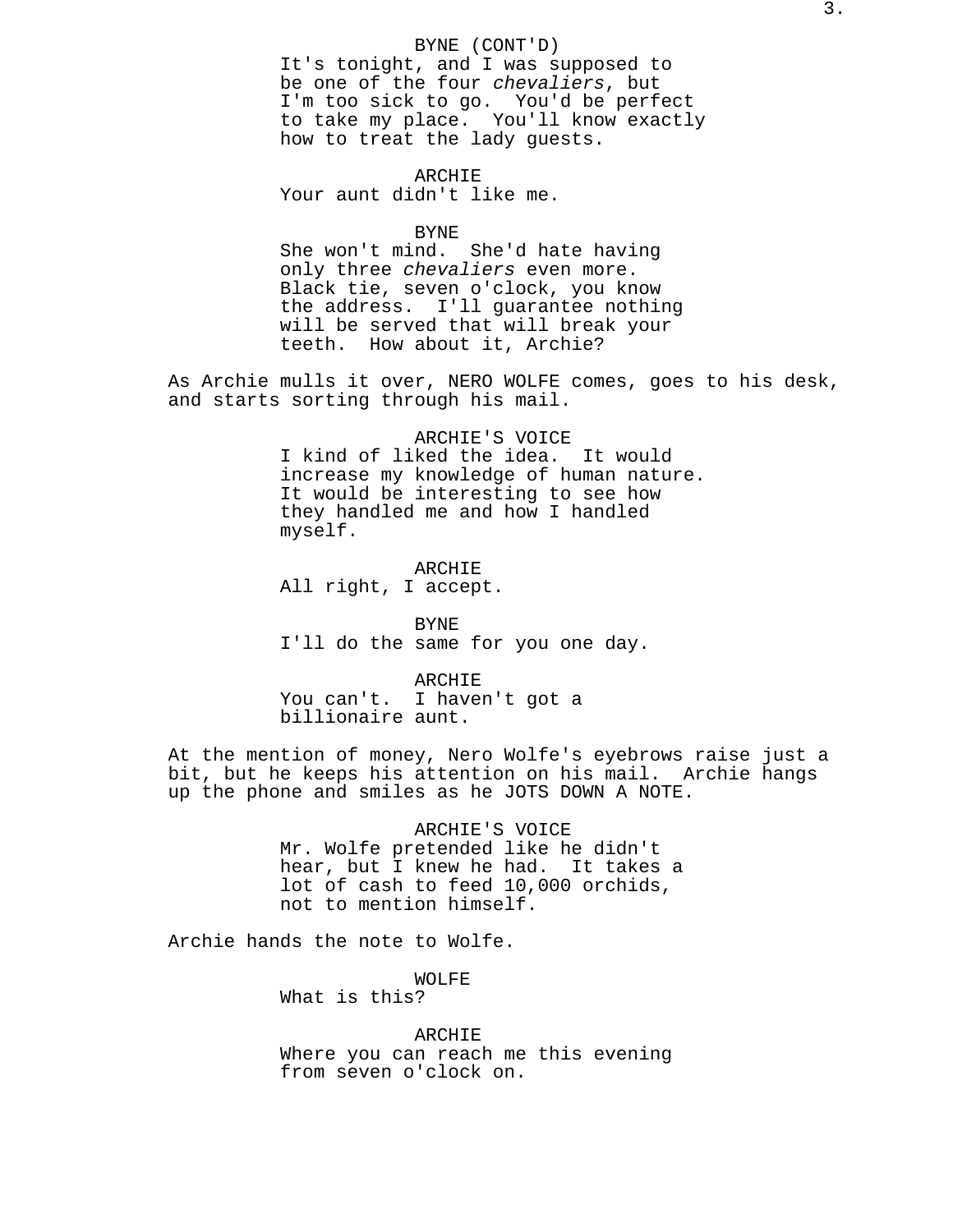Mr. Hewit is coming this evening to bring a Dendrobium and look at the Renanthera. You said you would be there.

# ARCHIE

I know, but this is an emergency. I have to stand in for a sick friend, Austin Byne, at Mrs. Robilotti's dinner party for the unwed mothers of Grantham House. Do you know about the event?

# WOLFE

Yes. Buffoonery. A burlesque of hospitality. Do you mean you are abetting it?

ARCHIE

It will give me a fresh outlook. It will harden my nerves. It will broaden my mind.

Wolfe's eyes narrow.

# WOLFE

Archie.

# ARCHIE

Yes, sir?

WOLFE Do I ever intrude in your private affairs?

# ARCHIE

Yes, sir. Frequently. But you think you don't, so go right ahead.

#### WOLFE

You demean yourself. These creatures are invited for an obvious purpose. It is hoped that they will meet a man who will be moved to pursue the acquaintance and who will end by legitimating, if not the infant already in being, the future produce of the womb. Therefore your attendance will be an imposture and you know it.

# ARCHIE

If that were the purpose, I would say hooray for Mrs. Robilotti and I wouldn't go. But it's not about match-making.

(MORE)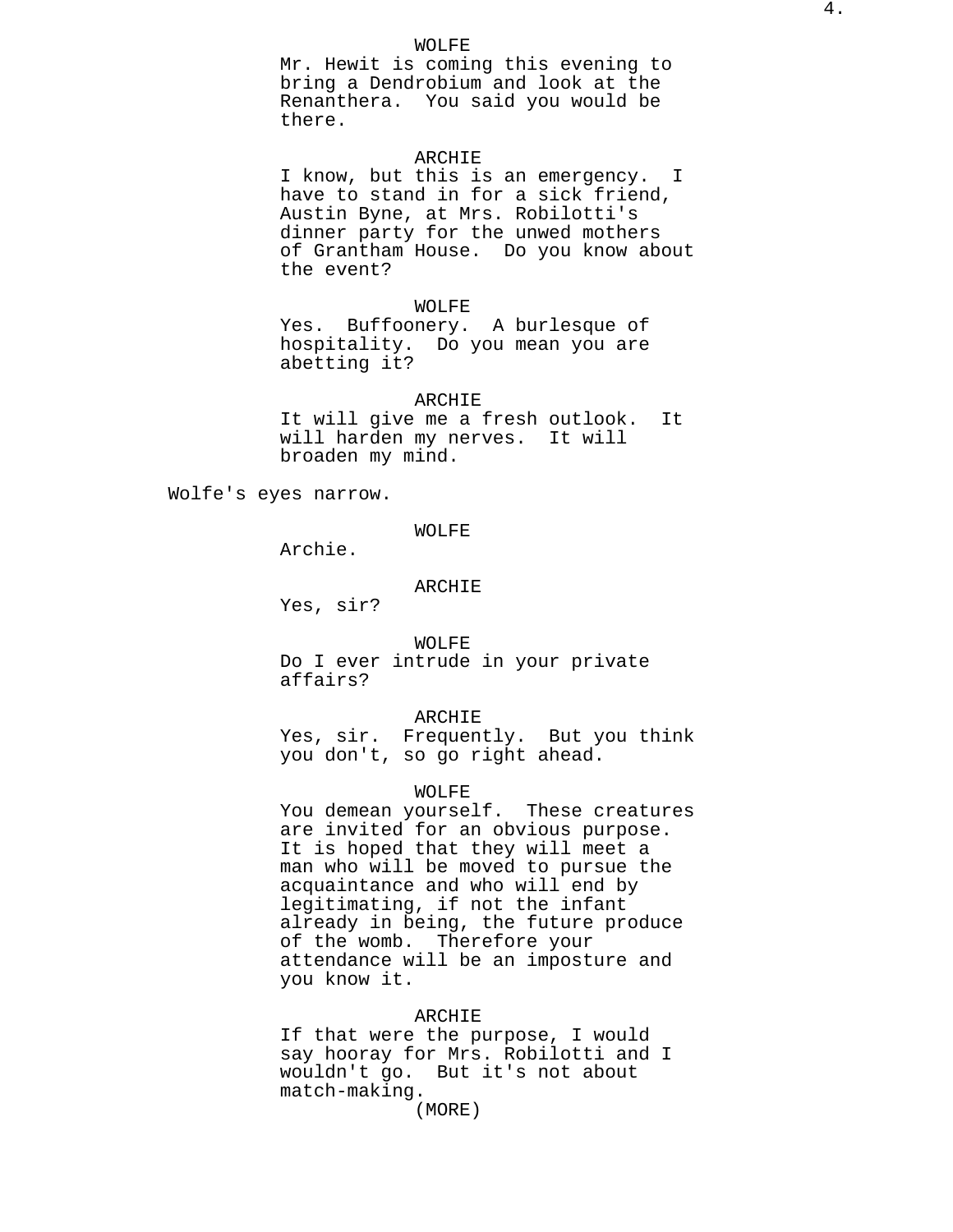ARCHIE (CONT'D) The idea is that it will buck the girls up to spend an evening with the cream and get a taste of caviar, and sit on a chair made by Congreve, and--

WOLFE (interrupts:) Congreve didn't make chairs.

#### ARCHIE

I know he didn't, but I needed a name and that one popped in. I won't be perpetuating a fraud, but don't be too sure I won't meet the lady of my doom.

Archie goes, Wolfe returning to his letters.

# WOLFE

Pfui.

WIPE TO:

INT. BROWNSTONE - KITCHEN - NIGHT

Archie comes in, looking very dashing in his finest duds. FRITZ is preparing dinner.

> ARCHIE Cross me off for dinner. I'm doing my good deed for the year and getting it over with.

FRITZ That's too bad. I'm serving veal birds in casserole with mushrooms and white sauce.

## ARCHIE

You may not be as great an expert on women as you are on food, but I would appreciate some suggestions on how to act this evening.

Fritz turns around, truly stunned.

# FRITZ

Act with women? You? Ha! With your thousand triumphs, advice from me? Archie, that is upside down.

# ARCHIE

Thanks for the plug, but these women are special. Unwed mothers from Grantham House being given a taste of society.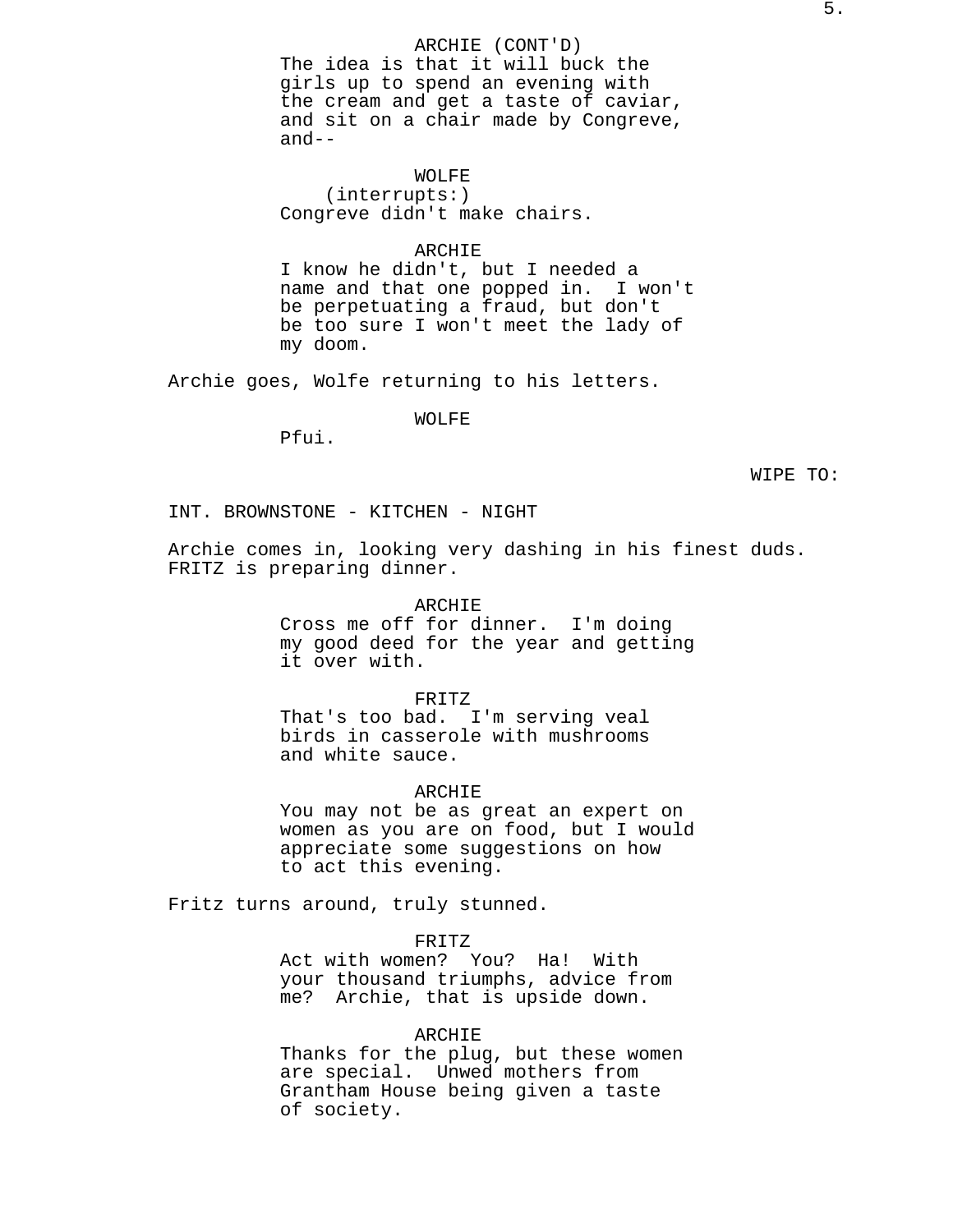6.

FRITZ

No!

ARCHIE

Why no?

FRITZ

You, Archie?

# ARCHIE

Why not me?

# FRITZ

It will ruin everything. They will all be back at Grantham House in less than a year.

ARCHIE That's not the kind of advice I was looking for.

Fritz aims a knife at him and smiles.

### FRITZ

I know you well, Archie, as well as you know me, maybe. This is just talk and I enjoy it. But you will go there and act as you feel. You always do.

Fritz returns to his cooking, adding something new to his mix.

## ARCHIE

What is that?

FRITZ Marjoram. I'm trying it.

ARCHIE Don't tell Wolfe and see if he spots it.

FRITZ Thanks for the advice.

# ARCHIE

Any time. Don't hesitate to ask.

Archie leaves, no better off than he was when he came in, and we:

CUT TO:

INT. GRANTHAM MANSION - NIGHT

As the BUTLER, HACKETT, takes Archie's coat.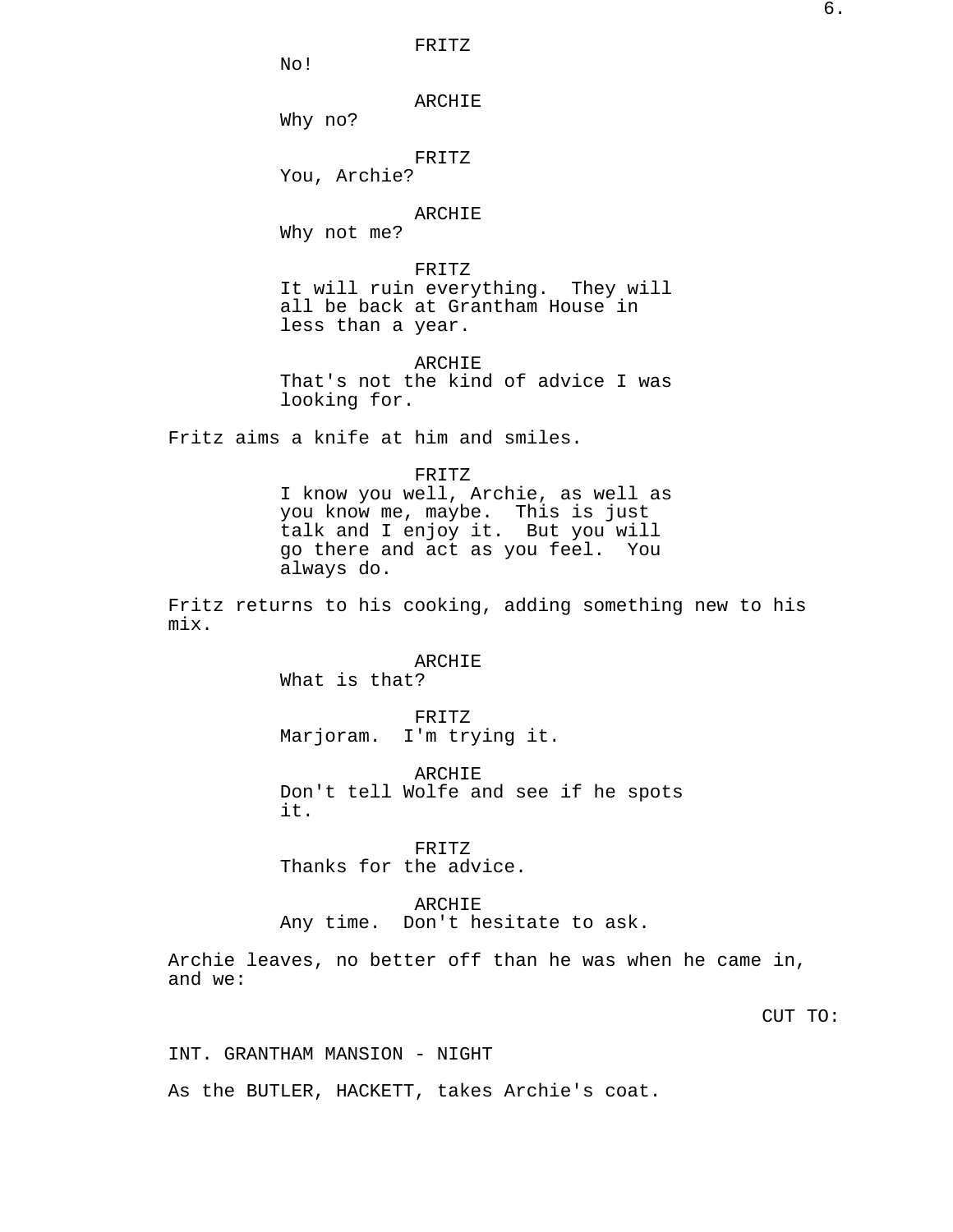# ARCHIE How's it going, Mr. Hackett?

HACKETT Very well, thank you, Mr. Goodwin.

Archie looks past Hackett and sees Mrs. LOUISE ROBILOTTI, 60s, talking with some other guests. She's rich and snooty, yet still attractive.

> ARCHIE'S VOICE Whoever had designed her had preferred angles to curves and missed no opportunities, and the passing years, now adding up close to sixty, had made no alterations.

Archie turns to Hackett.

ARCHIE How is Mrs. Robilotti these days?

HACKETT As kind and warm-hearted as you remember, Mr. Goodwin.

Archie smiles, appreciating the warning, but before he has a chance to prepare for it, Mrs. Robilotti is suddenly right at his side.

> MRS. ROBILOTTI Mr. Goodwin. My nephew Austin Byne says he phoned you and gave you the details.

> > ARCHIE

I guess he did.

MRS. ROBILOTTI You guess he did?

ARCHIE The voice said it was Byne, but it could have been a seal trying to bark.

MRS. ROBILOTTI He has laryngitis. He told you so. Apparently you haven't changed any. Of course it is not unusual, on inviting a dinner guest, to caution him about his conduct, but for this occasion some care is required. You appreciate that?

ARCHIE

Certainly.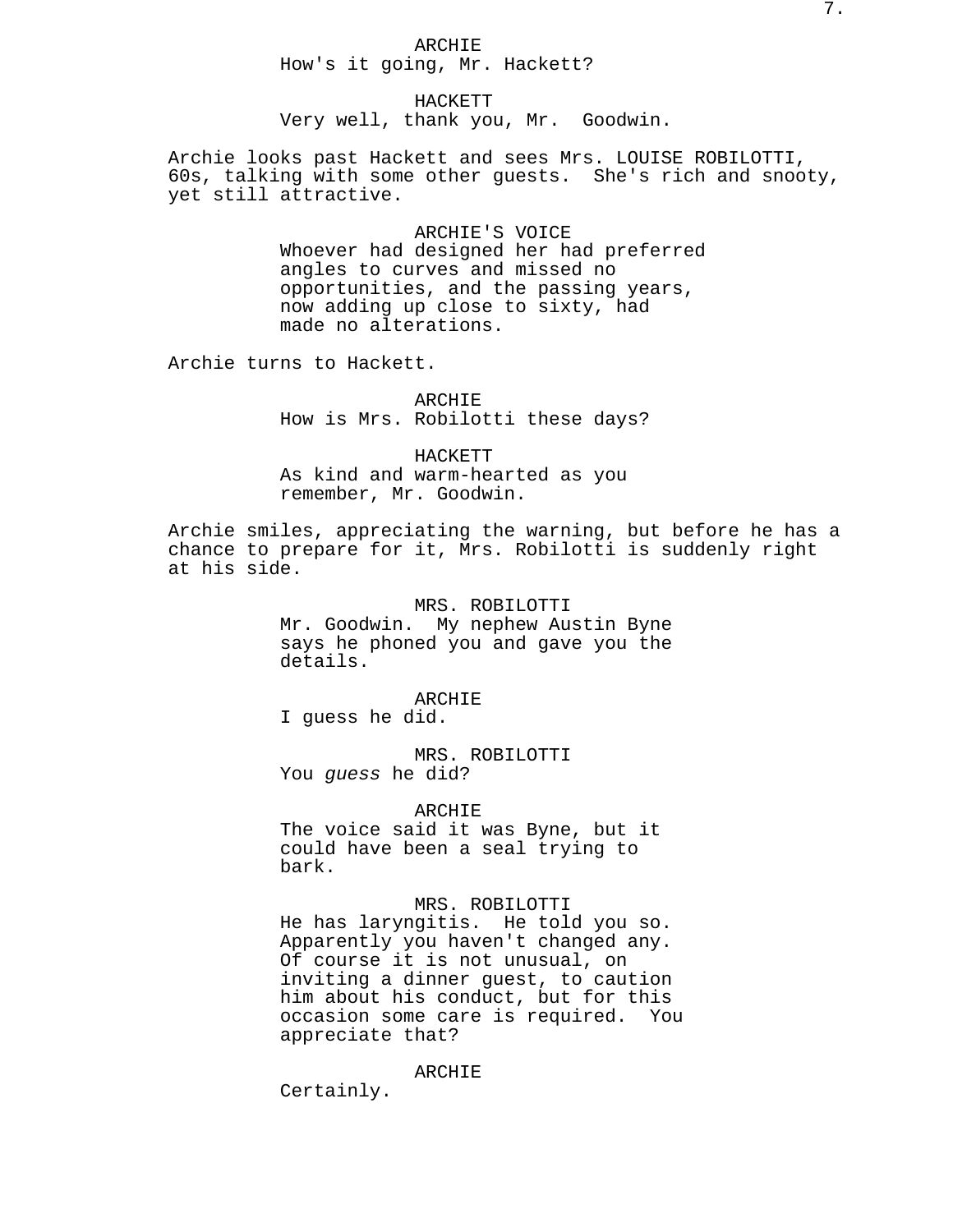ARCHIE I brought some along.

MRS. ROBILOTTI And, of course, some refinement.

ARCHIE

I borrowed some.

She eyes him coldly.

ARCHIE'S VOICE She still didn't like me, but she didn't have much of a choice, unless she wanted an empty seat at the table.

MRS. ROBILOTTI Very well. Come with me.

ARCHIE'S VOICE I knew then that I was right. It was going to be a delightful evening. For me, any way.

And with that a smiling Archie follows her inside.

WIPE TO:

INT. GRANTHAM MANSION - DINING ROOM - NIGHT

Everyone is seated around the table and engaged in lively conversation. We will "formally" meet each guest as Archie describes them in voice-over. Whoever we don't introduce here we will meet very soon. But for the sake of choreography, FAITH USHER is seated across from Archie, with BEVERLY KENT (a MAN) on her left and CECIL GRANTHAM to her right. On Archie's left is ROSE TUTTLE. The others -- Mrs. Robilotti, ROBERT ROBILOTTI, CELIA GRANTHAM, HELEN YARMIS, ETHEL VARR, EDWIN LAIDLAW, and PAUL SCHUSTER -- fill the remaining seats.

> ARCHIE'S VOICE I decided the best way to treat the girls was as an older brother who liked sisters and liked to kid them - with tact, discretion and refinement, of course.

TIGHT on HELEN YARMIS.

ARCHIE'S VOICE (CONT'D) Helen Yarmis was tall and slender, a little too slender, with a wide curved mouth that would have been a real (MORE)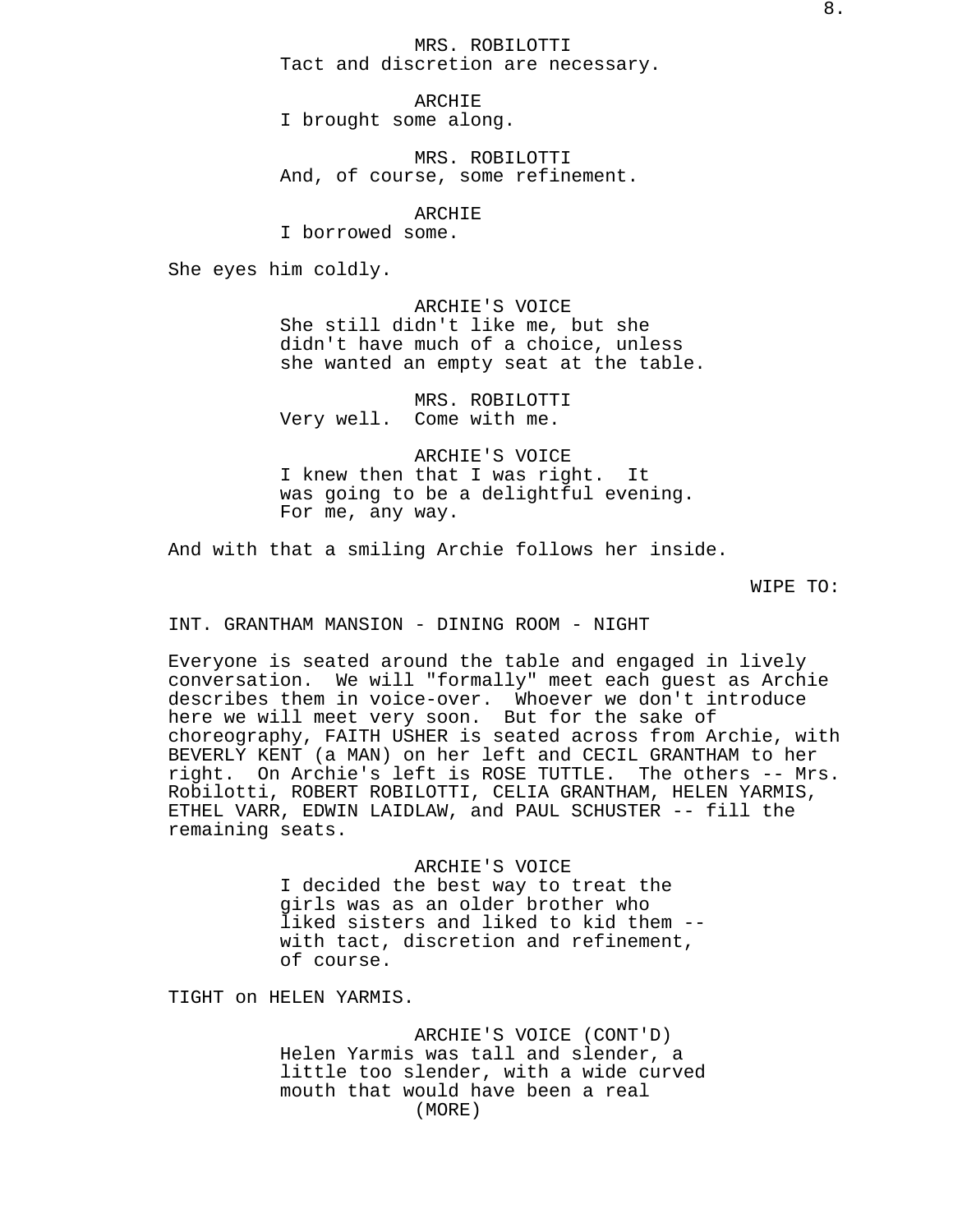ARCHIE'S VOICE (CONT'D) asset if she kept the corners up. She was on her dignity and apparently had some.

TIGHT on ETHEL VARR.

ARCHIE'S VOICE (CONT'D) Ethel Varr was the one I would have picked for my doom, if I had been shopping. She was not a head turner, but she had one of those complex faces that you can't stop looking at.

TIGHT on FAITH USHER.

ARCHIE'S VOICE (CONT'D) I would have picked Faith Usher for my sister because she looked like she needed a brother more than the others. She was very attractive, but was doing her best to cancel her advantages by letting her shoulders sag and keeping her face so tight.

TIGHT on ROSE TUTTLE.

ARCHIE'S VOICE (CONT'D) Rose Tuttle showed no signs of needing a brother at all. She had been born cheerful and it would take more than an accidental baby to smother it.

ROSE

Goodwin? That's your name?

ARCHIE

Right. Archie Goodwin.

#### ROSE

Mrs. Robilotti told me I would sit between Mr. Edwin Laidlaw and Mr. Austin Byne, but now your name's Goodwin. The other day I was telling a friend of mine about coming to this party and she said there ought to be unmarried fathers here too, and you seem to have changed your name. Are you an unmarried father?

# ARCHIE

I'm half of that. I'm unmarried, but not, as far as I know, a father. Mr Byne has a cold and asked me to fill in for him. His bad luck and my good luck.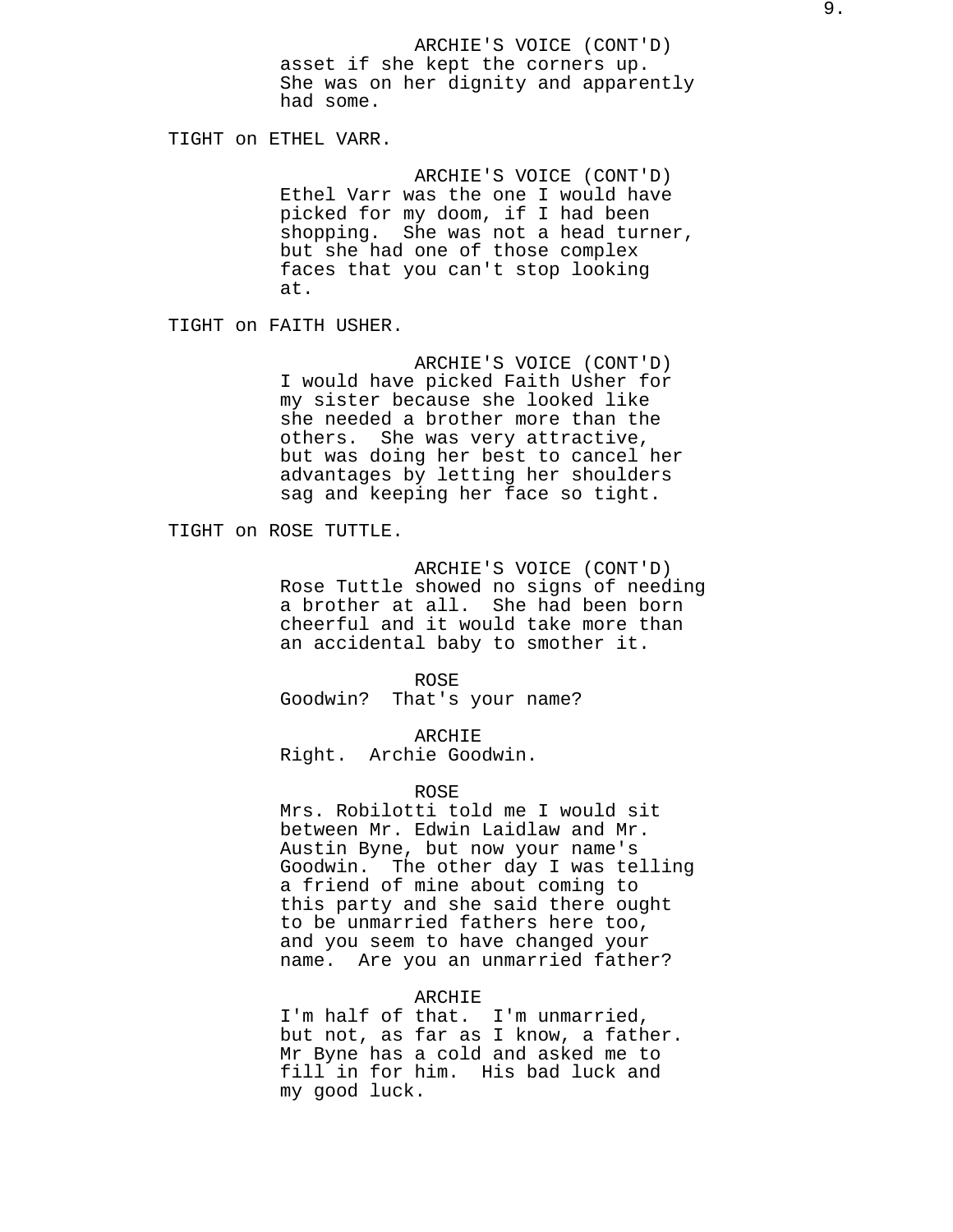She smiles, flattered.

#### ROSE

I was telling my friend that if all society men are like the ones that were here the other time, we weren't missing anything. But I guess they aren't. Anyway, you aren't. I'm going to tell my friend that.

### ARCHIE

I'm afraid I'm not society. I'm a working man.

ROSE

Oh, that explains it. What kind of work?

ARCHIE

You might call it trouble-shooting. I work for a man named Nero Wolfe. You may have heard of him.

ROSE You're a detective!

ARCHIE I am when I'm working, but not this evening. Now I'm just enjoying myself.

Rose is served some oysters and cheerfully turns her attention to those, Archie forgotten, so he turns to Ethel Varr.

> ARCHIE (CONT'D) I hope you won't mind a personal remark.

ETHEL I'll try not to. I can't promise until I hear it.

### ARCHIE

I'll take a chance. I want to explain why you might have caught me staring at you.

# ETHEL

Maybe you'd better not. Maybe it would let me down. Maybe I'd rather think you stared just because you wanted to.

ARCHIE

You can think that, too. I was trying to catch you looking the same way twice.

(MORE)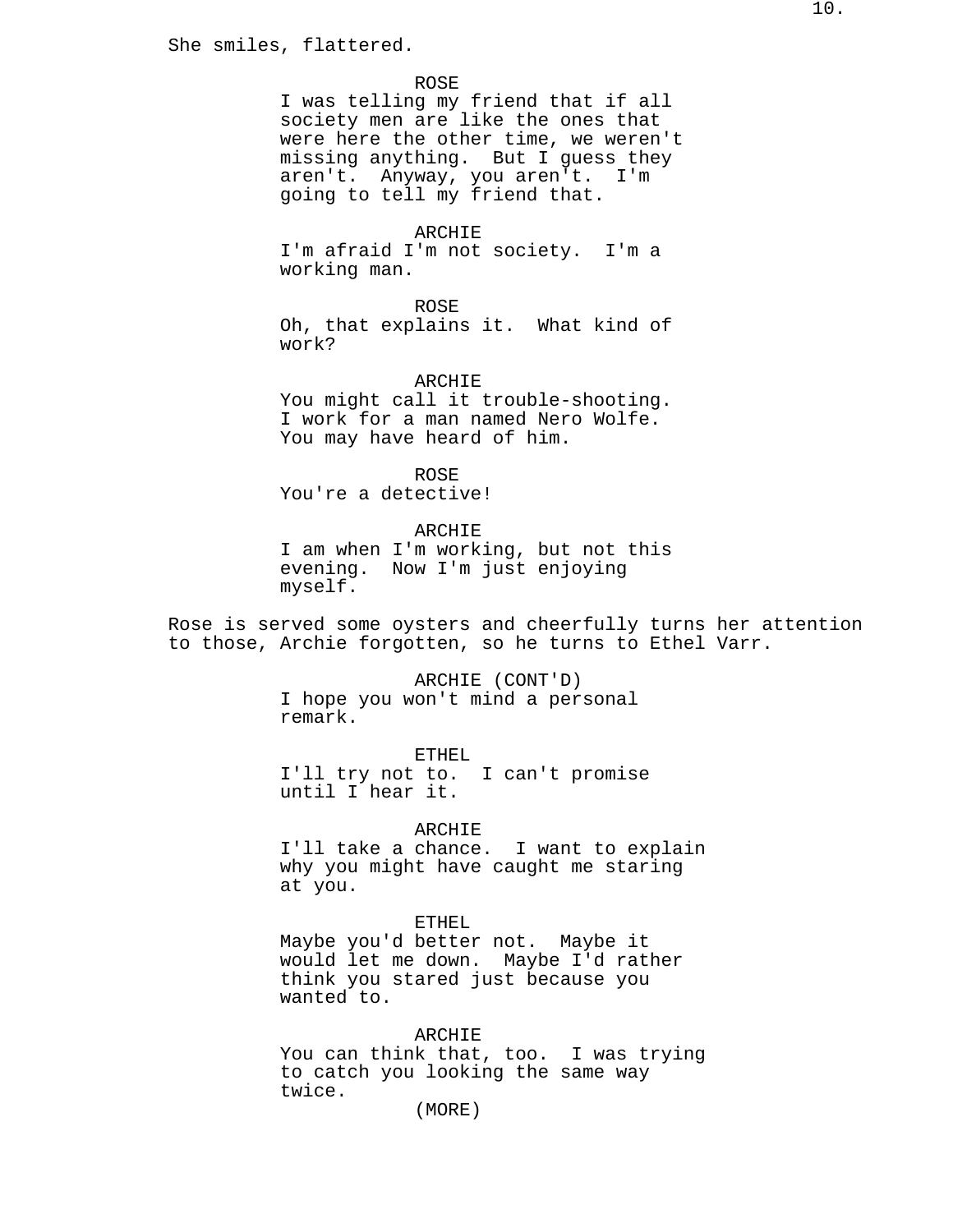ARCHIE (CONT'D) If you turn your head only a little one way or the other, it's a different face. I've never seen a face that changes as much as yours. Has anyone ever mentioned that to you?

She parts her lips, closes them. He's touched a nerve.

# ETHEL

You know, I'm only nineteen years old.

# ARCHIE

I was nineteen once. Some ways I liked it, and some ways it was terrible.

# ETHEL

Yes, it is. I haven't learned how to take things yet, but I suppose I will. Yes, someone did mention that to me once. About my face. More than once.

# ARCHIE

I wouldn't have brought it up if I had known there was anything touchy about it. I think you ought to get even. I'm touchy about horses because once I caught my foot in the stirrup when I was getting off, so you might want to try that--

She turns away from him. End of conversation. Archie frowns. Strike one.

> ARCHIE'S VOICE So much for tact, discretion and refinement.

# WIPE TO:

INT. GRANTHAM MANSION - DINING ROOM - LATER

The butler pulls back Mrs. Robilotti's chair while Archie and the three other *chevaliers* do the same for the other women, then sit down again. We then go around the table once more and "formally" meet the men as Archie describes them. The butler pours coffee for each man.

> ARCHIE'S VOICE After dinner, the women left to freshen up before the dance and the men waited around because that's what men do.

TIGHT on ROBERT ROBILOTTI.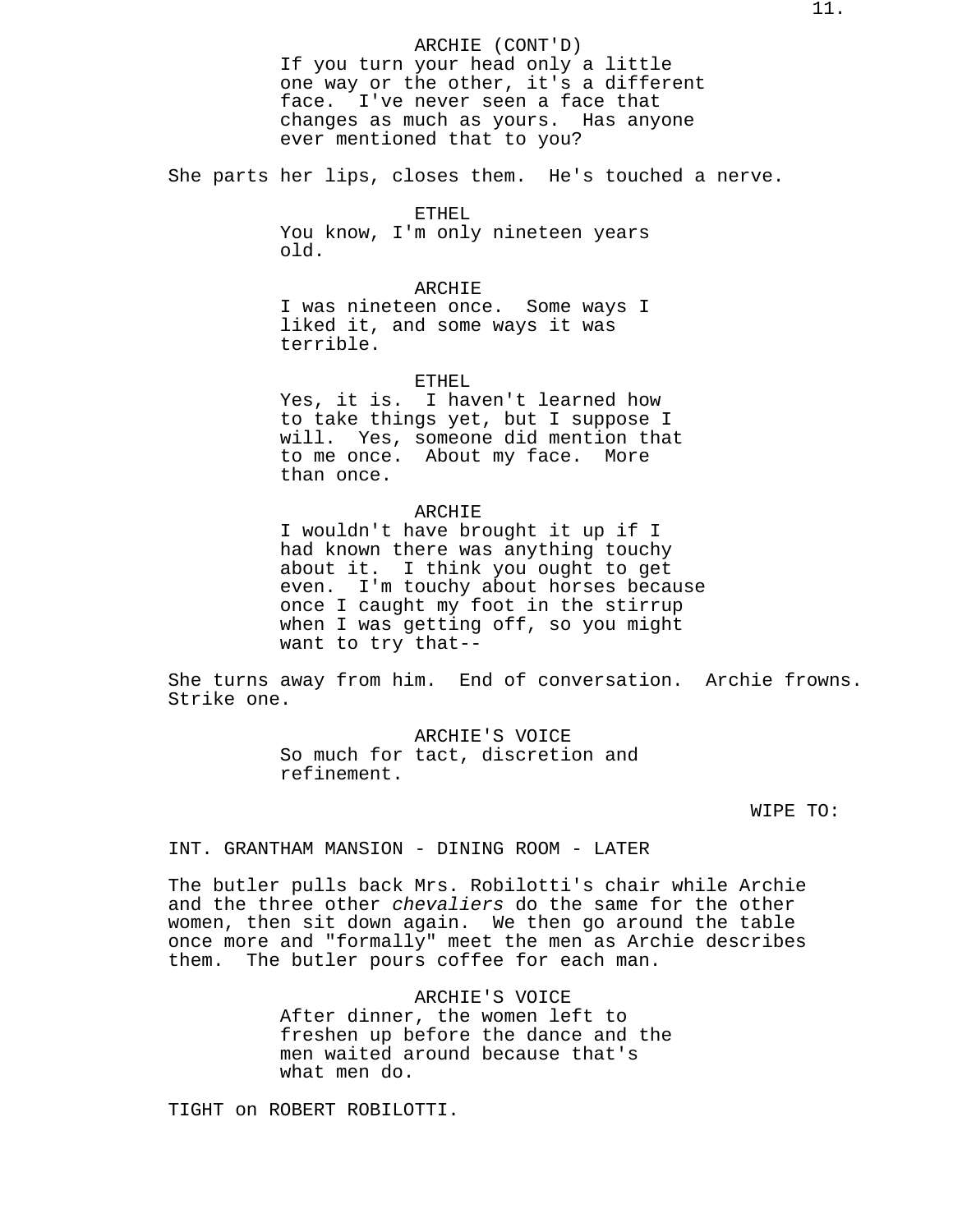ARCHIE'S VOICE (CONT'D) Mrs. Louise Grantham, widow, had acquired Robert Robilotti in Italy and brought him back with her luggage.

TIGHT on BEVERLY KENT.

ARCHIE'S VOICE (CONT'D) Beverly Kent, of the Rhode Island Kents, if that means anything to you. It didn't to me. He followed the family tradition and went into diplomatic service.

TIGHT on EDWIN LAIDLAW.

ARCHIE'S VOICE (CONT'D) Edwin Laidlaw used to be pretty loose around town but three years ago his father died and he inherited ten million dollars, which he used to buy a book publishing company.

TIGHT on PAUL SCHUSTER.

ARCHIE'S VOICE (CONT'D) Paul Schuster turned down a clerkship with a Supreme Court justice to join a Wall Street law firm instead, trading the honor for a shot at a lot more money.

TIGHT on CECIL GRANTHAM.

ARCHIE'S VOICE (CONT'D) Cecil Grantham, Louise's son, was in a trust controlled by his mother and had to watch his budget. Supposedly, he wanted to do something to earn some money but just couldn't find any spare time.

CECIL The last two hours are the hardest.

ROBERT

(to butler:) Brandy, Hackett.

The butler stops pouring coffee to look at him.

HACKETT The cabinet is locked, sir.

ROBERT I know it is, but you have a key.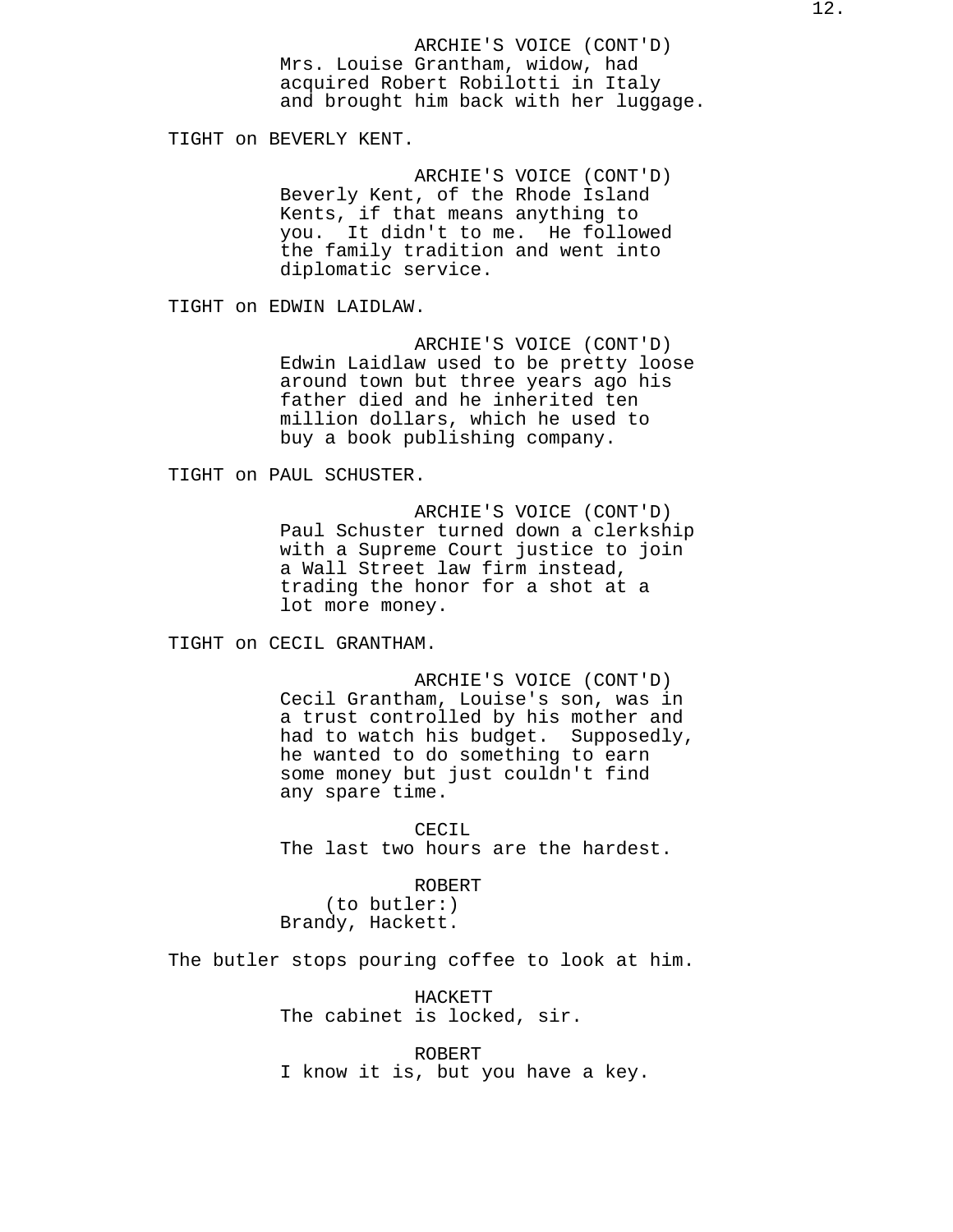# CECIL

(laughs:) Get a hatchet.

The butler returns to pouring coffee.

#### KENT

A little deprivation will be good for us, Mr. Robilotti. Afterall, we all understood the protocol when we accepted the invitation.

# PAUL

That's not what "protocol" means. I'm surprised at you, Kent. You'll never be an ambassador if you don't know what protocol is.

KENT What do you know about it?

PAUL

Not much about it, but I know what it is, and you used it wrong.

### EDWIN

I can settle this. Now that I'm a publisher, I'm the last word on words. You're both right. Protocol can be a document, an agreement, or it can be rules of etiquette. This affair does seem to require a special etiquette.

CECIL

I'm for Paul. Locking up the booze doesn't come under etiquette. It comes under tyranny.

Kent turns to Archie.

#### KENT

What about you, Goodwin? You're a detective, so maybe you can detect the answer.

### ARCHIE

Get a dictionary. There's one upstairs in the library. But if what you want is brandy, the best plan would be for one of us to go to a liquor store. There's one at the corner of 82nd and Madison. We could toss up.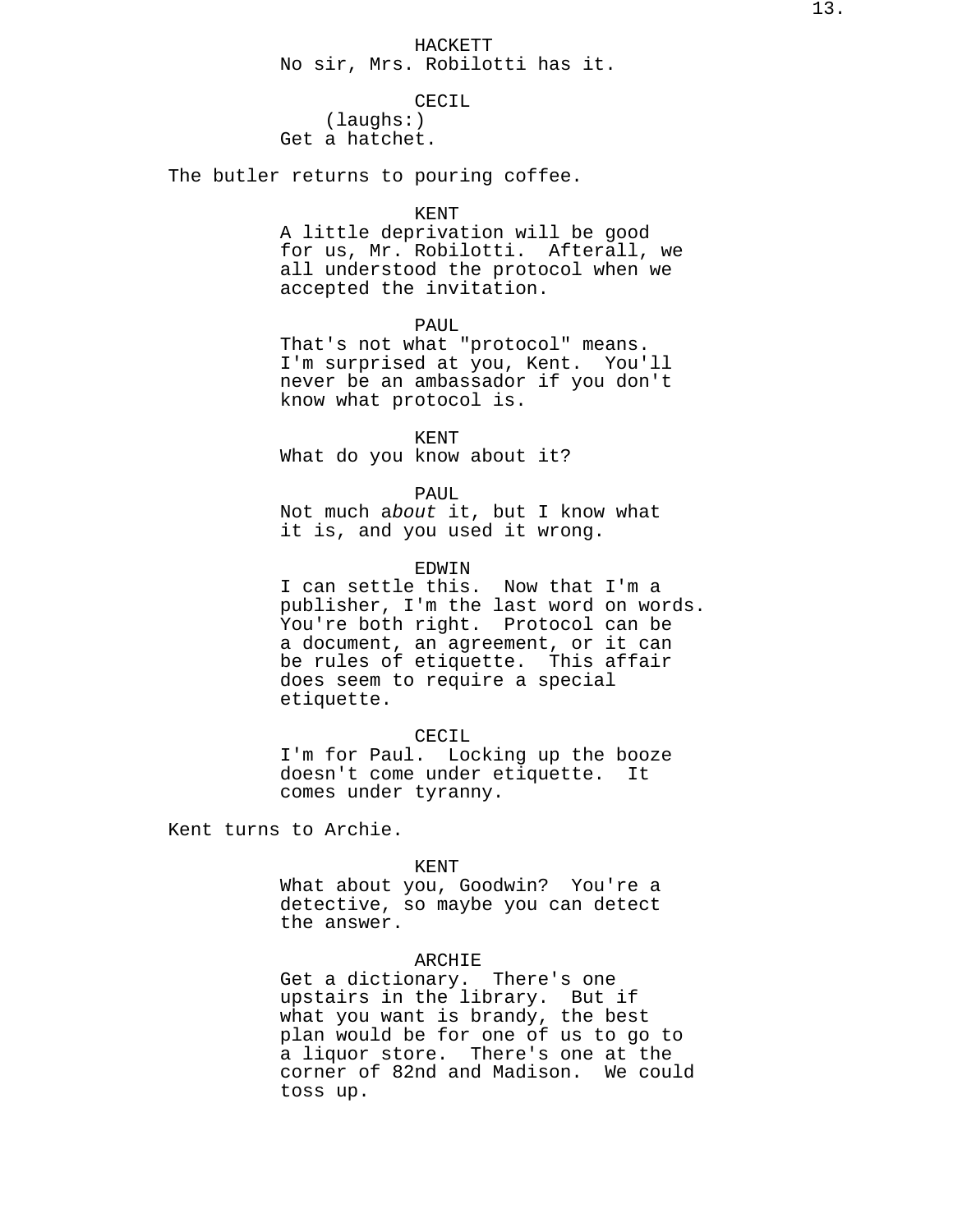EDWIN

The practical man. The man of action.

CECIL You'll notice that he knows where the dictionary is and where the liquor store is. Detectives know everything. (to Archie:) By the way, are you here professionally?

ARCHIE If I were, would I say?

CECIL Why, I suppose you'd say if you weren't.

ARCHIE And if I weren't what would I say?

ROBERT (to Archie:) Touche. (to everyone:) Shall we join the mothers for the dance? If you please, gentlemen?

And as they all rise, we:

WIPE TO:

INT. GRANTHAM MANSION - NIGHT

There's a LIVE BAND and just about everyone is dancing. Archie is dancing with Helen.

> ARCHIE'S VOICE I was surprised to see the live band for such a small gathering. A record player and speaker might have been expected, but for the mothers, spare no expense.

Robert Robilotti cuts in, leaving Archie partnerless. All the other "mothers" are dancing. That's when Archie sees CELIA GRANTHAM heading for him.

> ARCHIE'S VOICE (CONT'D) I'd met Celia Grantham, Cecil's twin sister, four times, three of them in this house during the jewelry case. The fourth was a date to the Flamingo Club. She was a good dancer but she was also a very good drinker and I wanted to be able to go back to the club some day.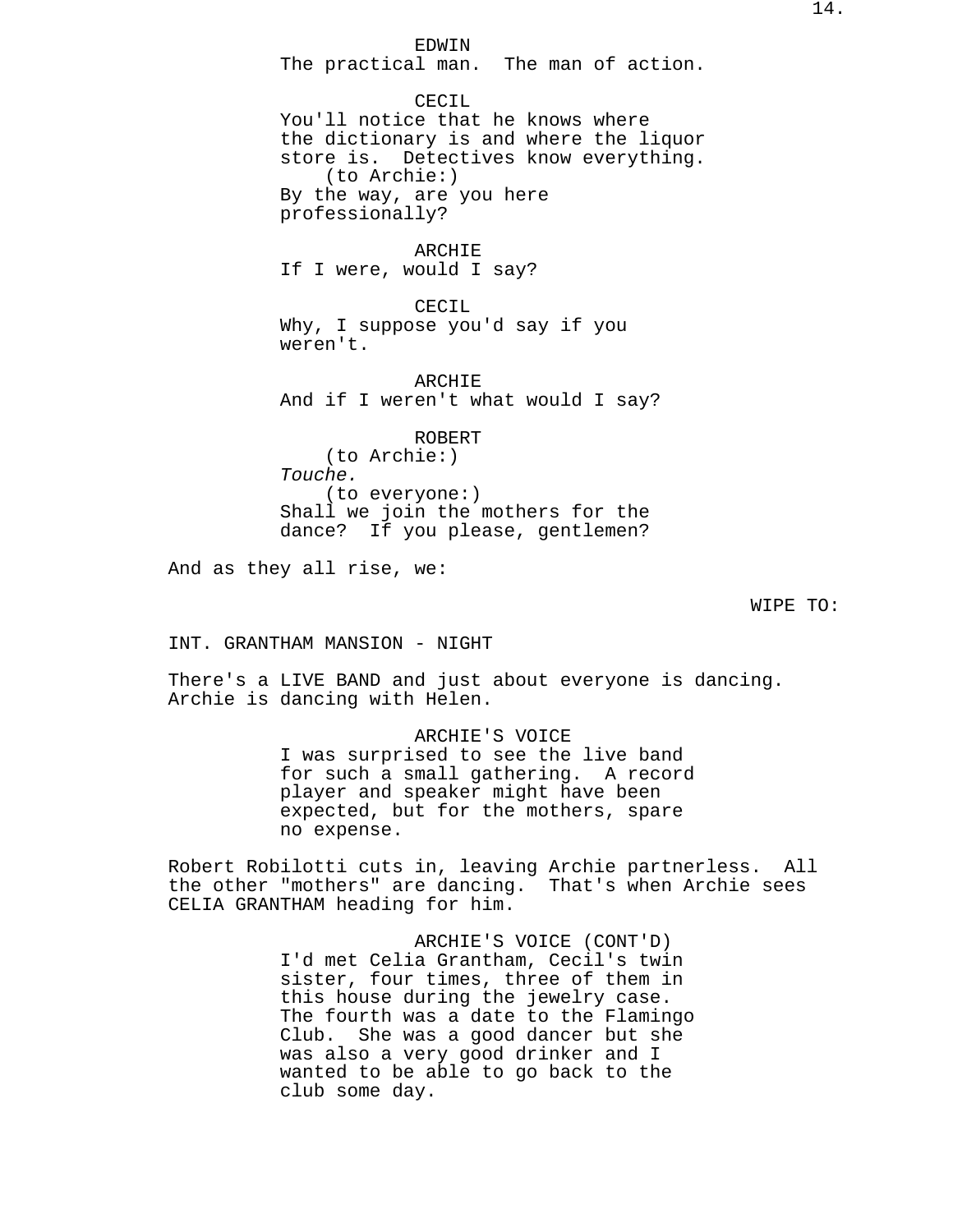How are you going to avoid dancing with me?

ARCHIE Easy. Say my feet hurt and take my shoes off.

CELIA You wouldn't, would you?

# ARCHIE

I could.

# CELIA

You really would, just to make me suffer. Will I never be in your arms again? Must I carry my heartache to the grave?

Before Archie has to make an awkward choice, Rose Tuttle approaches.

> CELIA (CONT'D) (to Rose:) If you're after Mr. Goodwin, I don't blame you. He's the only one here who can dance.

ROSE I'm not after him to dance. I just want to tell him something.

CELIA

Go ahead.

ROSE It's private.

Celia laughs.

# CELIA

That's the way to do it. That would have taken me at least a hundred words, and you did it in two.

Celia goes to the bar, where Hackett is OPENING CHAMPAGNE. Archie offers Rose a chair.

> ROSE There's something I thought you should know because you're a detective.

ARCHIE I'm not here as a detective, Miss Tuttle.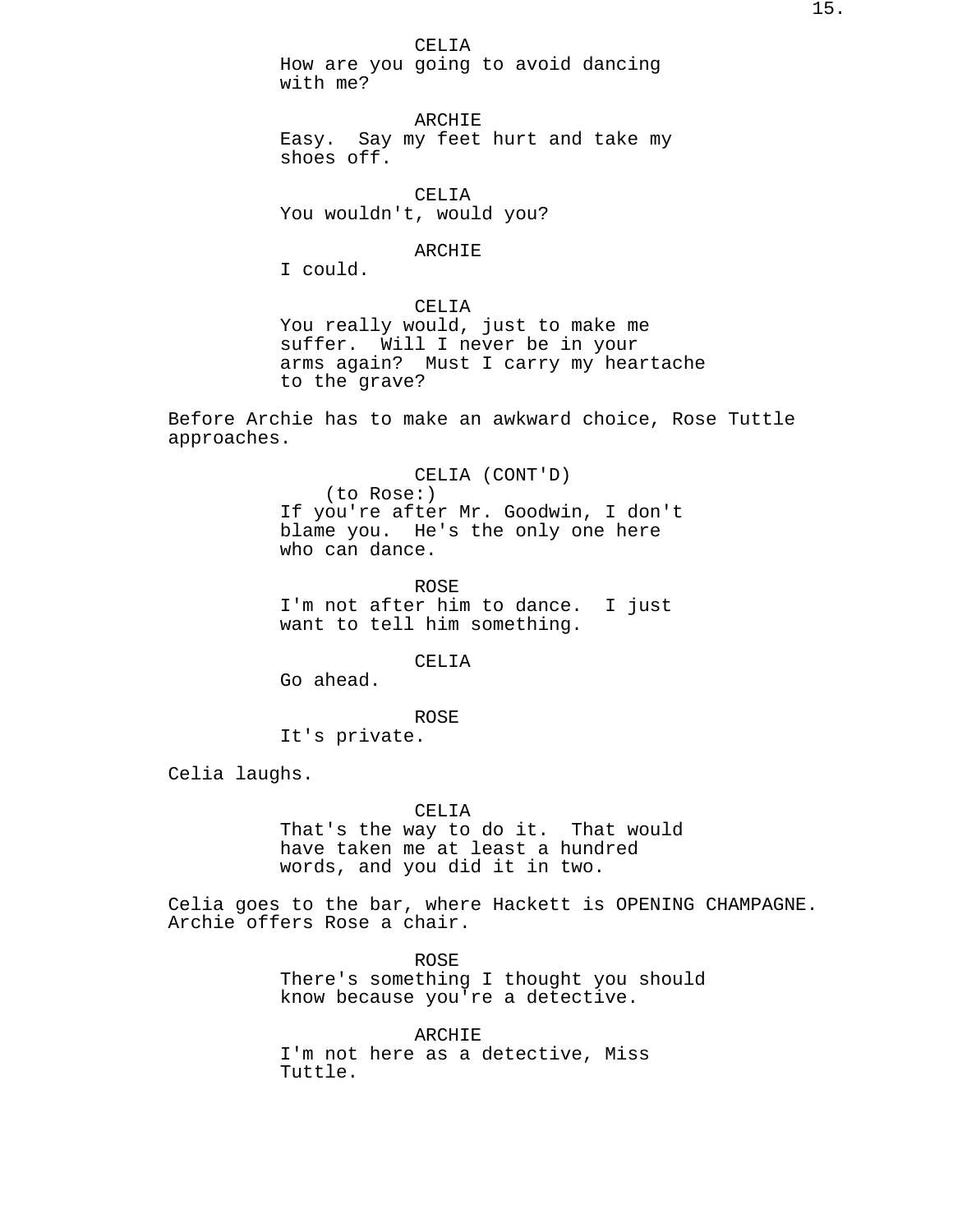ARCHIE Why should something awful happen?

ROSE

Helen Yarmis saw inside Faith Usher's purse. Faith still has that bottle of cyanide in there, the one she carried at Grantham House. Faith told us then she hadn't decided whether to kill herself or not but she might so she kept it handy.

# ARCHIE

Is that all?

#### ROSE

If you knew Faith like I do, this is where she'd do it if she ever does. It's in that bag over there--

She motions to a BLACK LEATHER BAG on a chair.

ARCHIE I see it. Just forget it. I'll make sure that nothing awful happens. Will you dance?

Rose nods and off they go, passing Edwin Laidlaw and Faith Usher, who Archie is already dutifully watching.

> EDWIN Will you dance with me, Miss Usher?

> > FAITH

No.

No.

**EDWIN** I would be honored.

FAITH

(firmly:)

And she marches off, past Archie and Rose, who start to dance. As they do, Archie keeps his eye on Faith and the bag. We DISSOLVE into a MONTAGE under Archie's voice over.

MONTAGE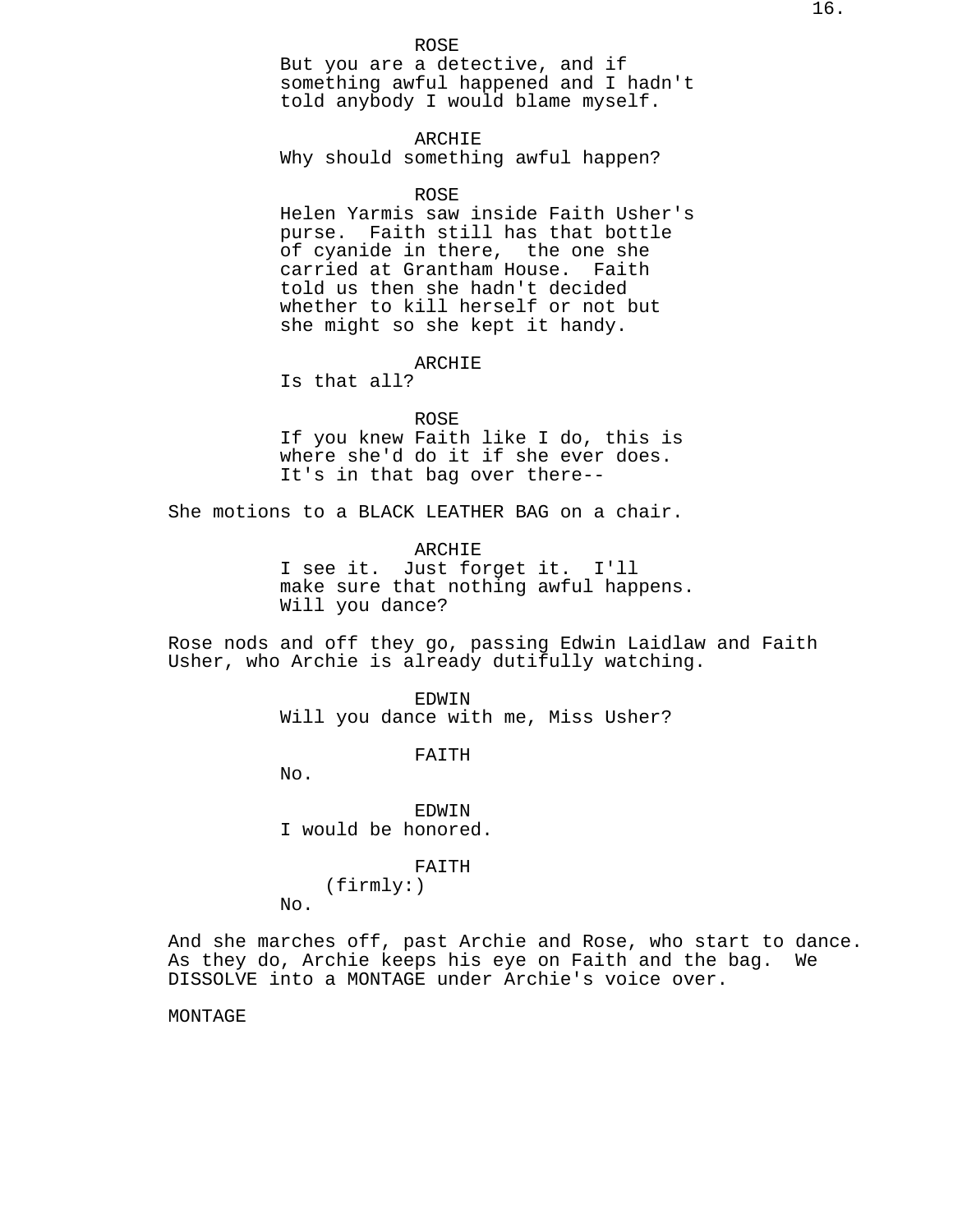WE SEE ARCHIE DANCING WITH VARIOUS WOMEN (ROSE, HELEN, AND FINALLY ETHEL) WHILE KEEPING HIS EYE ON FAITH AND HER BAG.

### ARCHIE'S VOICE

As a dancing partner, Rose was not a bargain. She was equipped for it physically, but she danced cheerfully. You can't dance cheerfully. Dancing is too important. It can be wild or solemn or lewd or art for art's sake, but it can't be cheerful.

WE SEE CECIL ASKS FAITH TO DANCE, AND SHE ACCEPTS.

# ARCHIE'S VOICE Helen would have been a good dancer if she wasn't so solemn. She was a good size for me, too, about level with my eyes. And the closer you got to her wide, curved mouth, the better you liked it, when the corners were up.

ARCHIE IS DANCING WITH ETHEL. FAITH IS AT HER SEAT, FIFTEEN FEET AWAY FROM THE CHAIR THE BAG IS ON. CECIL APPROACHES WITH A CHAMPAGNE GLASS IN EACH HAND GIVES ONE TO HER. SHE TAKES A SIP.

> ARCHIE'S VOICE I danced with Ethel and was tactful, discreet and refined. I didn't step on her toes once and I certainly didn't say anything nice about her face.

MONTAGE ENDS as Faith goes stiff, shakes all over, jerks half-way out of her seat and collapses, making a noise that's HALF SCREAM and HALF MOAN. The music STOPS. Everyone stares. Celia runs to a PHONE. Archie rushes over.

BACK TO SCENE

as Archie reaches Faith, her CONVULSIONS STOP and she goes STIFF. She's DEAD.

> ARCHIE Is someone calling a doctor?

ROBERT Celia's phoning. Why don't you do something?

ARCHIE I can't, she's dead.

ROBERT Then what do you need a doctor for?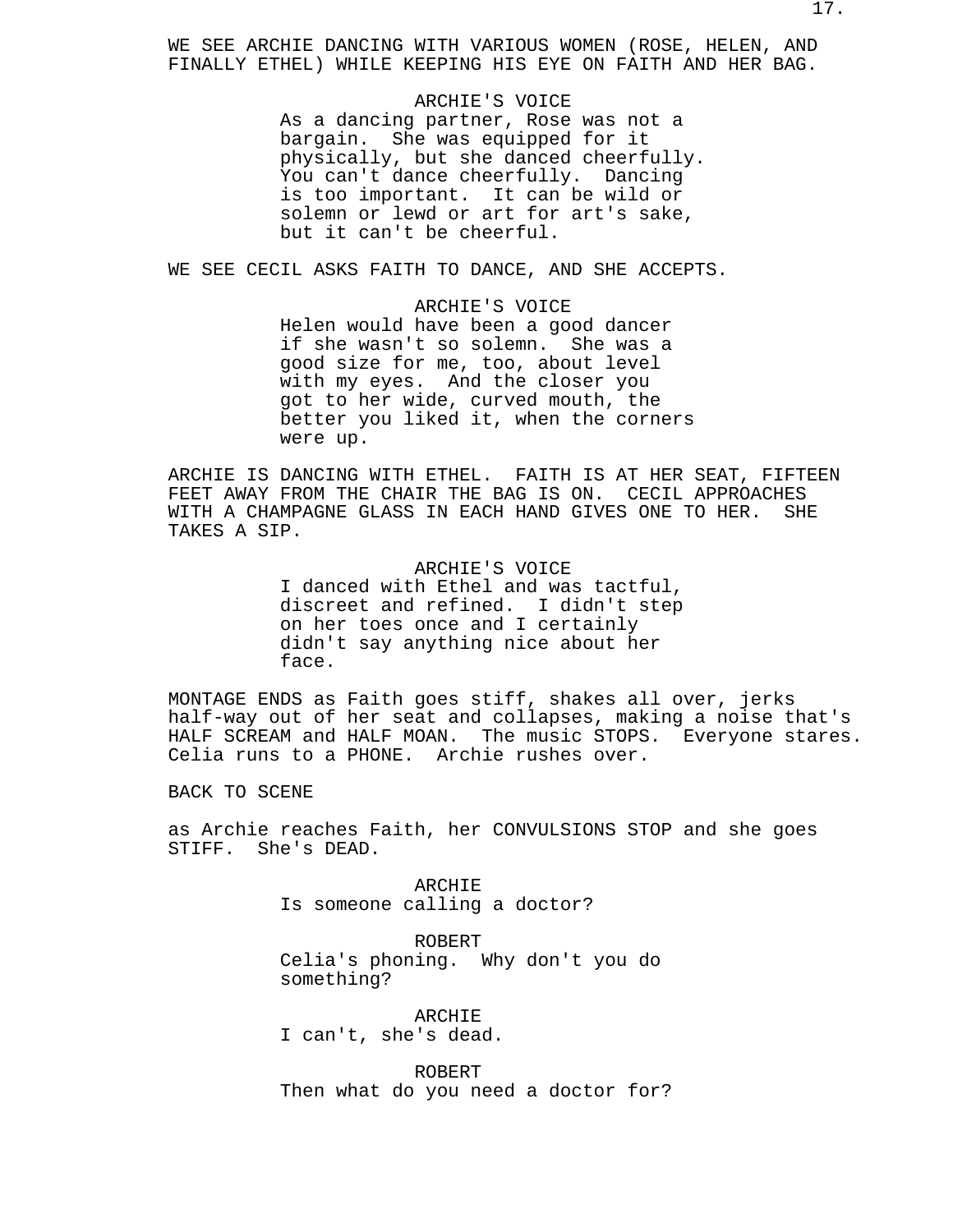ARCHIE Nobody is dead until a doctor says so -- it's the law.

Everyone reacts to the starting news that Faith is dead. Mrs. Robilotti, however, appears enraged. Archie turns to Rose.

> ARCHIE (CONT'D) Rose, go guard that bag. Don't touch it. Stick there and don't take your eyes off it. (to Robert:) Do I phone the police or do you?

> > ROBERT

The police?

MRS. ROBILOTTI No, he will not. I give the orders here. I'll phone the police myself when I decide it's necessary.

Archie looks around at everyone and finall focuses on the BANDLEADER.

> ARCHIE Do you want to stay here all night?

> > BAND LEADER

No.

## ARCHIE

I think this woman was murdered and if the police do too, you know what that means, so the sooner they get here the better. See if there's an officer on the street or use the phone in the hall.

#### BAND LEADER

Yes, sir.

And off the band leader goes. Mrs. Robilotti moves to head him off.

# MRS. ROBILOTTI

Halt!

But he just sidesteps her and goes on, not bothering to argue. Mrs. Robilotti, furious, immediately addresses her men.

> MRS. ROBILOTTI (CONT'D) Robbie! Cecil! Stop him!

When they fail to react, she wheels on Archie.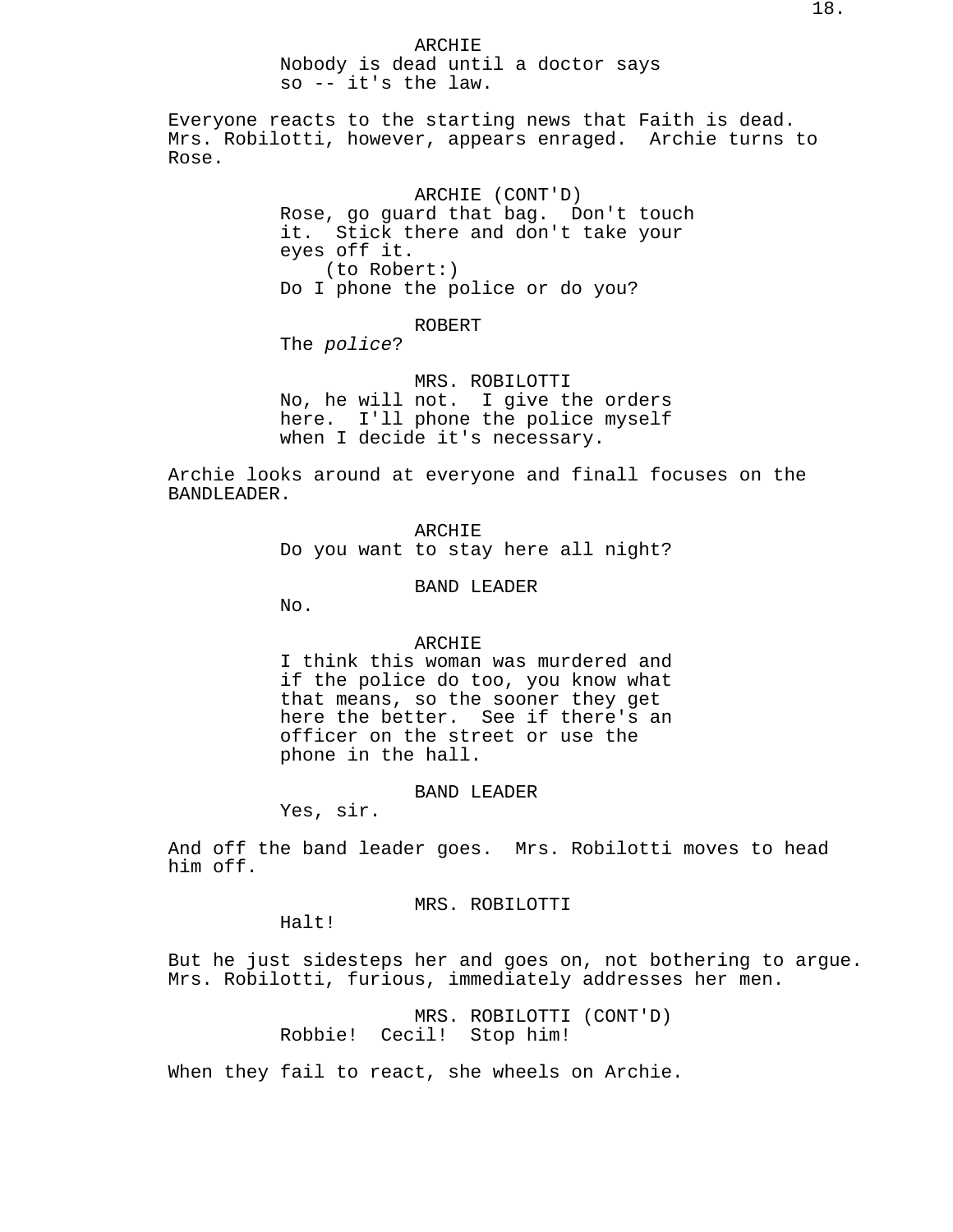ARCHIE I would love to. If I did, the cops would bring me back. And anyone else who tries to leave.

Robert takes his wife's arm.

ROBERT It's no use, Louise. Come and sit down.

She yanks her arm free and marches away. Robert turns to Archie.

> ROBERT (CONT'D) Why do you think she was murdered?

PAUL I was going to ask that, Goodwin. She had a bottle of poison in her bag.

ARCHIE How did you know she did?

PAUL One of the guests told me. Miss Varr.

ARCHIE One of them told me, too. But I still think she was murdered, and I will save my reason for the police.

Who arrive right at that moment. TWO UNIFORMED OFFICERS rush in, trailed by Hackett and the band leader.

OFFICER #1

Mr. Robilotti?

Robert Robilotti steps forward.

ROBERT I'm Robert Robilotti.

OFFICER #1 Is this your house? We got--

MRS. ROBILOTTI (interrupts:) No.

She shoves her husband aside and confronts the officer.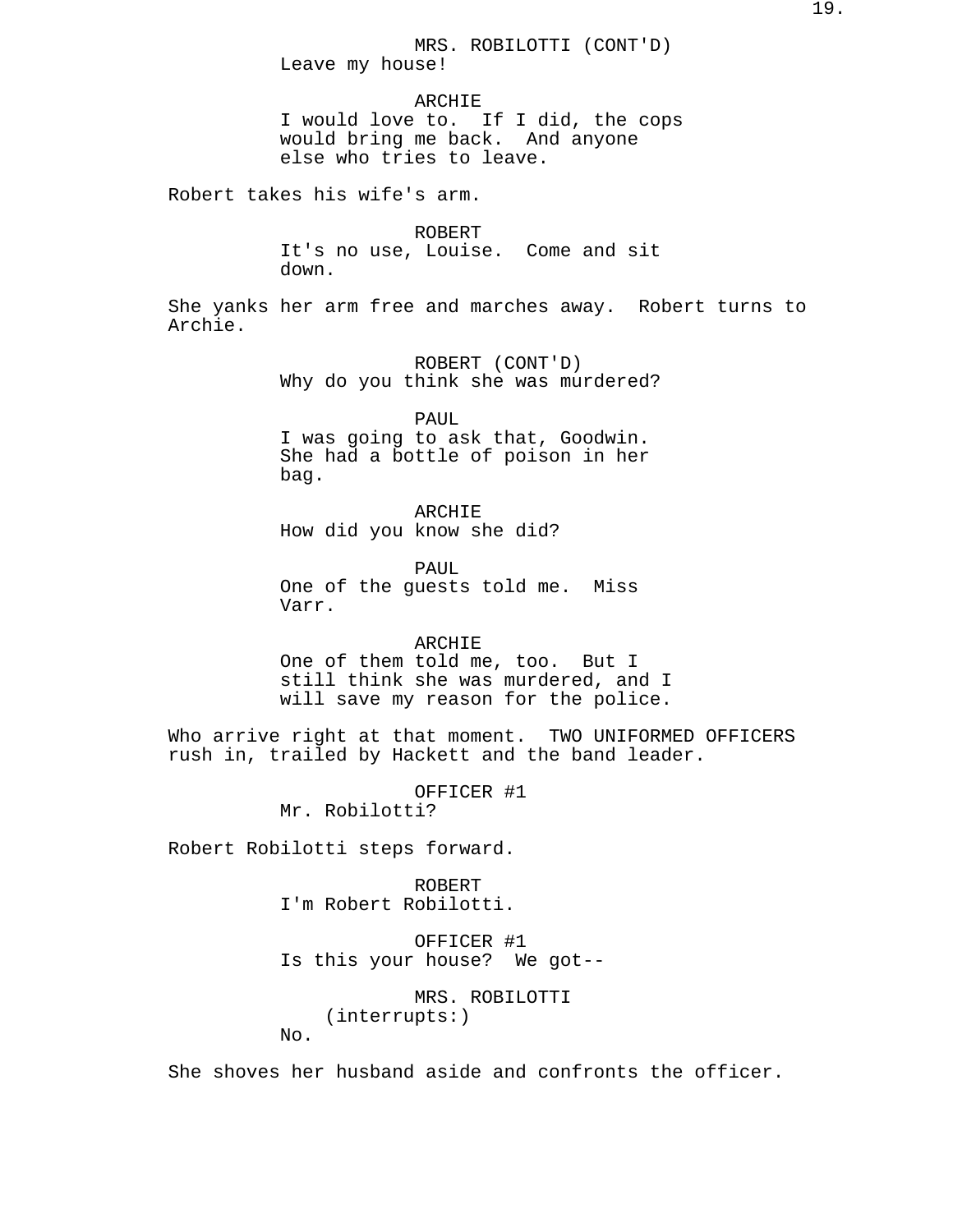# MRS. ROBILOTTI (CONT'D)

It's my house.

And on Archie, realizing it's going to be a very, very long night, we

DISSOLVE TO:

### INT. BROWNSTONE - WOLFE'S OFFICE - MORNING

Wolfe is reading the NEWSPAPER as Archie enters, still wearing last night's clothes. Archie slumps into a chair, exhausted.

> WOLFE. You are disheveled.

ARCHIE Yes, sir. Also disgruntled. Also disslumbered. Do the papers say Faith Usher was murdered?

WOLFE No, that she died of poison and the police are investigating. Your name is not mentioned. Are you involved?

# ARCHIE

Up to my chin.

Archie begins to explain, but we don't hear it. We get his voice-over instead.

# ARCHIE'S VOICE

I told him all about the guests, and about the cyanide in Faith's bag, and that I was watching both her, and her bag, most of the evening. I knew she hadn't put the cyanide in her drink, but I was the only one who thought so.

### ARCHIE

Mrs. Robilotti would like to choke me and some of the others would be glad to lend a hand. A suicide at a party would be bad enough, but homicide is murder.

### WOLFE

Indeed. I suppose you considered whether it would be well to reserve your conclusion.

Archie smiles, genuinely touched.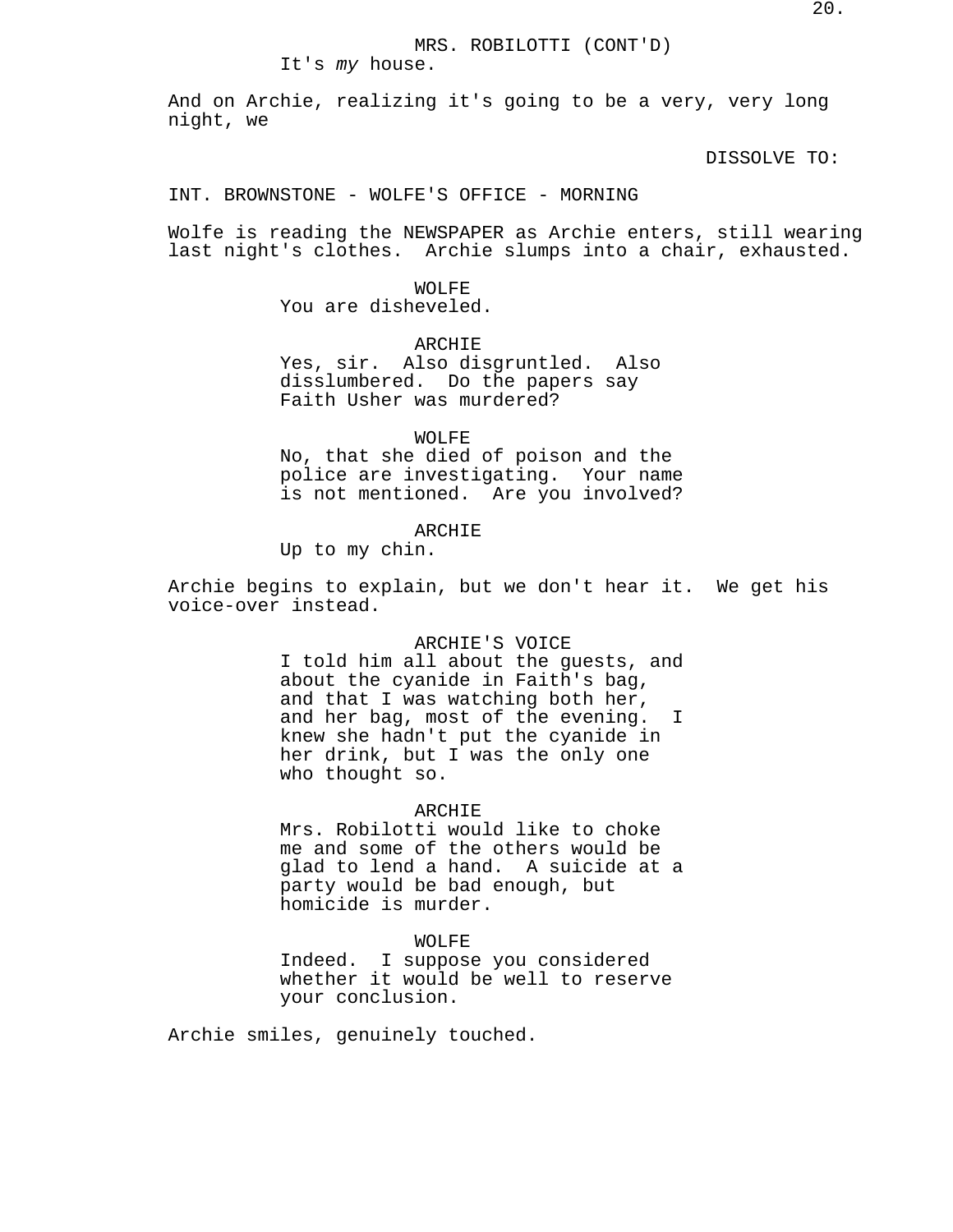# ARCHIE'S VOICE

I appreciated that -- he wasn't questioning my eyesight or my attention. It was a real tribute and, the way I felt, I needed it.

### ARCHIE

I considered it, but since Rose asked me to watch the bag, the police would know that I knew more than I was telling.

#### WOLFE

I take it we can expect no profitable engagement.

ARCHIE God knows, not from Mrs. Robilotti.

WOLFE Very well. You may remember my remarks yesterday.

### ARCHIE

You said I would demean myself. You didn't say I would get involved in an unprofitable homicide.

The doorbell rings. Archie goes to get it.

INT. BROWNSTONE - HALLWAY - DAY

Archie opens the door for INSPECTOR CRAMER, who looks as tired as Archie.

> ARCHIE Don't you ever sleep, Lieutenant?

> > CRAMER

Not much.

Cramer goes right past Archie towards Wolfe's office.

# ARCHIE

Cramer!

Cramer turns, stunned.

# ARCHIE (CONT'D)

You know damn well he hates to have anyone march in on him, even you, or especially you, and you only make it harder. Isn't it me you want?

CRAMER Yes, but I want Wolfe to hear it.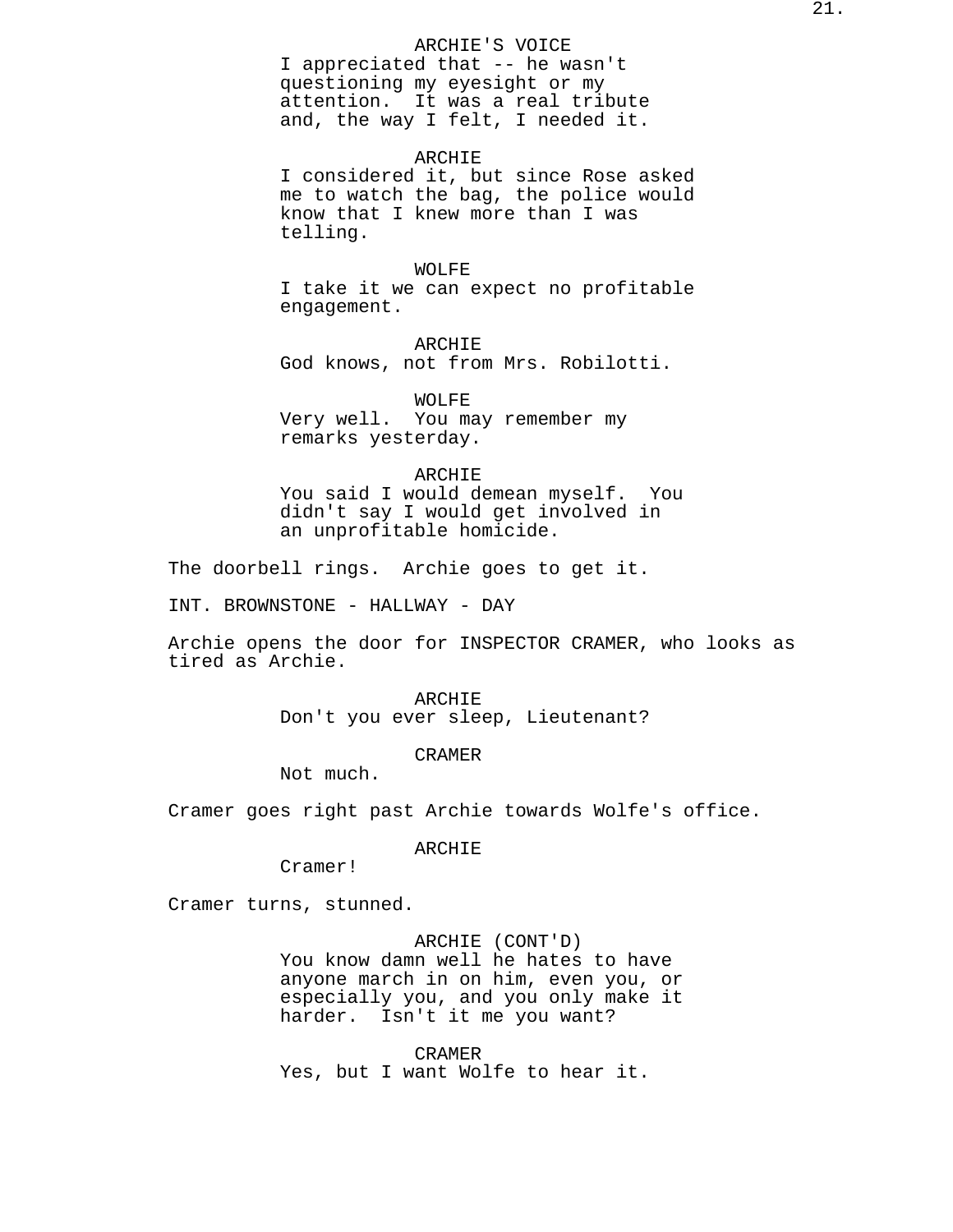ARCHIE That's obvious, or you would have sent for me instead of coming. If you will kindly--

Wolfe's bellow comes out from the office.

WOLFE Confound it, come in here!

Cramer wheels around and goes in, Archie follows.

INT. BROWNSTONE - WOLFE'S OFFICE - DAY

Wolfe is still at his desk.

WOLFE I cannot read in an uproar. What do you want?

# CRAMER

I know Goodwin is your man and I want you to understand the situation. (to Archie:) Nothing anyone else says rules out suicide, and there's a lot that points to it. I'm saying if it wasn't for you, suicide would be the final verdict.

## ARCHIE

Yeah, I'm the fly in the soup. I don't like it any better than you do. Flies don't like being swamped in soup, especially when it's hot.

#### CRAMER

Faith Usher has been talking about killing herself for a while, she had cyanide in her purse, and there was cyanide in her drink. What's the mystery?

#### ARCHIE

I have good eyes, she was only 20 feet away from me. When she took her champagne glass by the stem from Grantham, her left hand was in her lap and she didn't lift it. She never had a chance to put the cyanide in.

CRAMER

So you're saying Cecil Grantham killed her?

It's a rhetorical question, Cramer doesn't wait for an answer.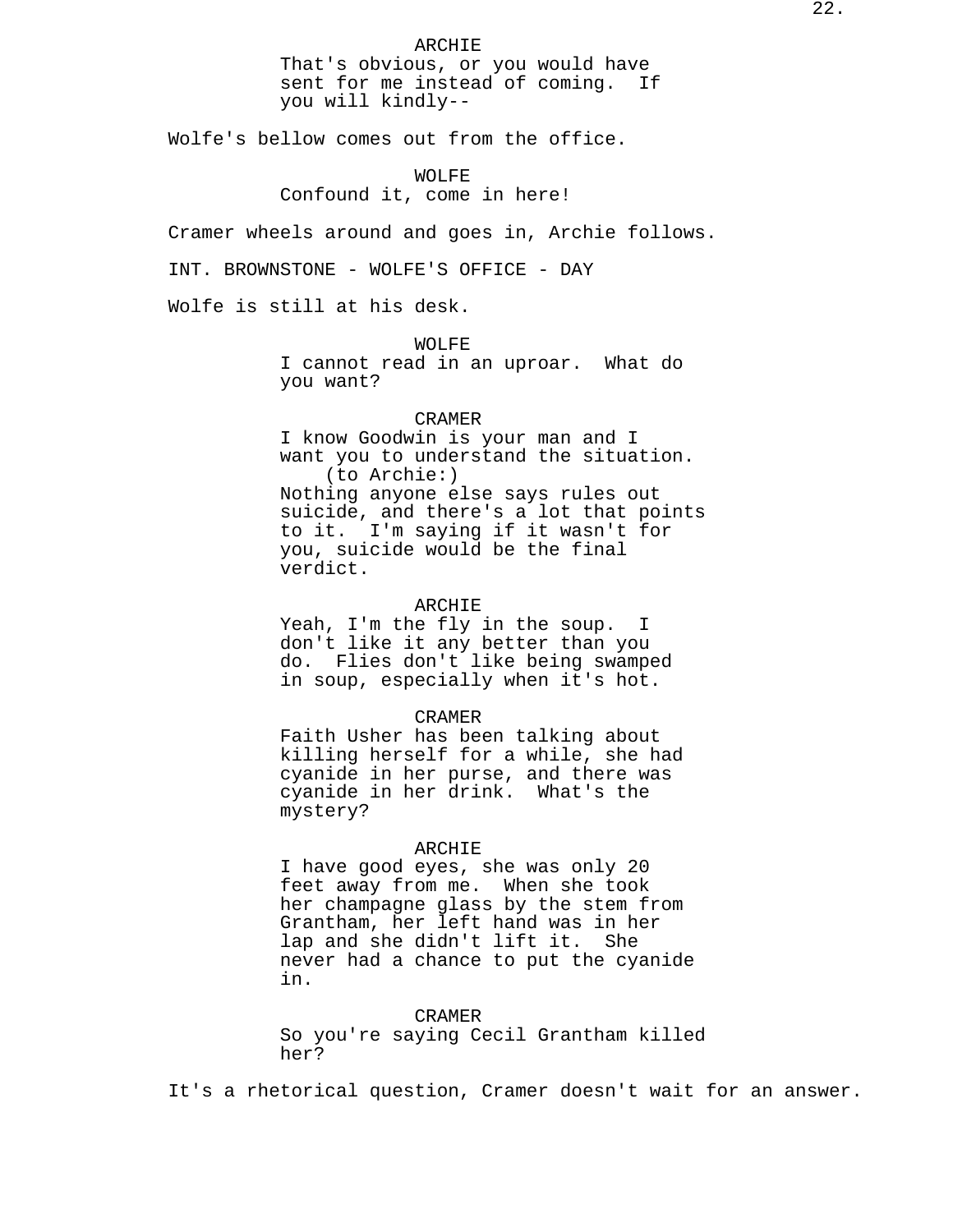# CRAMER (CONT'D)

The two glasses Grantham took were poured by the butler. Grantham had one glass in each hand, held by the stem, so how did he put the poison in? If it was the butler, how did he know which glass she'd get?

## ARCHIE

I didn't say I knew who did it or how or why.

#### CRAMER

So you won't discuss it.

# ARCHIE

What are we doing?

## CRAMER

(to Wolfe:) I'm going to tell you what I think.

#### WOLFE

You often have.

# CRAMER

I think Rose Tuttle told Goodwin to watch the bag. He told her to forget it that he would make sure nothing happened. Well, something did. You know him and so do I. You know how much he likes himself. He says she was murdered to cover the fact he bungled it.

## WOLFE

Archie?

ARCHIE Nobody likes me better than I do, but I'm not that far gone.

WOLFE I'm afraid you're wasting your time, Mr. Cramer. And mine.

Cramer's red face gets redder.

# CRAMER

I don't think so--

That's when the doorbell rings. Archie goes to get it while Cramer continues to lecture Wolfe.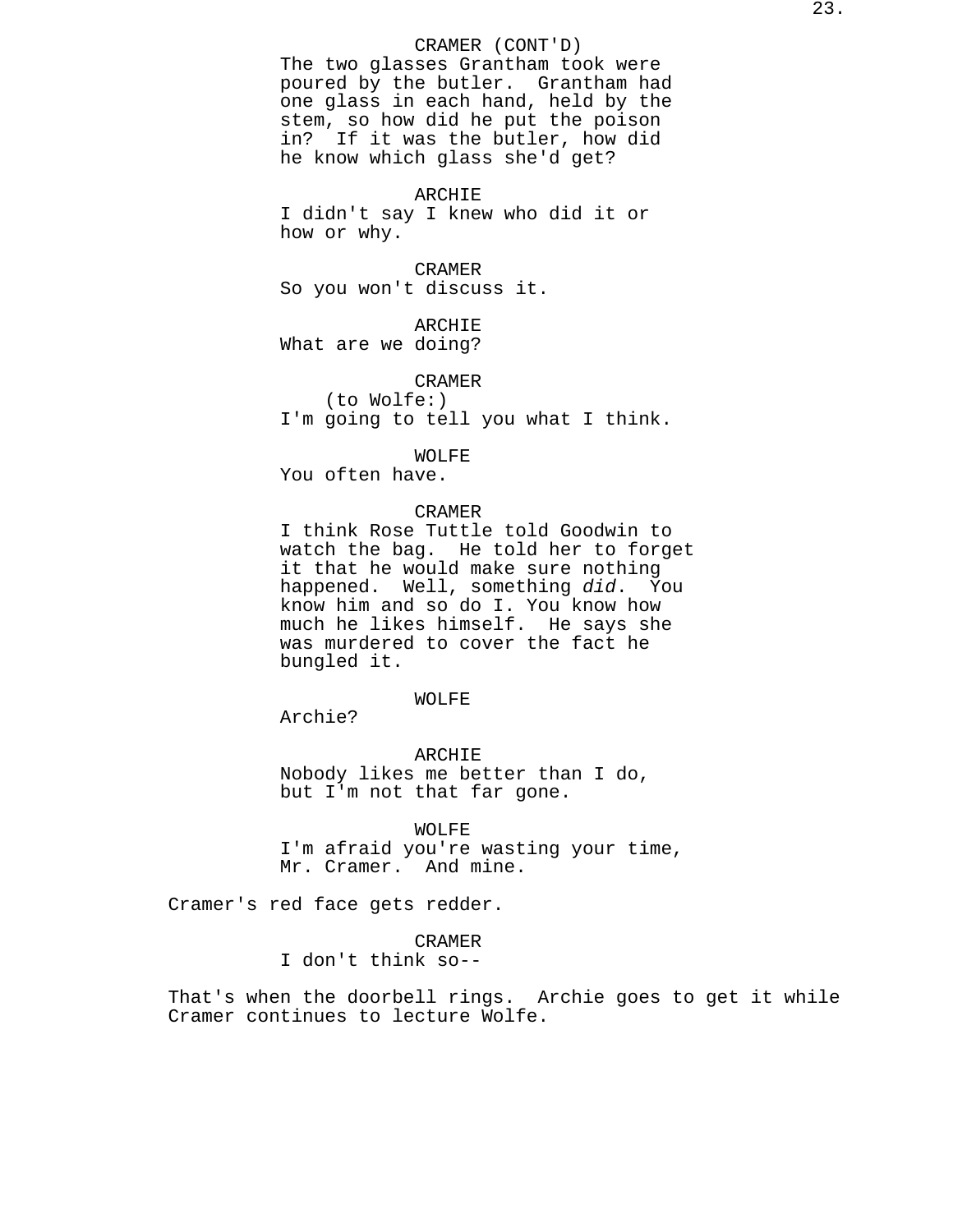Archie answers the door. It's Edwin Laidlaw. Before the man can speak, Archie shooshes him with a finger to his own lips.

# ARCHIE Is this something you want Lt. Cramer of homicide to know about?

Edwin shakes his head no.

ARCHIE (CONT'D) Wait in the front room until he goes.

Archie leads him to the front room, closes the doors, just as Cramer is coming out of the office. Apparently, Cramer hasn't noticed a thing. In fact, Cramer shoots Archie a cold look and shows himself out. Archie goes into Wolfe's office.

INT. BROWNSTONE - WOLFE'S OFFICE - DAY

Wolfe is behind his desk.

WOLFE

To bedevil Mr. Cramer for a purpose is one thing; to do so merely for a pastime is another.

ARCHIE

I wouldn't dream of it. You're asking me if my position with you, privately, is the same as it was with him. The answer is yes.

WOLFE Very well. Then he is in a predicament.

## ARCHIE

Someone else is, too, apparently. Edwin Laidlaw is in the front room. I can talk with him there, but I thought I should tell you because you might want to sit in... or eavesdrop through the peephole.

# WOLFE

Pfui.

### ARCHIE

Yeah, I know. I don't want to shove, but we haven't had a case in two weeks and this could be one.

WOLFE

Confound it.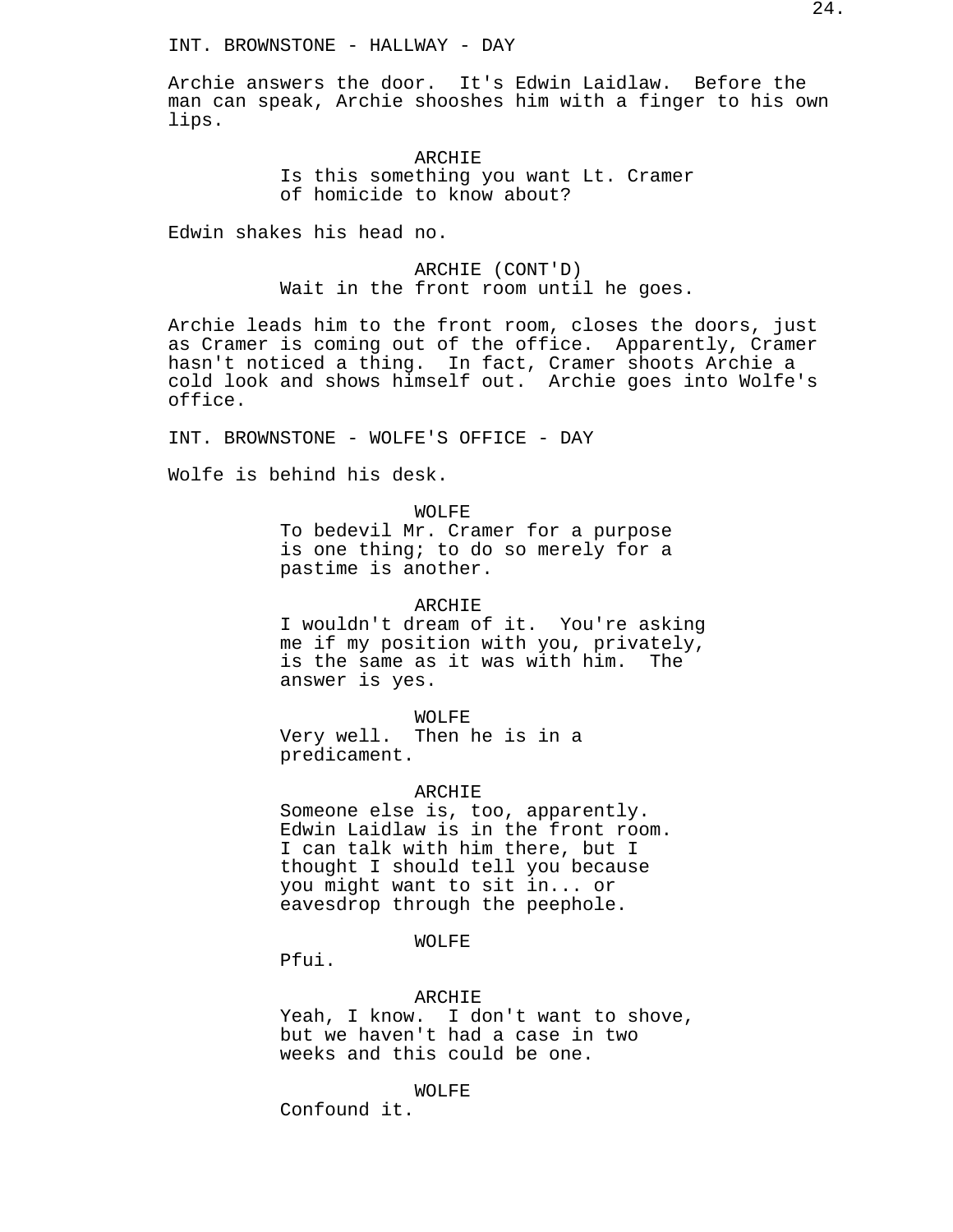INT. BROWNSTONE - WOLFE'S OFFICE - TWO MINUTES LATER

Archie leads Laidlaw in and shoots a casual glance in the direction of the peephole.

#### ARCHIE'S VOICE

The peephole was in the wall, to the right of Wolfe's desk, covered by a picture of a pretty waterfall. On the other side, in the hall across from the kitchen, I had once stood for three solid hours, waiting for someone to steal something from my desk.

## ARCHIE

What can I do for you?

#### EDWIN

Look, Goodwin, I want to ask you a straight question. The police would be happy to call Faith's death suicide except for something you told them. So I want to know -- why do you think it was murder?

### ARCHIE

I've told the police, the D.A. and Mr. Wolfe, and for the present, that's enough.

#### EDWIN

And you won't tell me?

ARCHIE At the moment, no. Rules of etiquette.

#### EDWIN

You're in the detective business, Goodwin. People hire you to get information for them, so I will pay for it. I'll give you \$5000 in cash. I have it in my pocket right now.

### ARCHIE

Five grand would suit me fine, since the salary Mr. Wolfe pays me is far from extravagant. But I'll say no even if you double it.

### EDWIN

I see.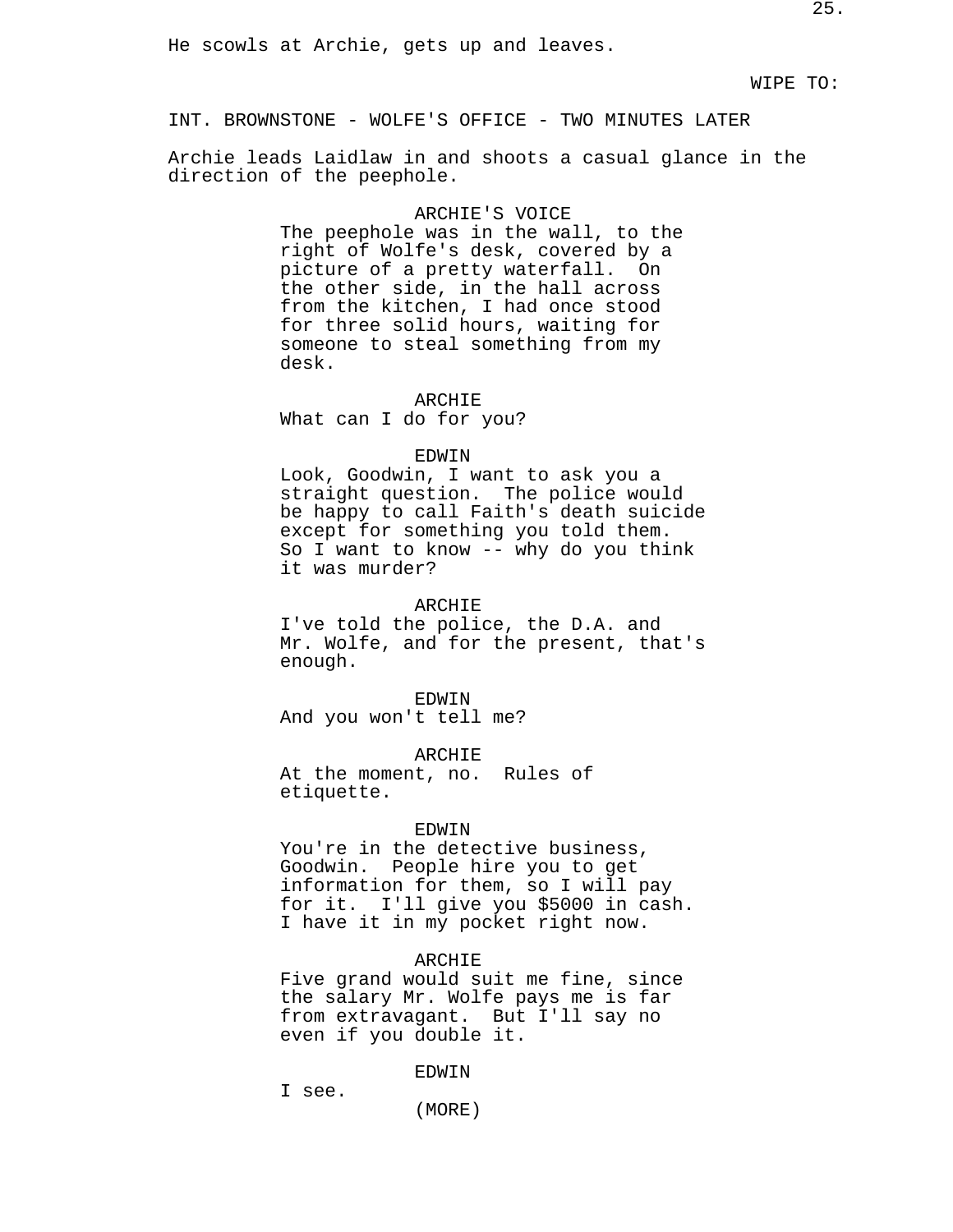**ARCHIE** He doesn't like to mix in when I'm involved personally. Also he's pretty busy. But I'll see. With him you can never tell.

Archie leaves.

INT. BROWNSTONE - HALLWAY - DAY

Archie meets Wolfe.

ARCHIE Sorry for the crack about salary. I forgot you were listening.

WOLFE

(grunts:) Your memory is excellent and you shouldn't disparage it. What does that man want from me?

ARCHIE Maybe he wants to publish your autobiography.

Wolfe growls and ambles into the office, Archie follows. Wolfe goes to his desk.

# ARCHIE'S VOICE He growled, as a lion might growl when it realizes it must leave its cozy lair to scout for a meal. I admit a better comparison would be an elephant, but elephants don't growl.

WOLFE What do you want, Mr. Laidlaw?

### EDWIN

To engage you professionally. Do you prefer your retainer in cash or a check?

WOLFE Neither until I accept the engagement.

EDWIN

I want to know why the police do not believe that Faith Usher killed herself. I want all the information about the situation you can gather.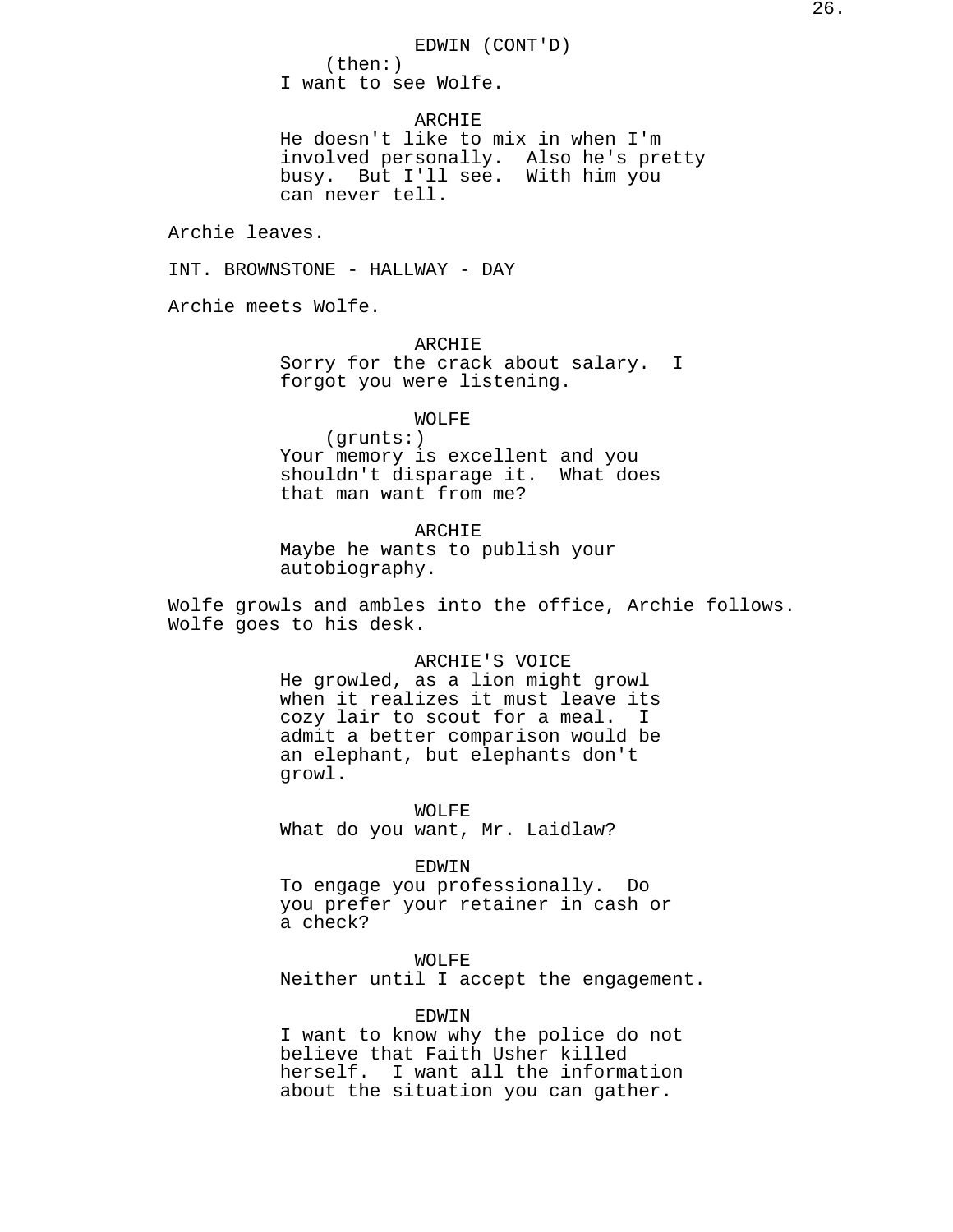#### WOLFE

Indeed. Mr. Goodwin has told me of the proposal you made to him. I am at a loss whether to respect your doggedness and applaud your dexterity or deplore your naivete. In any case, I must decline your engagement. I already have the information you are after and I will not disclose it.

Edwin is clearly frustrated, and desperate.

EDWIN In the name of God, what's so secret about it? What are you afraid of?

WOLFE Not afraid, Mr. Laidlaw. Merely discreet.

EDWIN I must speak to you privately.

#### WOLFE

You are. If you mean alone, no. If a confidence weren't as safe with Mr. Goodwin as with me, he wouldn't be here. His ears are mine and mine are his.

Edwin is clearly boxed in. Whatever his trouble is, he is cornered. He takes out his check book, writes a check, and gives it to Wolfe.

#### EDWIN

If twenty thousand isn't enough for retainer and expenses, say so. I want you to see to it that a secret about me doesn't come to light and I don't get arrested for murder.

### WOLFE

I give no guarantee against either contingency.

#### EDWIN

If Faith Usher was murdered, I didn't kill her and I don't know who did. But if the police keep investigating, they will run across a certain event and might charge me with murder.

WOLFE It must have been an extraordinary event.

(MORE)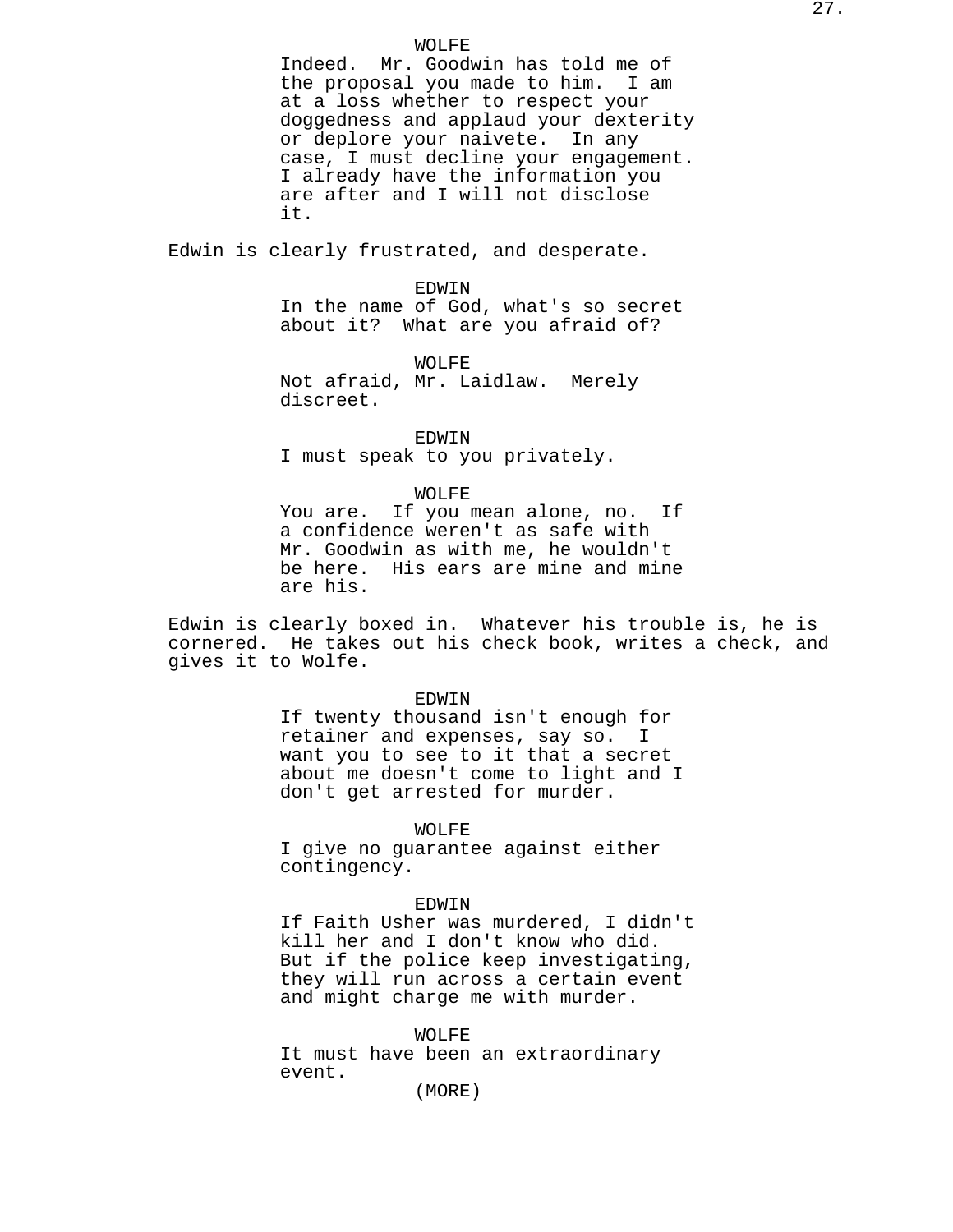# WOLFE (CONT'D)

If that is what you intend to confide in me, I make two remarks: you are not my client and even if you were, disclosures to a private detective by a client are not privileged communication.

EDWIN

Fine. I'm not proud of this, but I'm going to tell you.

And as he speaks, we do a series of DISSOLVES under Archie's voice-over of Edwin talking and the detectives listening, Archie taking notes.

> ARCHIE'S VOICE And he did. Laidlaw met Faith at the flower shop where she worked. He secretly took her to Canada for a week-long affair, then went off himself for an eight-month trip to Europe. When he returned, his friend Dinky Byne told him he'd seen "that flower shop girl" at Grantham House. Laidlaw knew what that meant and went to see her. Faith told Laidlaw she'd put the baby up for adoption and never wanted to see him again. And until last night, she hadn't.

## EDWIN

I'm convinced she killed herself and I hope to God my being there, seeing me again, wasn't what made her do it.

WOLFE

Did Mr. Byne know the two of you had an affair?

#### EDWIN

No.

#### WOLFE

Did you know she would be there before you went.

# EDWIN

If I had, I wouldn't have gone.

WOLFE

Did she know you would be there?

### EDWIN

I doubt it. If she had, she wouldn't have gone either.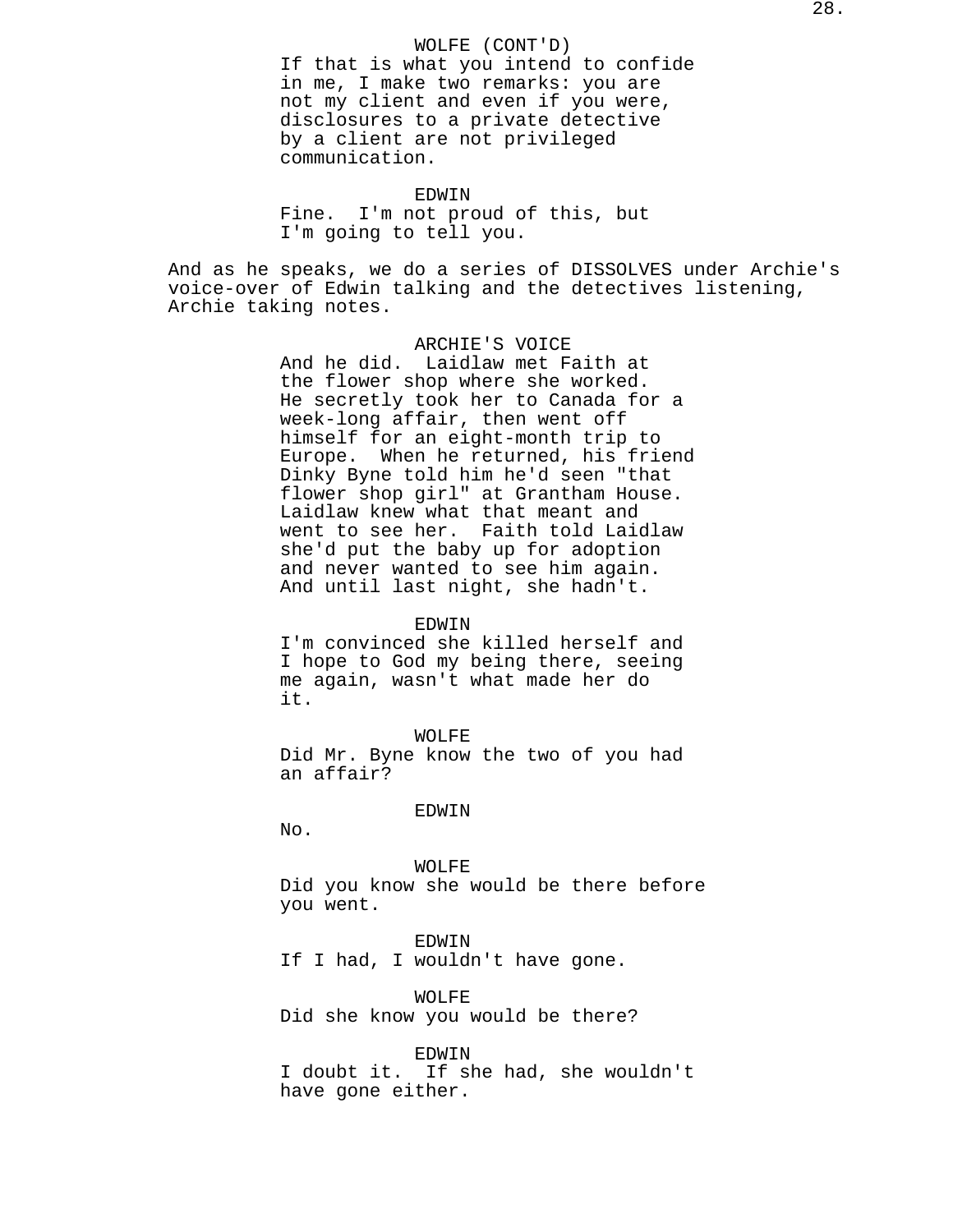WOLFE Then it was a remarkable coincidence in a world that operates largely at random.

Wolfe considers for a moment, then:

WOLFE (CONT'D) If I proceed, I can do your job only by A, proving that Faith Usher committed suicide and Mr. Goodwin is wrong, or B, by identifying and exposing the murderer. That would be a laborious and expensive undertaking, so I'll ask you to sign a memorandum stating that no matter who the murderer is, if I expose him, you'll pay the bill.

EDWIN

I'll sign it.

WOLFE

Then that's understood. (hands Archie the check:) Archie, you may deposit this as a retainer and advance for expenses. Draw up the memorandum. In the morning, you will go to Grantham house and find out everything about Faith Usher.

And as Wolfe gets up to leave, we

WIPE TO:

INT. BROWNSTONE - WOLFE'S OFFICE - EVENING

Archie makes a phone call.

BYNE'S VOICE

Hello?

ARCHIE

Austin Byne?

BYNE'S VOICE Who is this?

ARCHIE Archie Goodwin, Dinky.

And we INTERCUT with Byne in his apartment.

BYNE I've been waiting for this. (MORE)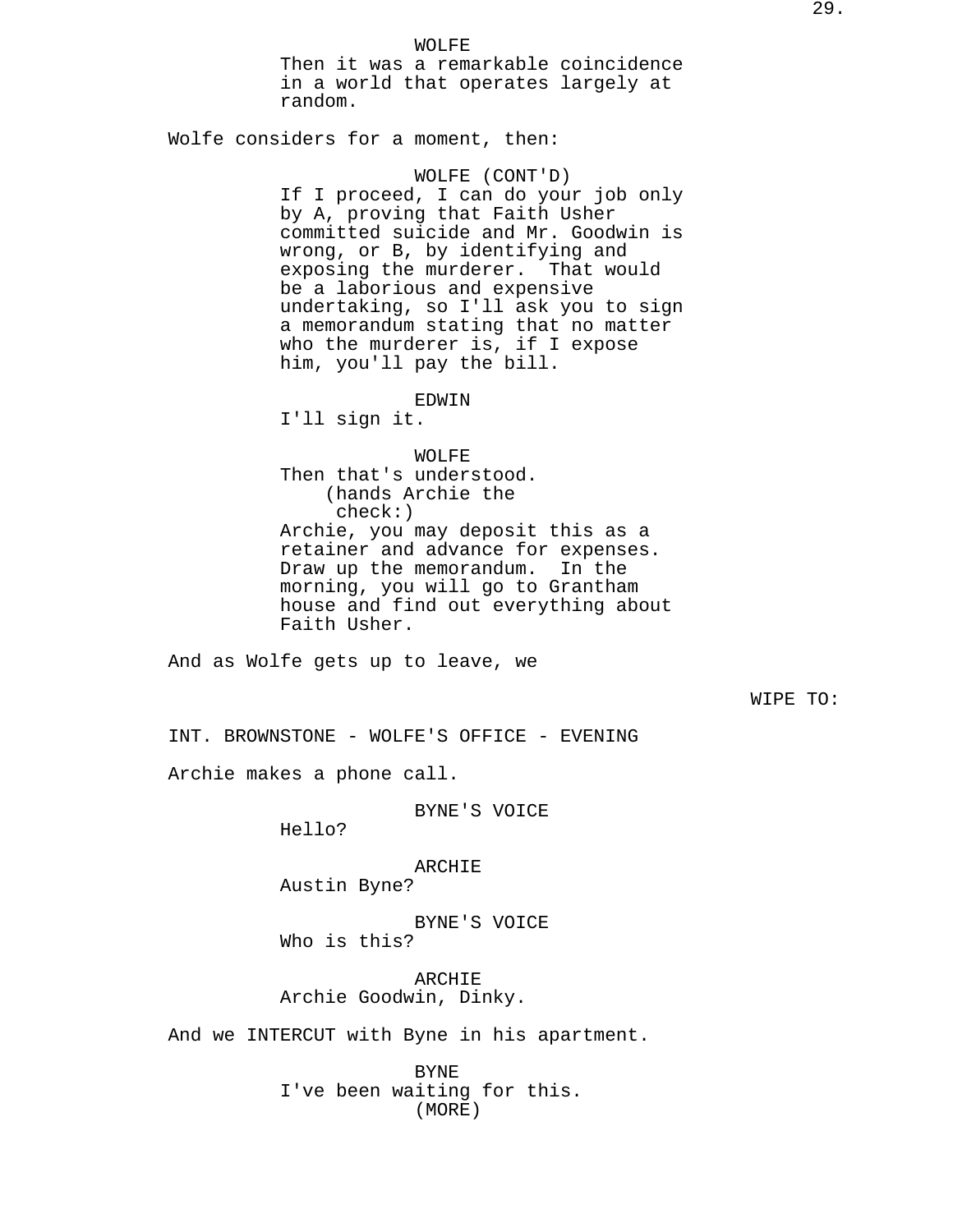Calling to give me hell or getting you into a mess? I don't blame you. Go on, say it.

# ARCHIE

I could, but I have another idea. I need to run up to Grantham House and need an introduction. You're going to give it to me.

### BYNE

I can't, Archie.

ARCHIE

Why not?

#### BYNE

Because I'm not in a position to. I wouldn't be-- It might look as if-- I just can't do it.

#### ARCHIE

Okay, forget it. I'll just fed my other curiosities, and I have plenty. Like why you faked a cold. I haven't told the cops about it, so I guess I'd better do that and ask them to ask you why.

BYNE I had a cold. I wasn't faking.

ARCHIE Say hello to the police for me.

Archie starts to hang up, when he hears:

BYNE Don't hang up! Come down to my apartment, I need to talk to you...

And on Archie's smile, we

CUT TO:

INT. BYNE'S APARTMENT - NIGHT

Archie is led in by Byne.

BYNE

I'm genuinely, deeply sorry I got you into this, but frankly, after reading the paper this morning, I'm just selfish enough to be glad I missed it. I'm sure you understand that.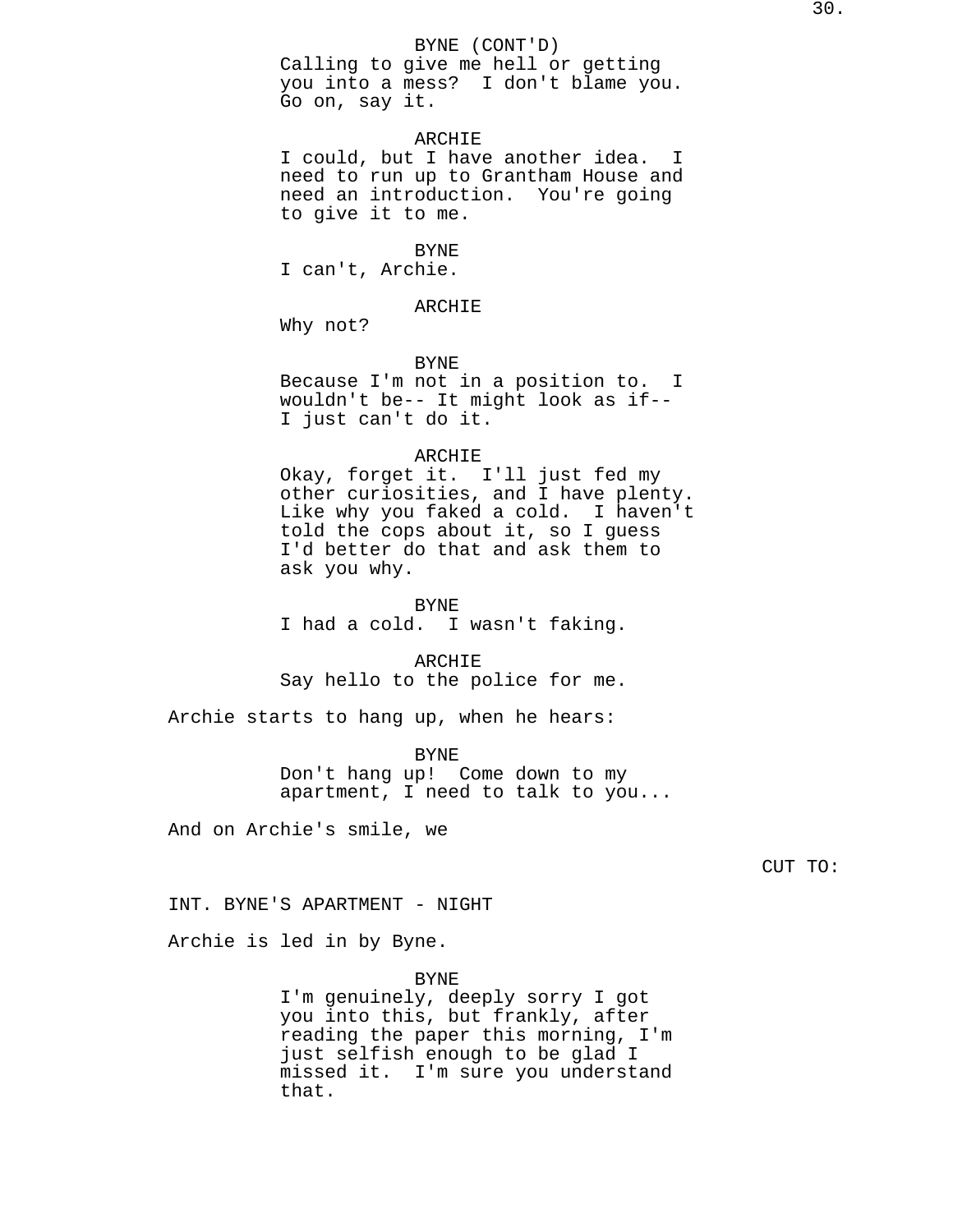### ARCHIE

Don't mention it. But next time you want to skip out on something, don't overdo it. Instead of a cold, try food poisoning, it involves less acting.

# BYNE

You've convinced yourself I was faking.

#### ARCHIE

Convincing myself doesn't prove anything. But proof could easily be found, so why don't we just move on?

BYNE

You said you haven't told the cops. Did you tell my Aunt?

# ARCHIE

No, certainly not her. I was doing you a favor, wasn't I?

### BYNE

Thanks Archie, I appreciate that.

# ARCHIE

We all like to be appreciated. I would appreciate knowing what it is you want to talk over.

#### BYNE

Well, to tell the truth, I am in a mess, too. Or I will be, if you'd like to see me squirm.

# ARCHIE

I might if you're a good squirmer. How do I go about it?

#### BYNE

Tell anybody, especially my Aunt, that I faked my way out of it. I was tired of going to those dinners, besides, I stayed up all night the night before playing poker and was in no shape to go anyway.

# ARCHIE

So why pick me?

### BYNE

The first two candidates I called were out of town, and the next three all had dates. Then I thought of you.

(MORE)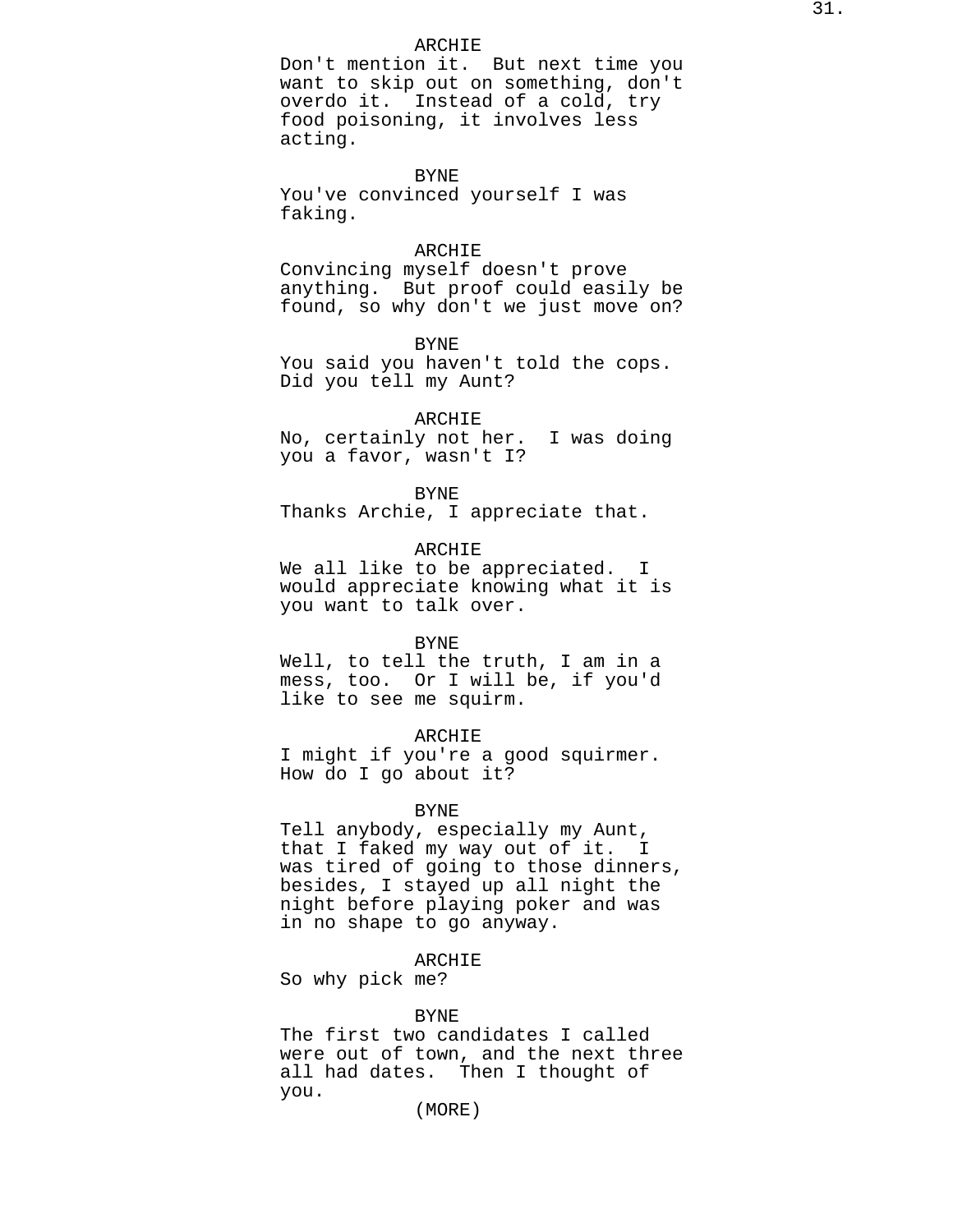# BYNE (CONT'D)

I knew you could handle yourself in any situation, and you had met my Aunt. So I called you and you were big-hearted enough to say yes.

ARCHIE Okay, we'll swap. I'll keep quiet, and you arrange an audience for me at Grantham house.

BYNE I told you on the phone I can't do that.

ARCHIE Yeah, but then I was asking a favor, now I'm making a deal.

And on Byne's face, and the certainty that he's broken down, we

CUT TO:

INT. BROWNSTONE - WOLFE'S OFFICE - NIGHT

Wolfe is reading a book and enjoying a BEER as Archie enters with a GLASS OF MILK.

> ARCHIE I just had a little chat with Dinky Byne.

WOLFE Why do people call him Dinky?

ARCHIE I suppose because he's an inch over six feet, but I didn't ask.

WOLFE What did you ask?

OVER Archie explaining:

ARCHIE'S VOICE

I told him how Dinky came to pick me and why, and how I had to apply a little pressure.

ARCHIE

So we made a deal. He gets me in at Grantham House, and I won't tell his Aunt on him.

Wolfe grunts.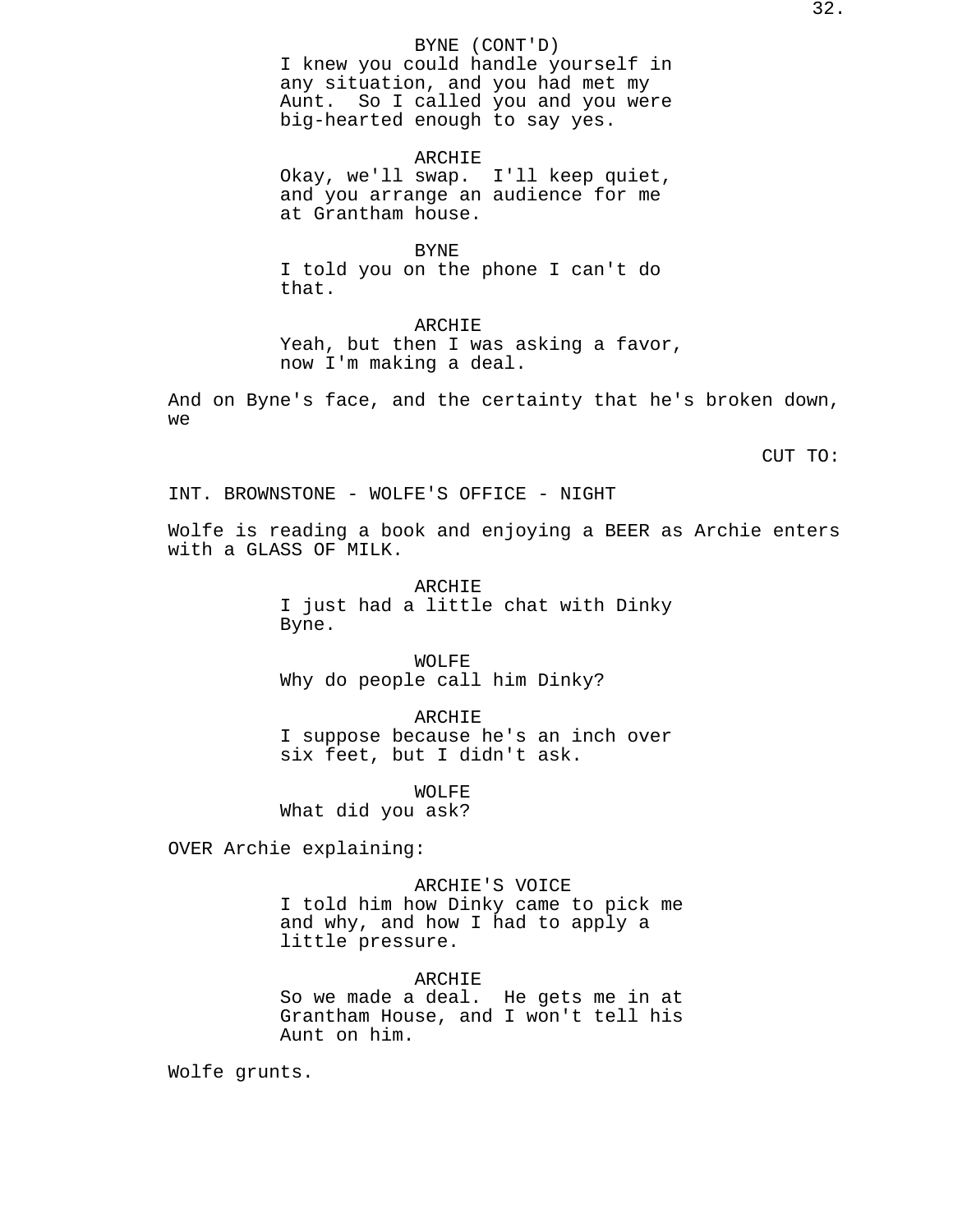WOLFE

Nothing is as pitiable as a man afraid of a woman. Is he guileless?

# ARCHIE

I would reserve it, but he's not a dope. He might have known someone was going to kill Faith Usher and make it look like suicide... and he wanted somebody there alert, brainy and observant to spot it. So he got me, and now Dinky's counting on me, with your help, to nail him. Or her. Or me maybe Dinky's on the level and merely pitiable.

WOLFE

You are only acquaintances, therefore his selecting you to take his place is suggestive, per se.

#### ARCHIE

Certainly, which is why I took the trouble to go see him. To observe. There were other ways of getting to Mrs. Irwin at Grantham House.

WOLFE But you have formed a conclusion.

ARCHIE No sir. I've formed a question mark.

WOLFE

Very well. Pfui. Afraid of a woman.

Wolfe returns to his book, conversation over. And on Archie, we

DISSOLVE TO:

INT. GRANTHAM HOUSE - DAY

Archie stands in front of a desk where MRS. IRWIN studies him sharply.

> ARCHIE'S VOICE Mrs. Irwin had me at a disadvantage. She reminded me of Miss Clark, my high school English teacher, and Miss Clark always had my number. I had waited until I saw her to decide just what line to take.

MRS. IRWIN Was that you?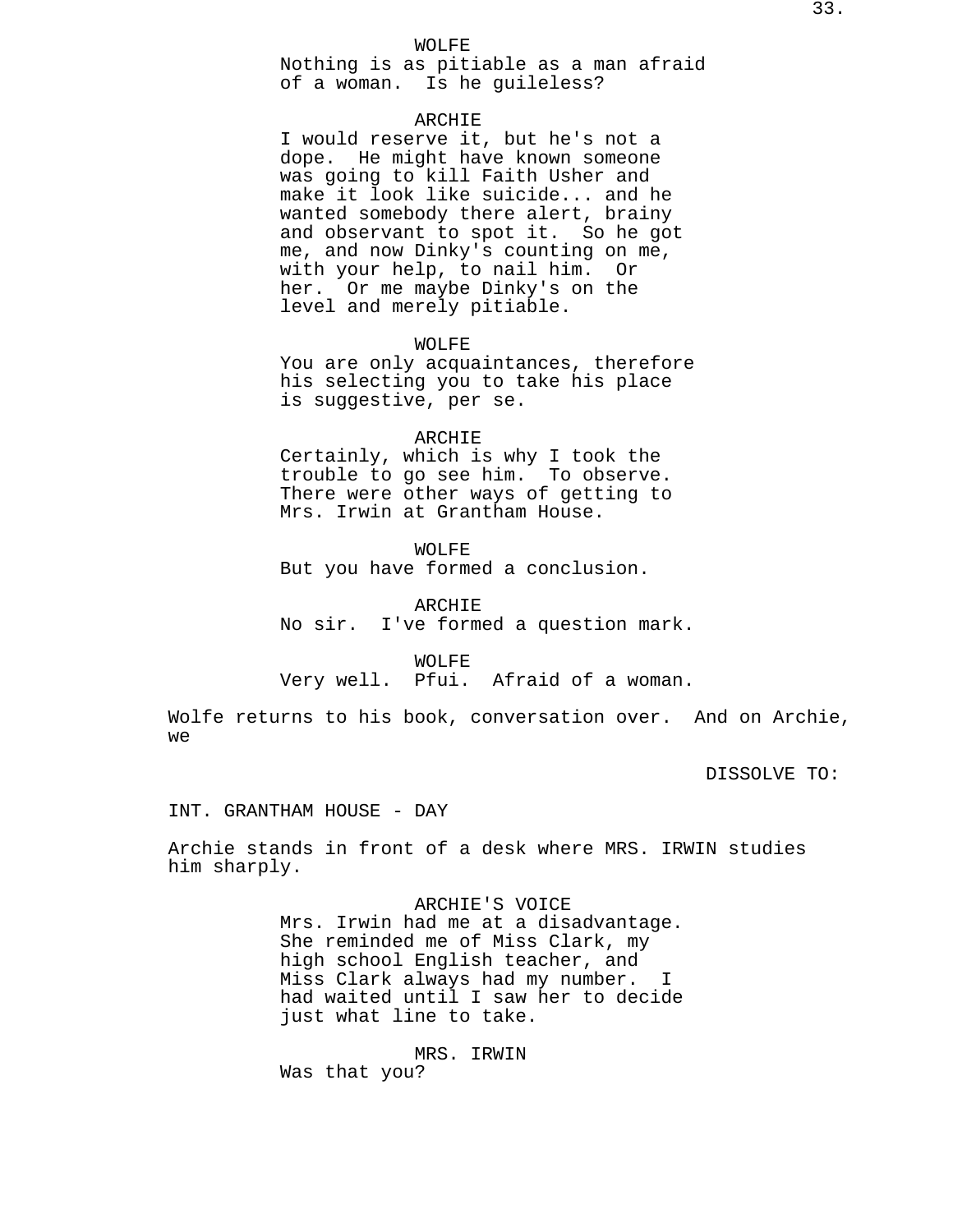ARCHIE'S VOICE But now I had to decide whether to say it was me or it was I.

ARCHIE Yes, that was... me.

He waits to see if she's going to rap his knuckles with a ruler. She doesn't.

> ARCHIE (CONT'D) It also said in the paper that I work for a private detective named Nero Wolfe.

> MRS. IRWIN I know it did. Is that why you've come?

She waits for him to continue. Archie's still trying to figure how to play this.

#### ARCHIE

I could tell you a story, and a pretty convincing one at that, but I believe honesty is the best policy... unless the other way is easier.

Mrs. Irwin studies him, almost approving. It seems that the truth is the right angle for her, too.

# MRS. IRWIN

I see no reason not to tell you what I told the police. It's possible that Faith killed herself, but I doubt it. I get to know my girls pretty well, and she was here nearly five months.

ARCHIE

Did you know her well enough to know about the bottle of poison she used to carry?

### MRS. IRWIN

She didn't tell me, but one of the other girls did. I felt as long as she had it and went on showing it and talking about using it, that was her outlet for her nerves, and if I took it away, she would have to get some other outlet. One reason I doubt she killed herself is that she still had that bottle of poison.

ARCHIE The police must have loved that.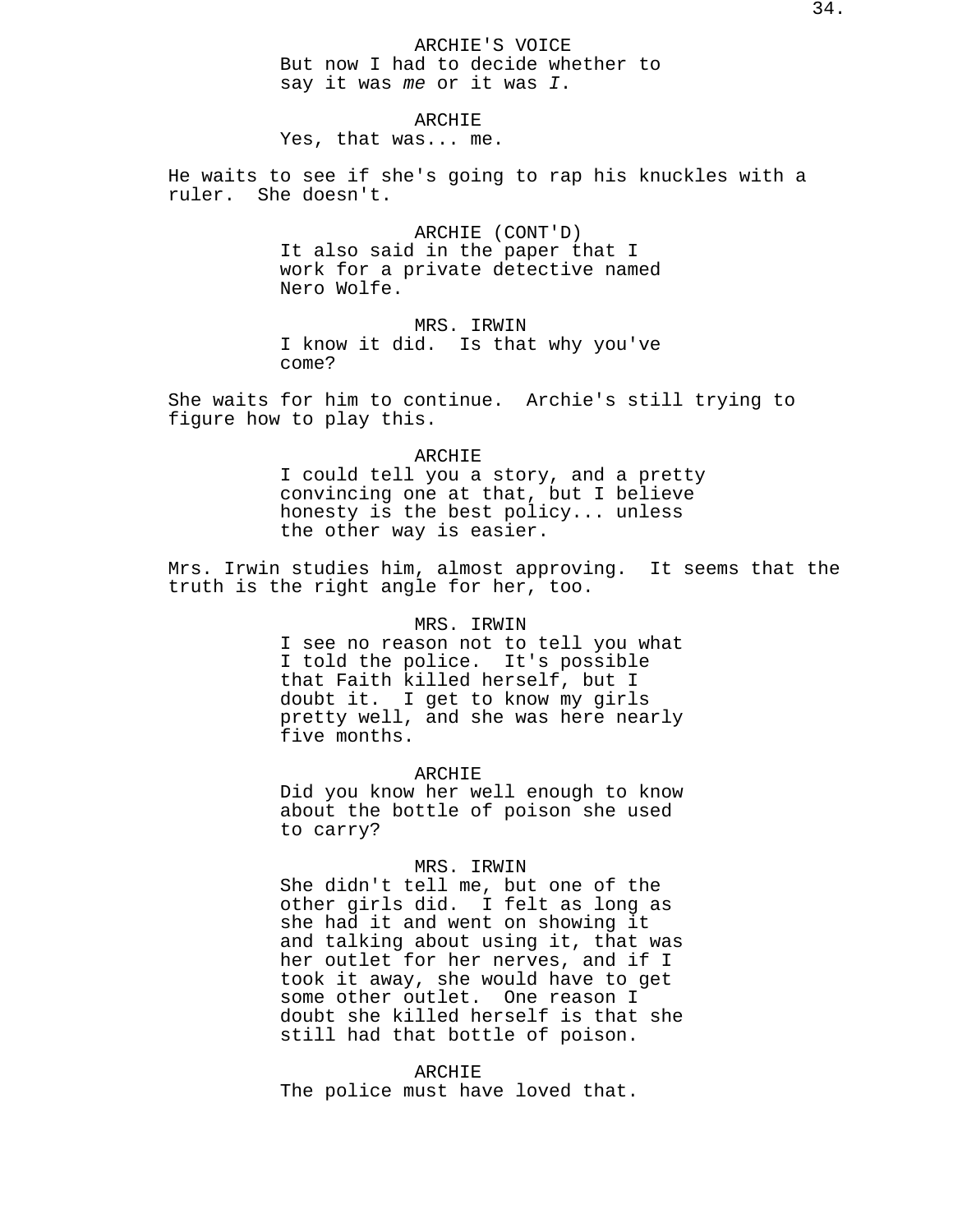Mrs. Irwin gives him a look -- of course they didn't.

#### MRS. IRWIN

For Faith, that bottle of poison was merely the enemy that she intended to defeat somehow -- it was death, and she was going to conquer it. The spirit she had down deep showed sometimes in a flash in her eyes. You should have seen that flash.

#### ARCHIE

I did. Tuesday evening, when I was dancing with her.

MRS. IRWIN Then she still had it, and she didn't kill herself. How are you going to prove it?

# ARCHIE

I can't prove a negative. I have to prove an affirmative -- if she didn't poison her champagne, who did?

MRS. IRWIN I wish you success. I would help you if I could.

ARCHIE'S VOICE And she could -- up to a point, anyway.

UNDER Archie's narration, he and Mrs. Irwin converse.

ARCHIE'S VOICE (CONT'D) She told me that Faith's stay at Grantham House overlapped with Helen Yarmis, Ethel Varr, and Rose Tuttle, and that there was never any trouble between any of them. And as for Edwin Laidlaw, Paul Schuster, and Beverly Kent:

MRS. IRWIN I had never heard their names before.

# ARCHIE

Who picks the girls to be invited to the annual dinner?

### MRS. IRWIN

When Mr. Grantham was alive, I did. The first few years after he died, Mrs. Grantham did, based on information I supplied. The last two years she has left it to Mr. Byne, and he consults me.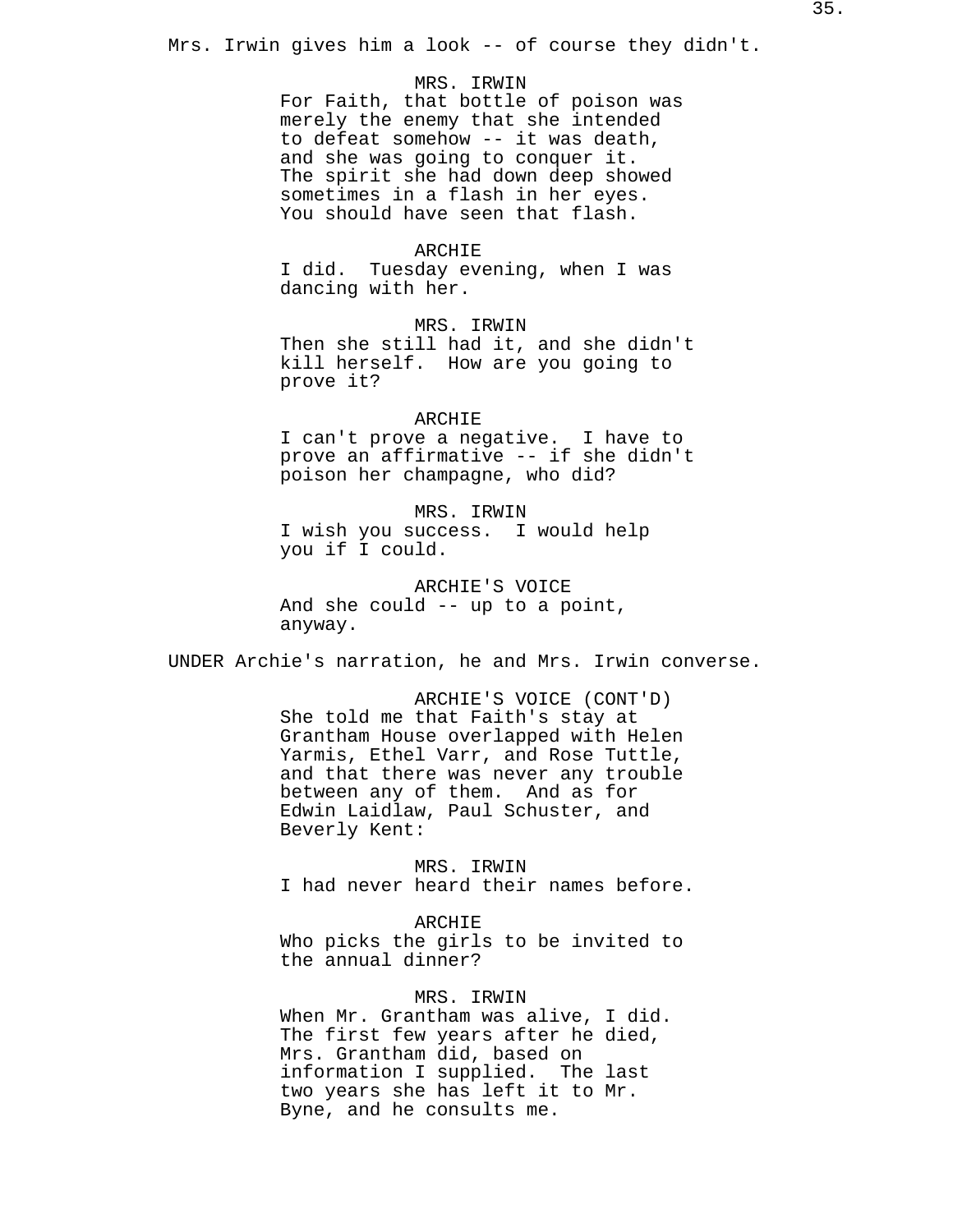ARCHIE

Is that so? Dinky didn't mention that.

# MRS. IRWIN

Dinky?

# ARCHIE

Mr. Byne. If you don't mind telling me, how does he do it? Does he suggest names and ask you about them?

# MRS. IRWIN

I make a list, chiefly of girls who have been here in the past year, with information and comments. Some of my girls would not be comfortable in those surroundings. On what basis Mr. Byne makes his selections, I don't know.

### ARCHIE

I'll ask him. I understand you don't ask your girls as few questions as possible about their pasts, but they must tell you a lot. Did Faith ever mention who was responsible for her being here?

### MRS. IRWIN

She never said a word about him to me, and I doubt she did to any of the girls.

#### ARCHIE

But she did tell you things?

# MRS. IRWIN

If you mean facts, really nothing. But she talked to me a great deal, and I formed three conclusions about her past. One was that she had had only one sexual relationship with a man, and a brief one. Another was that she had never known her father, and probably didn't even know who he was.

# ARCHIE

And the third?

#### MRS. IRWIN

That her mother was still alive, and Faith hated her -- no, hate is too strong a word. Faith was not a girl for hating. Perhaps the word is repugnance. Beyond that, I know nothing about her past.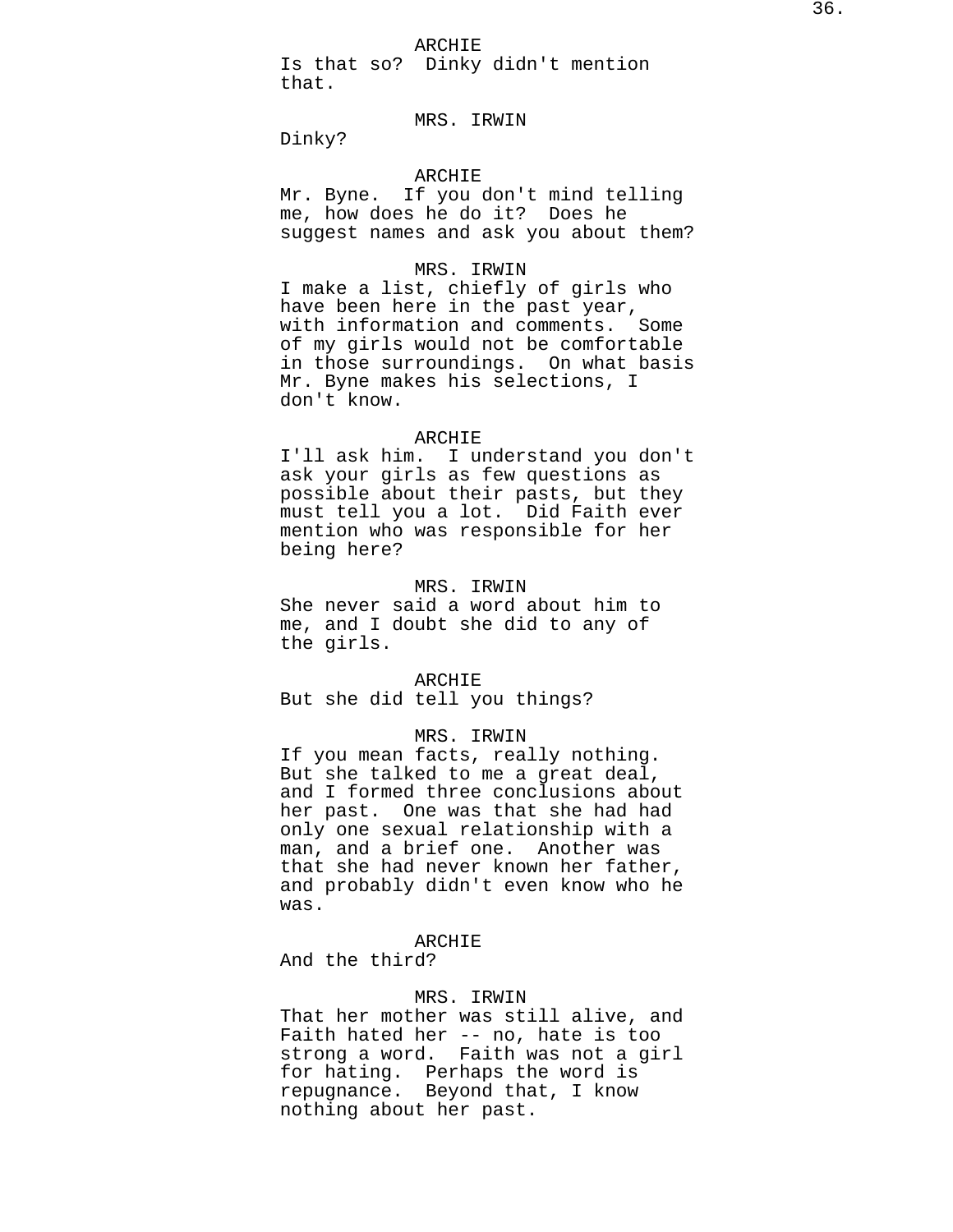## ARCHIE Not even her mother's name?

# MRS. IRWIN

I'm sorry.

Before she can finish, the door opens and DORA, middle-aged and a little too plump for her uniform, leans in.

DORA

Forgive me for interrupting, but Katherine may be going to rush things a bit. Four times since 9 o'clock, and the last one was only 20 minutes.

Mrs. Irwin is out of her chair and heading for the door.

MRS. IRWIN I don't envy you your job, but I wish you success. You'll forgive me for rushing off.

### ARCHIE'S VOICE

I told her I did, and I could have added that I'd rather have my job than hers or Katherine's either. But I would have been talking to the door, and I was already thinking of another way to waste my breath.

And as he looks around the empty room, we

WIPE TO:

INT. DINKY BYNE'S APARTMENT - DAY

Archie's fanny is barely touching a chair when Byne demands:

BYNE What's all this crap about murder?

## ARCHIE

The word crap bothers me. The way we used it when I was a boy in Ohio, we knew exactly what it meant. But I looked it up in the dictionary once and --

BYNE

My aunt says that you're saying that Faith Usher was murdered, and on account of that, the police won't accept the fact that it was suicide. What did you tell them?

ARCHIE Get the cops to tell you. (MORE)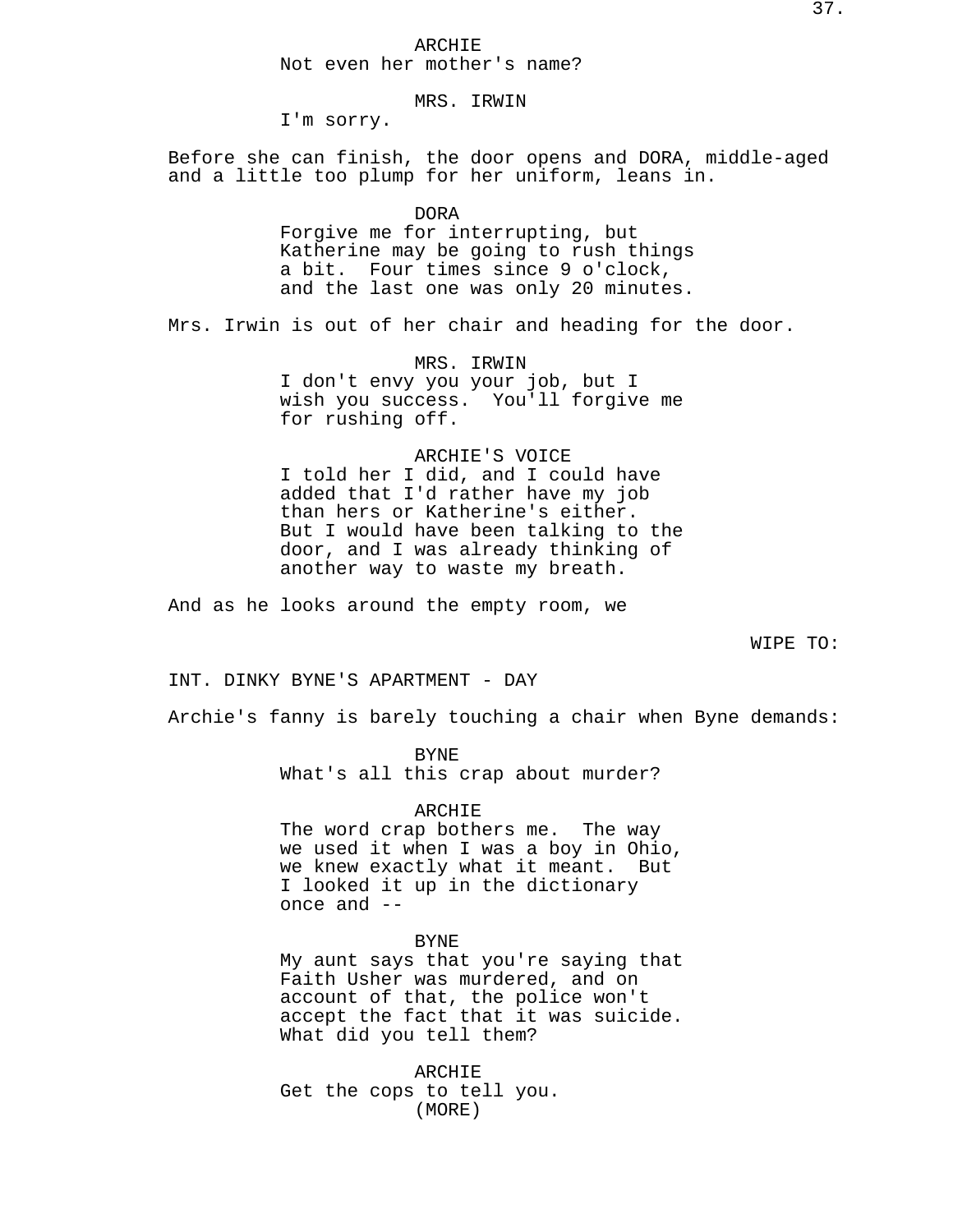## ARCHIE (CONT'D)

I'll tell you this: If my statement is all that keeps them from calling it suicide, I'll be responsible for a whole lot of trouble. So I'm doing a little checking on my own.

### BYNE

Checking on what?

#### ARCHIE

For example, if someone intended to kill Faith Usher at the party he had to know she would be there. So I asked Mrs. Irwin who had picked her to be invited. And she told me, and that was certainly no help, since it was you, and you weren't at the party. You even faked a cold to get out of going.

#### BYNE

I know you've got that to shake at me. But all I did was pick four names from the list Mrs. Irwin gave me. I had no personal knowledge of any of the girls -- as I just finished telling the DA.

ARCHIE

Did you keep the list?

#### BYNE

I did, but an assistant district attorney took it. One named Mandelbaum. No doubt he'll show it to you if you ask.

## ARCHIE

I don't suppose there was anyone with you when you were making the suggestions. Someone who said something like "Faith Usher, a nice, unusual name, why don't you ask her?"

Byne glares at him, beginning to lose his patience.

### BYNE

No one was with me. What the hell are you driving at anyway? (off Archie's shrug) My aunt has this idea that you have sold the police and the district attorney on your murder theory, and if they make things unpleasant enough for her and her guests you and Wolfe might figure she'd be willing to (MORE)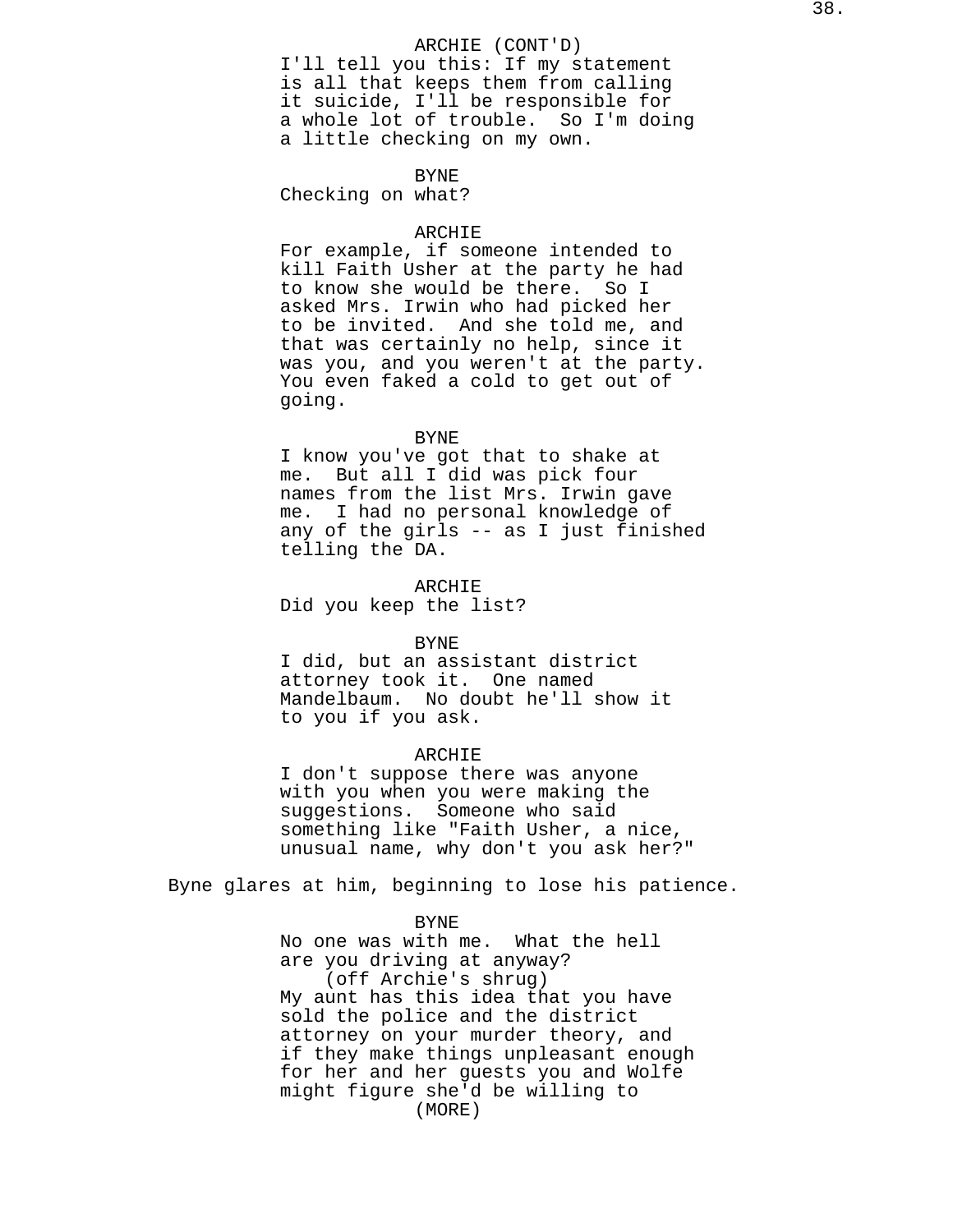## BYNE (CONT'D)

make a big contribution to help you remember something that would change their minds.

# ARCHIE

It is an idea. But if I remembered something now I didn't put in my statement, no contribution from your aunt would replace the hide that the cops would peel off.

## BYNE

You keep harping on your damn statement. What's in it?

And OVER Byne and Archie continuing to talk:

### ARCHIE'S VOICE

He didn't go so far as to make a cash offer for the information, but he appealed to everything from my herd instinct to my better nature. I would have let him go on if I hadn't known that company was expected at the office at six o'clock, and I wanted to be there when they arrived.

CUT TO:

INT. BROWNSTONE - WOLFE'S OFFICE - NIGHT

Archie walks in to find Wolfe already in conversatin with Helen Yarmis, Ethel Varr, and Rose Tuttle, who are sitting across from him. Archie gives them a greeting smile as he takes his seat at his desk.

> WOLFE We have only exchanged civilities, Archie. Have you anything that should be reported?

ARCHIE Nothing that won't wait. He's still afraid of a woman.

Wolfe files that away and turns towards the company.

WOLFE

As I was saying, ladies, I thank you for coming. You were under no obligation. Mr. Goodwin's opinion, expressed in your hearing Tuesday evening, that Faith Usher was murdered, has produced some complications --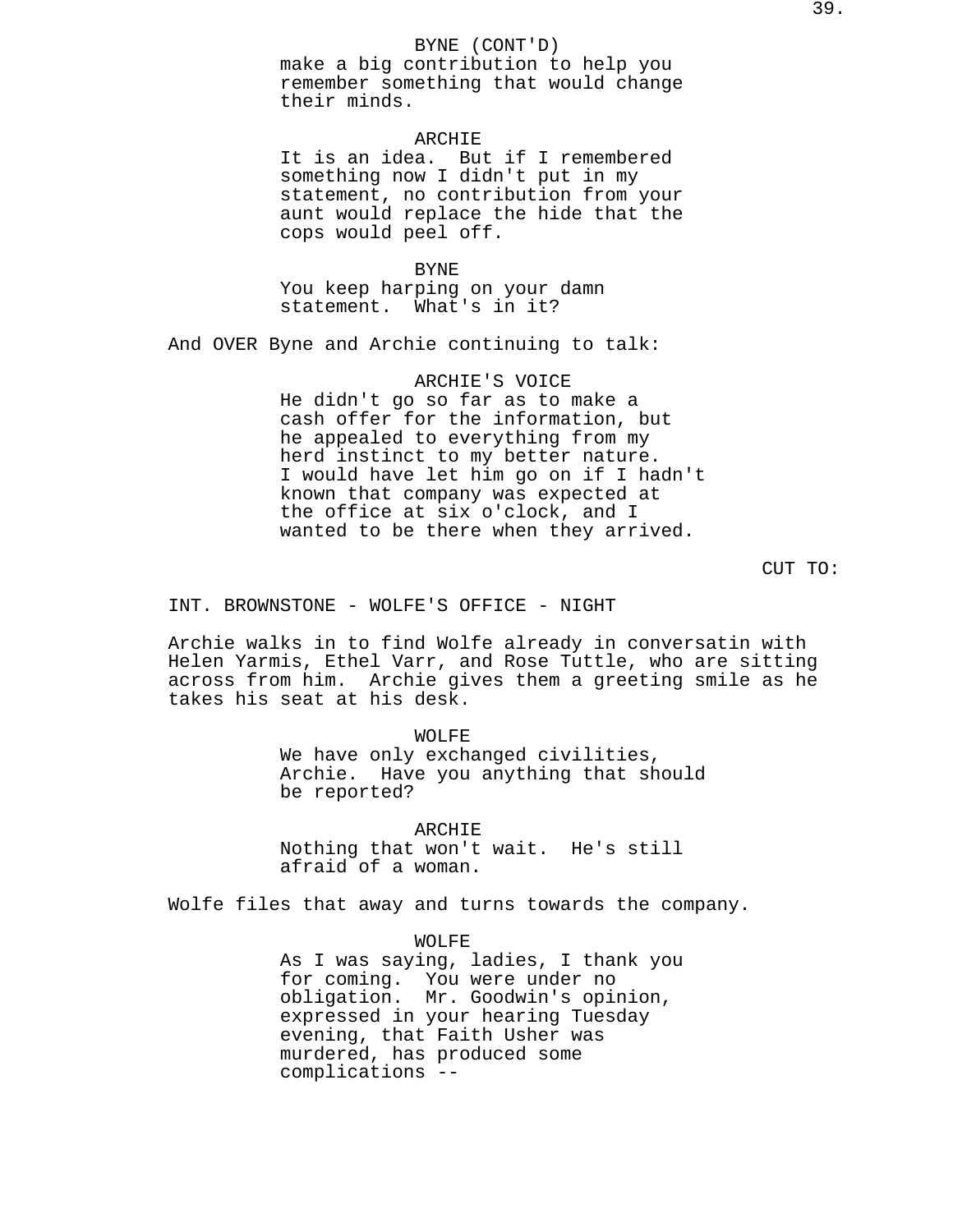I told him that Faith might take that poison right there, and he said he would see that nothing happened, but it did.

## WOLFE

He has told me that. But he still believes that someone else poisoned Miss Usher's champagne. Do you disagree with him, Miss Tuttle?

### ROSE

I thought she might do it, but I didn't see her. And now I've answered so many questions about it I don't know what I think.

## WOLFE

Miss Varr?

ETHEL I don't think that Faith killed herself.

## WOLFE

You don't, Miss Varr? Why not?

### ETHEL

Because I was looking at her, and if she'd put anything in the champagne, I would have seen her. The police have been trying to get me to say that Mr. Goodwin told me to say that, but I keep telling them that he hasn't said anything at all to me. He hasn't had the chance. Have you, Mr. Goodwin?

### ARCHIE

Of course not. (to Wolfe:) Cramer didn't mention that my statement had been corroborated. In fact, he said if it wasn't for me, suicide would be a reasonable assumption. The damn liar. After I shoot him, I will sue for damages. (then:) It wouldn't hurt any to tell Miss Varr her performance is satisfactory.

### WOLFE

It is. Indeed, quite satisfactory.

She smiles, not quite sure how to take the unusual compliment.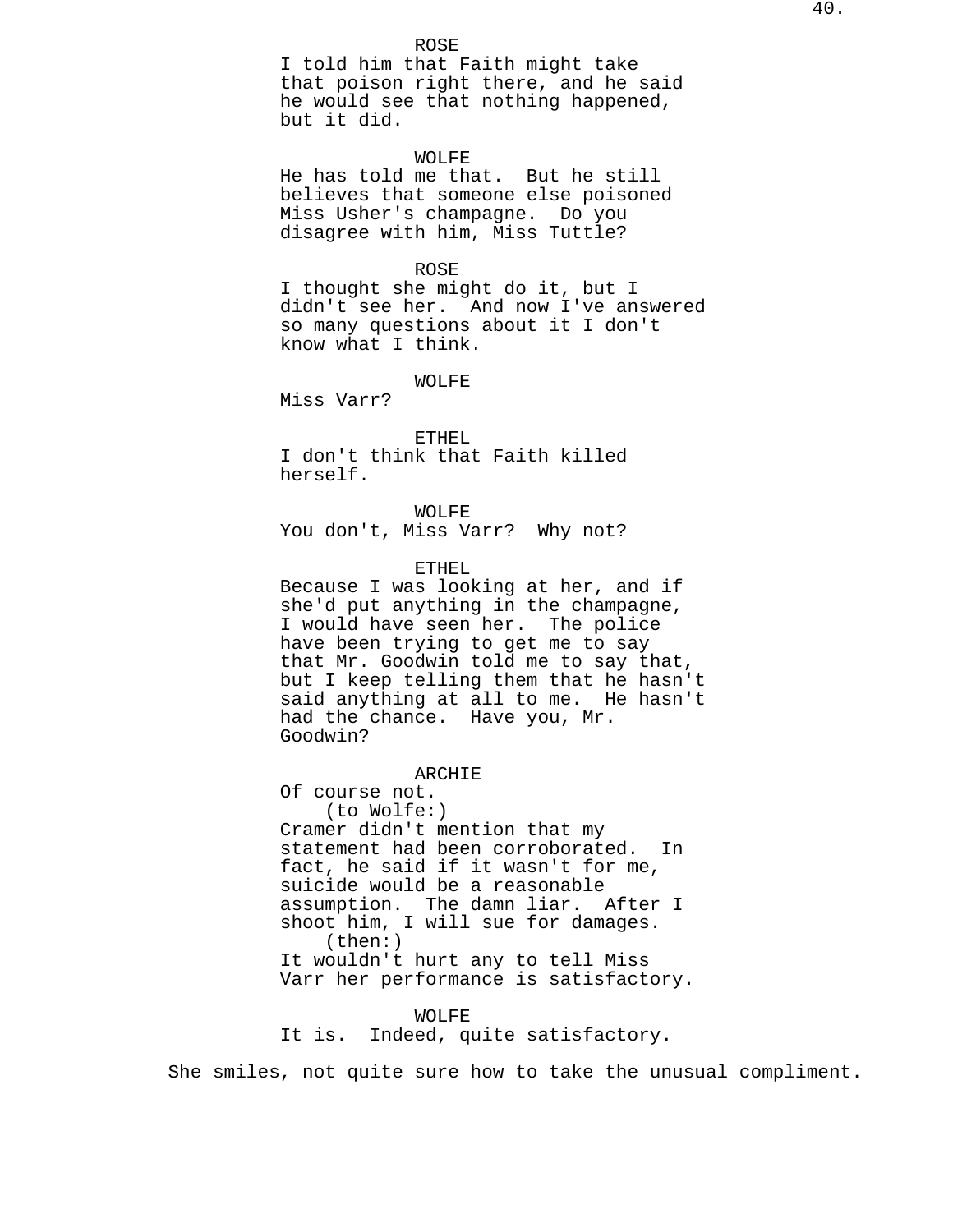## ARCHIE'S VOICE

That, if only she'd known it, was a triumph. He gave me a satisfactory only when I hatched a masterpiece.

## WOLFE

Miss Yarmis?

### HELEN

I think Faith killed herself. I told her it was dumb to take that poison along to a party where we were supposed to have a good time, but I saw it in her bag. Why would she take it along to a party like that if she wasn't going to use it?

## WOLFE

When did you tell her not to take the poison along?

#### HELEN

When we were dressing for the party. We lived in an apartment together for the last seven months. Just a big bedroom with a kitchenette, and the bathroom down the hall, but I guess that's an apartment and --

### WOLFE

If you please, Miss Yarmis. We must respect the convenience of Miss Varr and Miss Tuttle. During those seven months, did Miss Usher have many callers?

HELEN She never had any.

WOLFE Did Miss Usher have no friends at all? Men or women?

#### HELEN

I never saw any. She never had a date, I never even saw her get any phone calls. I used to tell her that was no way to live, just crawling along like a worm --

This could go on for hours. Wolfe interrupts.

WOLFE Did she get any mail?

HELEN I don't think so. (MORE)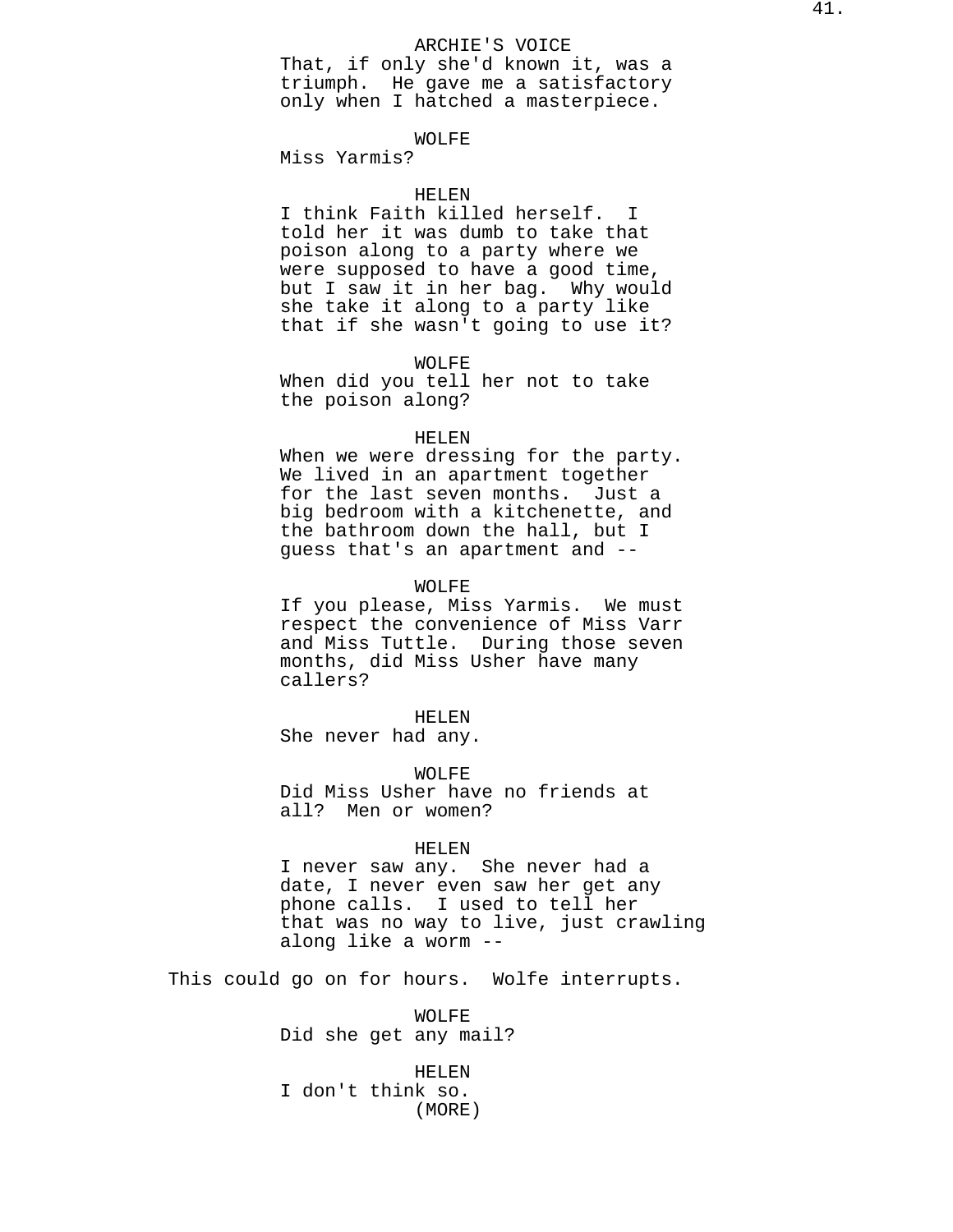## HELEN (CONT'D)

This is kinda funny, Mr. Wolfe, I can answer your questions without even thinking because they're all the same questions the police have been asking, even the same words.

Wolfe is stung. And on his quiet simmering:

### ARCHIE'S VOICE

I could have given her a big hug. Anyone who takes Wolfe down a peg renders a service to the balance of nature.

## WOLFE

Every investigator follows a routine to a point, Miss Yarmis. Beyond that point comes the opportunity for talent if any is at hand. It may not be outside my capacity to contrive a question that will not parrot the police. I'll try.

## HELEN

Okay.

## WOLFE

Do you mean to tell me that during the seven months you lived with Miss Usher, you had no inkling of her having any social or personal contact - excluding her job --

#### HELEN

She went to night school. She was going to be a secretary. I never saw how she could if she was so tired but  $--$ 

WOLFE

-- Excluding her job and night school - with any of her fellow beings?

HELEN

They didn't ask that. What's an inkling?

## WOLFE

An intimation. A hint.

HELEN I don't remember any hints.

WOLFE Did she never tell you she met a man or woman she used to know? (MORE)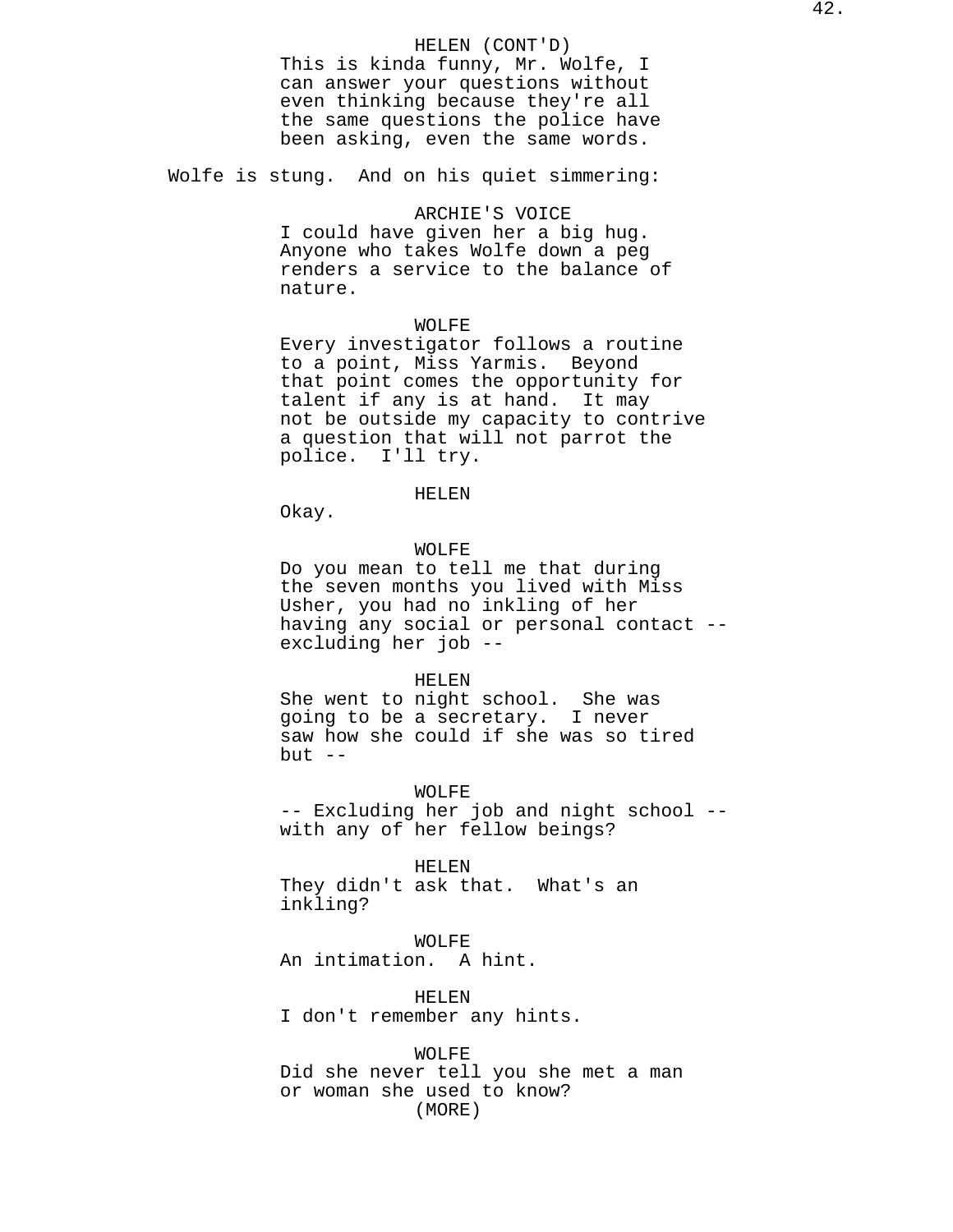## WOLFE (CONT'D)

Or that she'd been accosted on the street? Did she never account for a headache or fit of ill humor by telling of an encounter she had? An encounter is a meeting face to --

But Helen is remembering something.

## HELEN

Faith never had headaches, except once when she came home from work. I wanted her to take some aspirin, but she said it wouldn't help any. Then she asked if I had a mother and I said my mother was dead and she said she wished hers was. Faith said she met her on the street and there had been a scene and she had to run to get away from her. So that was an encounter, wasn't it?

WOLFE It was. What else did she say about it?

HELEN That was all. Never mentioned her again.

Wolfe scowls, but knows it would be useless to pursue this further. He addresses his next remark to all the women.

### WOLFE

Do any of you know anything about the eight other people at the party that might suggest a reason why one of them wanted Miss Usher to die?

**ROSE** 

I don't.

## ETHEL

Neither do I.

## HELEN

The only connection I know about is Mrs. Robilotti. When she came to Grantham House to see us, Faith didn't like her.

### ROSE

Who did?

### WOLFE

Was there something definite, Miss Yarmis? Something between Miss Usher and Miss Robilotti?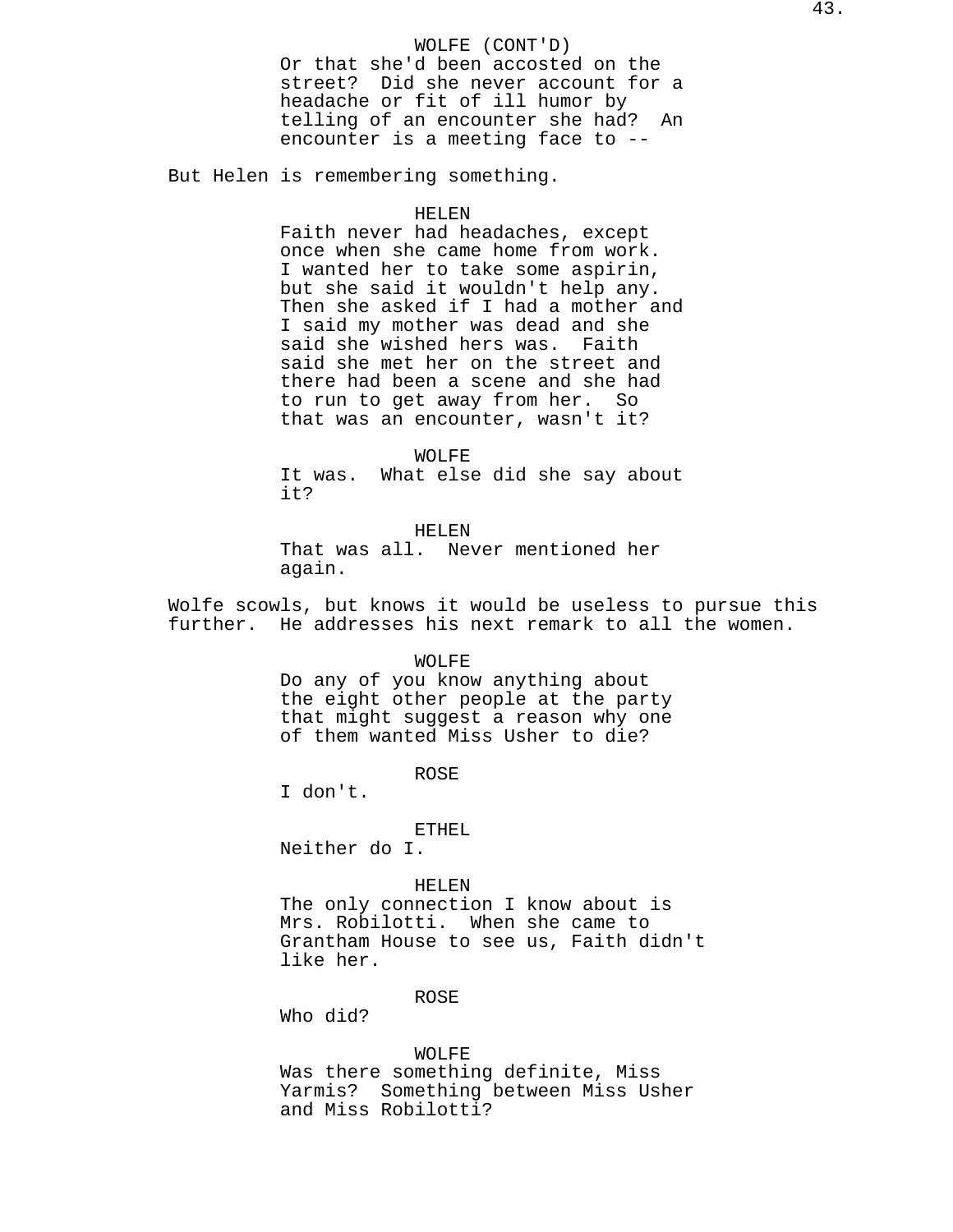HELEN Oh, no. I never heard Faith say anything to her at all. Neither did I. She thought we were harlots, that's all. Wolfe takes a deep breath, holds it, and lets it out. Maybe he's calculating just how much time this has wasted. WOLFE I thank you again for coming, ladies. We seem to have made little progress, but at least I have seen you and talked to you. Wolfe pushes his chair back and rises. ROSE One thing I don't see. Mr. Goodwin said he wasn't there as a detective, but he is a detective, and I told him about Faith having the poison and I think he ought to know exactly what happened. I didn't think anyone could commit a murder with a detective right there. Archie gets up to herd the ladies out of the room. ARCHIE'S VOICE A very superficial and half-baked way to look at it, I thought. I didn't look at Wolfe to see if he thought the same thing. And as the ladies file through the door WIPE TO: INT. BROWNSTONE OFFICE - WOLFE'S OFFICE - DAY Archie is at his desk on the phone. ARCHIE'S VOICE When, a little after ten Friday morning, Paul Schuster phoned to say that he and Grantham and Laidlaw and Kent wanted to see Wolfe, and the sooner the better, I broke two of Wolfe's standing rules. CUT TO:

INT. BROWNSTONE ORCHID ROOM - DAY

As Wolfe glowers over an orchid at Archie.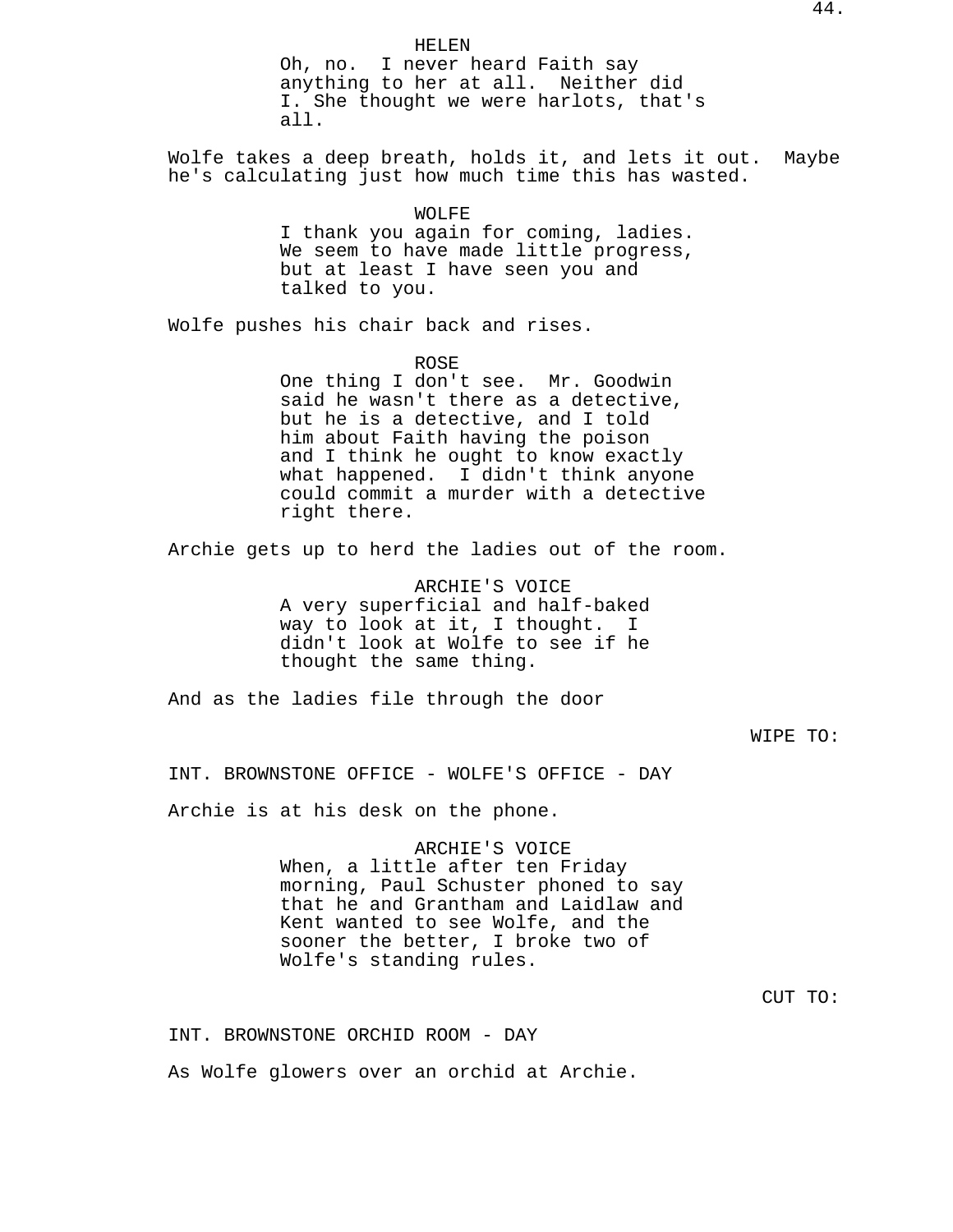### WOLFE

You make no appointments without checking with me. And you disturb me in the plant rooms only for emergencies.

#### ARCHIE

I looked up emergency in the dictionary. It means "an unforseen combination of circumstances which calls for immediate action." You want to argue with the dictionary, or with me?

Wolfe glares at him and we

WIPE TO:

INT. BROWNSTONE OFFICE - WOLFE'S OFFICE - DAY

Wolfe sits across from Paul Schuster, Cecil Grantham, Edwin Laidlaw, and Beverly Kent. Archie is at his desk.

#### PAUL

We do not claim to have evidence that you have done anything actionable. But it is a fact we're being injured and if you are responsible for that injury it may become a question of law.

## WOLFE

I expect it to, Mr. Schuster. A murder investigation is commonly regarded as a question of law. Gentlemen, what are you here for? To buy me off? To bully me?

#### CECIL

God damn it, what are you after? That's the point! Why did you send your man to question my butler and --

#### KENT

Shut up, Cecil. Let Paul tell him.

#### PAUL

Your insinuation that we have entered into a conspiracy to buy you off or to bully you is totally unwarranted. We came because we feel, with reason, that our rights of privacy are being violated without provocation or just cause, and that you are responsible.

WOLFE

I see. And you all share this feeling?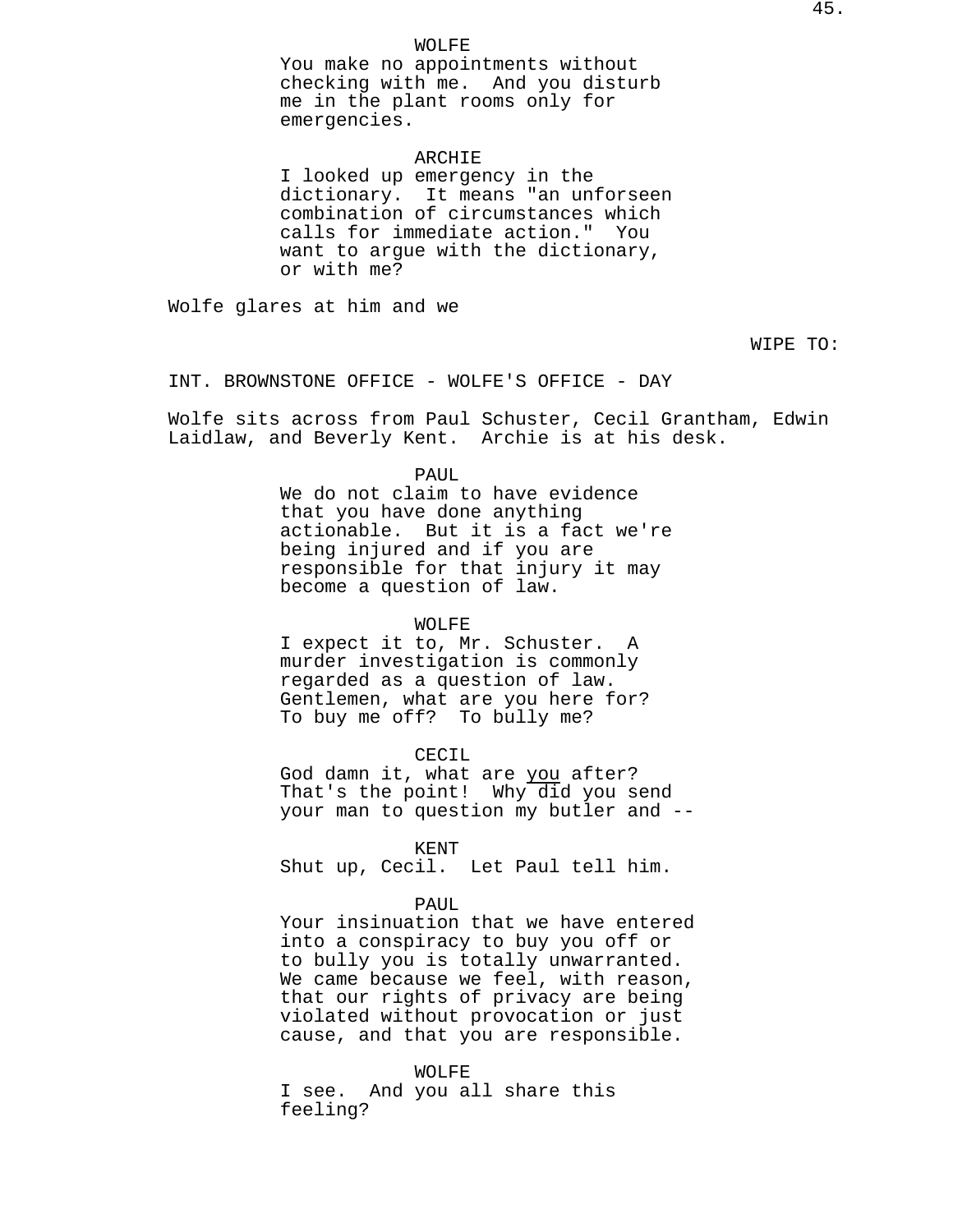CECIL

I sure do.

KENT

So do I.

### EDWIN

I don't have enough information yet. But I have reason to suspect.

# ARCHIE'S VOICE

He handled it pretty well, I thought. Naturally, he had to be with them, since if he had refused to join in the attack, they would have wondered why, but he wanted Wolfe to understand that he was still his client.

### PAUL

We doubt if you can justify your responsibility, but we thought you should be given a chance to do so before we consider what steps may be taken legally in the matter.

## WOLFE

Pfui.

#### PAUL

An expression of contempt is hardly an adequate justification, Mr. Wolfe.

Wolfe leans back and clasps his fingers over his stomach.

#### WOLFE

I didn't intend it to be, sir. This is futile. You want to put a stop to your involvement in a murder inquiry, and my concern is to involve you as deeply as possible, the innocent along with the guilty.

PAUL

Why are you concerned?

### WOLFE

I want to know if one of you has buried in his past a fact that will account for resorting to murder to get rid of Faith Usher, and if so, which. Manifestly you are not going to sit here and submit to a day-long inquisition, and even if you did, the likelihood that one of you would betray the existence of such a fact is minute. So, as I say, this is futile for you and for me. (MORE)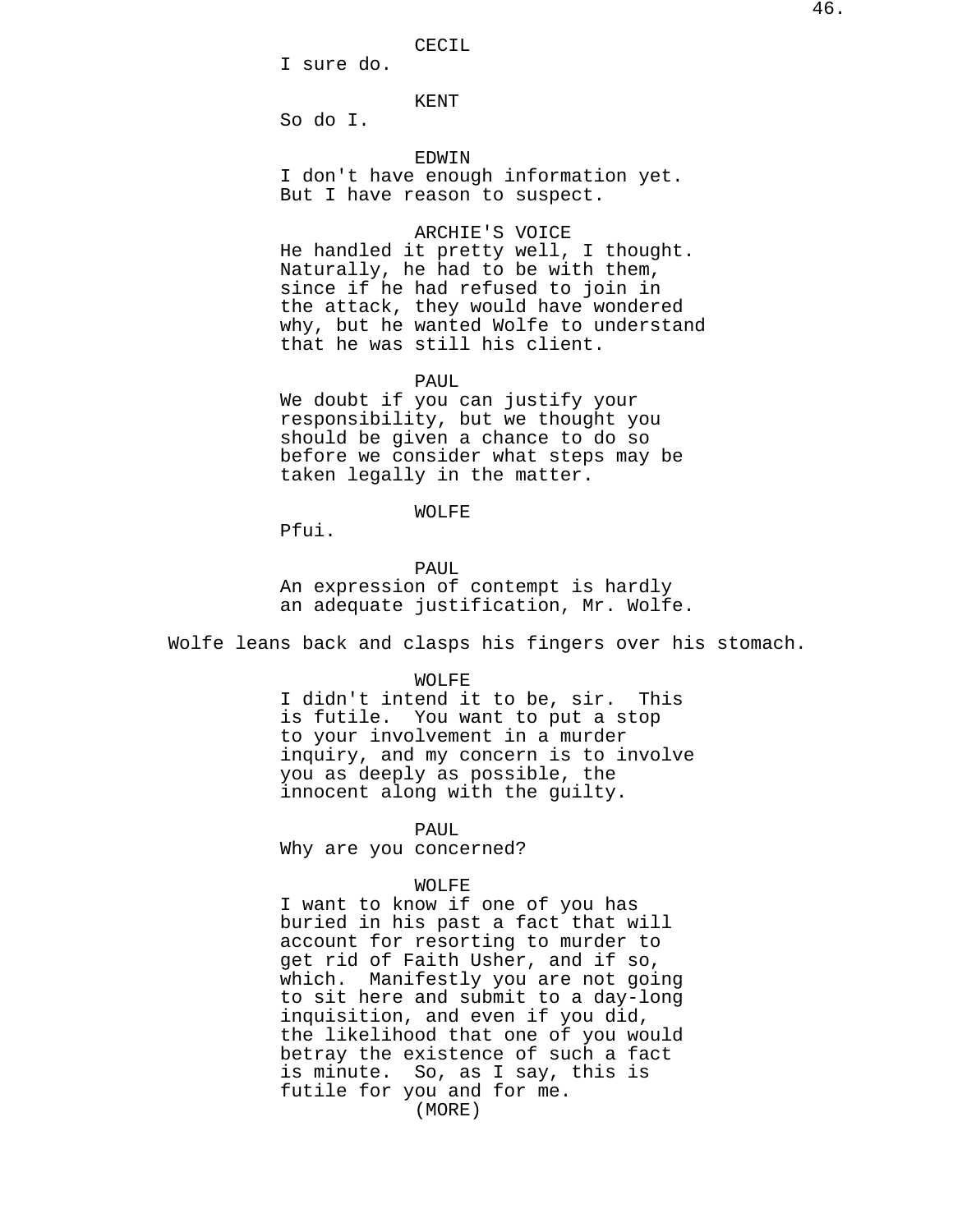## WOLFE (CONT'D) I wish you good day only as a matter of form.

And on the four men storming out, and Wolfe looking after them, we:

WIPE TO:

## INT. BROWNSTONE - WOLFE'S OFFICE - LATER

Wolfe is nursing a beer, glaring at space. Archie watches him, vaguely amused, and sips a glass of milk.

### WOLFE

This is grotesque.

#### ARCHIE

It certainly is. Four of the suspects come to see you uninvited, all set for a good long heart-to-heart talk, and what do they get? Bounced.

### WOLFE

Bah. Call Mr. Panzer, Mr. Cather and Mr. Durkin, tell them to come in at three. No. At two-thirty. No. At two o'clock. We'll have lunch early. I'll tell Fritz.

Wolfe gets up and marches out. As Archie watches him go:

# ARCHIE'S VOICE I felt uplifted. That he was calling his operatives in for assignments was promising. That he had changed it from three o'clock, when his lunch would have settled, to two-thirty, when digestion would have barely started, was impressive. That he had advanced it again to two, with an early lunch, was inspiring. And then to go to tell Fritz instead of ringing for him -- all hell was popping.

And on Archie's grin:

WIPE TO:

INT. BROWNSTONE - WOLFE'S OFFICE - DAY

FRED, SAUL and ORRIE sit across from Wolfe. Archie is back at his desk.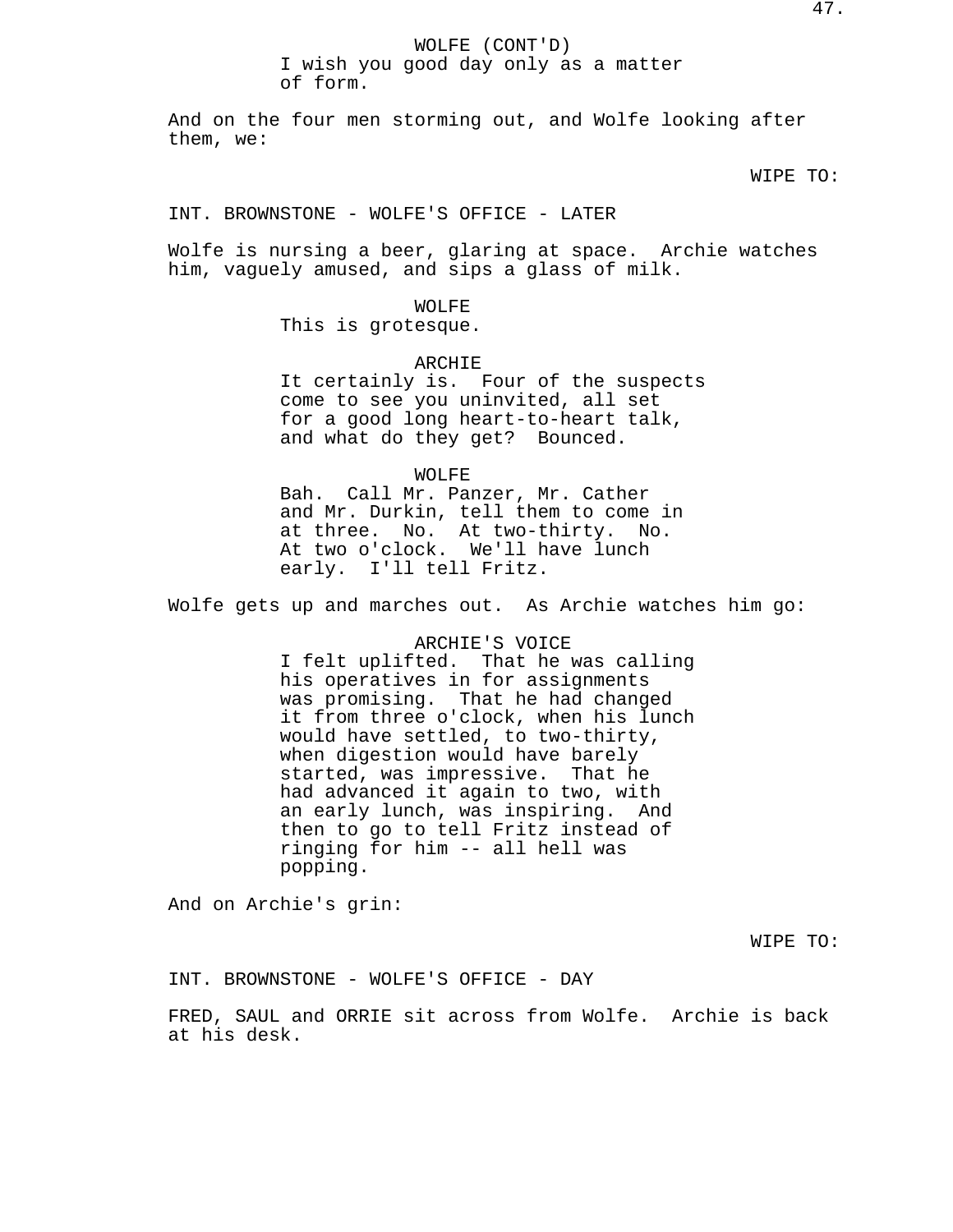WOLFE

Rather than plod over ground the police have already traveled, namely investigating the pasts of the party guests, we shall try another line where you will be on fresh ground. I want to see Faith Usher's mother. You are to find her and bring her to me.

Fred and Orrie pull out their notebooks. Saul doesn't.

WOLFE (CONT'D) You won't need notes. There is nothing to note except the bare fact that Miss Usher's mother is alive and must be somewhere.

**ORRIE** Is her name Usher?

WOLFE You should learn to listen, Orrie. I said that's all I know.

Archie stifles a grin and turns to the phone, picks it up and dials, as Wolfe keeps talking to the other three.

> SAUL Do we keep covered?

ARCHIE (into phone) Lon Cohen, please.

WOLFE Preferably, yes. But don't preserve your cover at the cost of missing your mark.

Saul picks up the phone book and leafs through it.

SAUL There are a dozen Ushers listed in Manhattann. Of course, she doesn't have to be named Usher, and she doesn't have to live in Manhattan, and she doesn't have to have a phone. But it wouldn't take Fred and Orrie long to check the dozen.

Archie hangs up the phone and grins triumphantly.

ARCHIE You can skip the phone book. (MORE)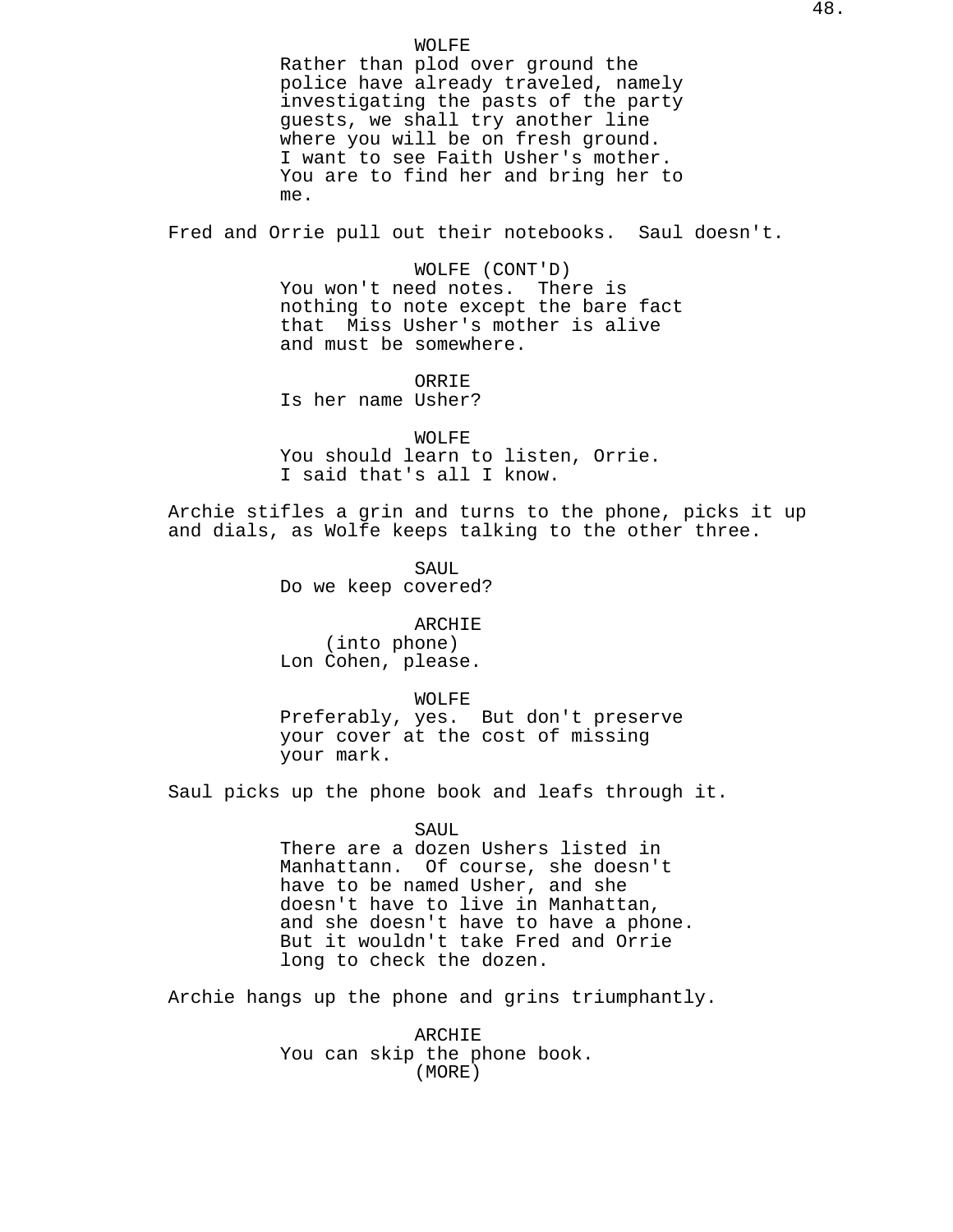## ARCHIE (CONT'D)

Lon Cohen at the Gazette says A woman named Majorie Betz claimed Faith Usher's body from the morgue. That's B-E-T-Z, 812 West 87th Street, Manhattan. She had a letter signed by Elaine Usher, mother of Faith, same address. A Gazette man has seen Marjorie Betz, but she says Elaine went somewhere Wednesday night and she doesn't know where. The Gazette hasn't been able to find her, and Lon Cohen thinks no one else has. End of chapter.

SAUL

Fine. Nobody skips for nothing.

WOLFE Find her. Bring her. Use any inducement that seems likely to effect results.

Fred, Saul, and Orrie start to head out.

WIPE TO:

INT. BROWNSTONE ENTRY - DAY

Archie peers through the glass and sees Edwin Laidlaw. He opens the door, and lets him in.

> EDWIN I want to see Wolfe.

ARCHIE'S VOICE His tone indicated that his plan was to get Wolfe down and tramp on him, so I left him to his mood.

## ARCHIE

Wait here.

Archie goes back into

INT. BROWNSTONE - WOLFE'S OFFICE - DAY

Where Wolfe is thinking.

ARCHIE

Our client is--.

That's when the office doors bursts open and Edwin charges in. He heads for Wolfe's desk, but Archie grabs him.

> ARCHIE (CONT'D) (firmly:) Please have a seat, Mr. Laidlaw.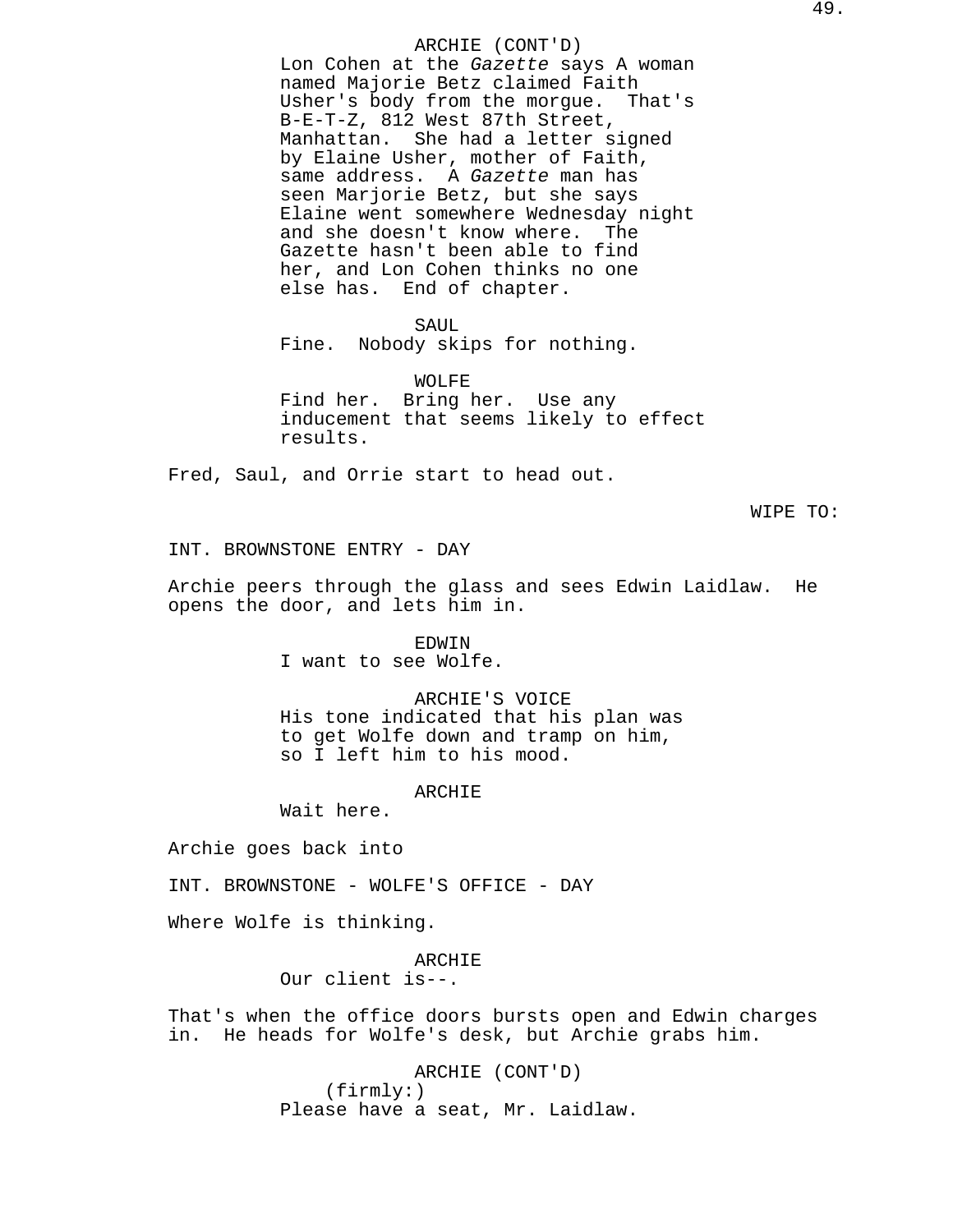Rather than wait for Edwin to comply, Archie leads him to the red chair and makes him sit. Edwin stares at Wolfe, enraged.

WOLFE

To what do I owe this rude interruption?

EDWIN

I may be wrong. I hope to God I am. Did you send a note to the district attorney telling him that I'm the father of Faith Usher's child?

WOLFE No, I did not.

EDWIN

(to Archie) Did you?

ARCHIE

Of course not.

## EDWIN

Have you told anybody? Either of you?

### WOLFE

Plainly you are distressed and so must be indulged. But nothing has happened to release either Mr. Goodwin or me from our pledge of confidence. If and when it does you will first be notified. I suggest that you retire and cool off a little.

## EDWIN

Cool off, hell. When I left here this morning, there were police waiting at my office. They took me to see Bowen, the district attorney himself. He asked if I wanted to change my statement that I had never met Faith Usher before Tuesday, and I said no.

### WOLFE

They had some kind of evidence?

#### EDWIN

They had a note. It came in the mail yesterday, typewritten, no signature. It said "Have you found out yet that Edwin Laidlaw is the father of Faith Usher's baby? Ask him about his trip to Canada in August 1956." I sat and stared at it.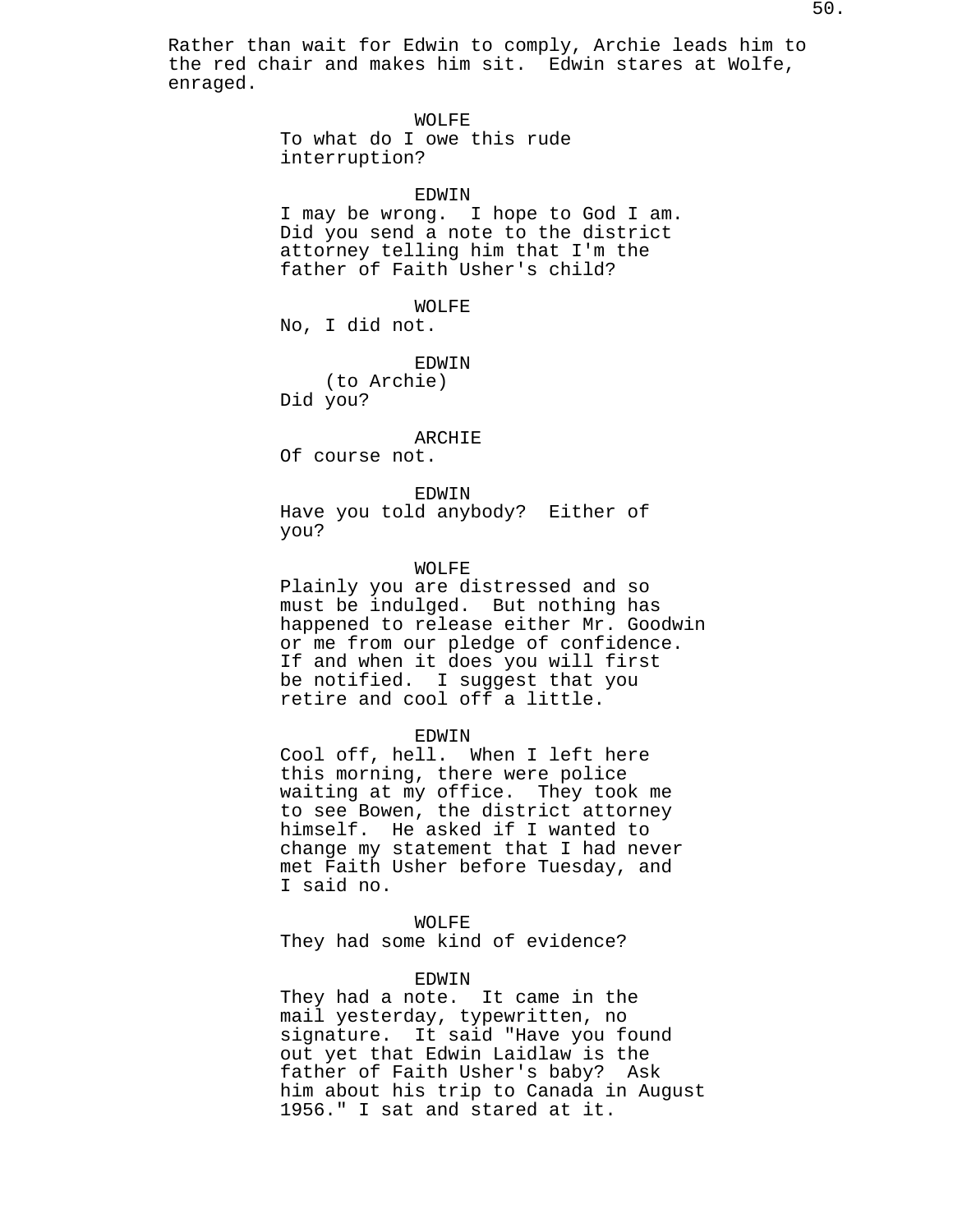It was worth a stare, even if it had been false. Did you collapse?

## EDWIN

I just said one thing: that whoever sent that note had libelled me, and I had a right to know who it was. But they kept at me for two hours.

## WOLFE

You admitted nothing? Not even that you had taken a trip to Canada in August of 1956?

## EDWIN

I didn't answer a single question.

## WOLFE

Highly satisfactory. This is indeed welcome, Mr. Laidlaw.

## EDWIN

Welcome!

# WOLFE

We have at last goaded someone to action. I am gratified. If there was some small doubt that Miss Usher was murdered, this removes it.

### EDWIN

But good God -- they know about me.

#### WOLFE

They know no more than they did before. They get a dozen accusatory unsigned letters every day, and have learned that the charges in most of them are groundless.

Wolfe glances up at the wall clock. It's 3:30.

## WOLFE (CONT'D)

We have 30 minutes. You told me that no one on Earth knew about your dalliance with Miss Usher; now we know you were wrong. We must review every moment you spent in her company when you might have been seen or heard. When I leave at four o'clock, Mr. Goodwin will continue. Start with the day she first attracted your interest.

And OVER the three often talking: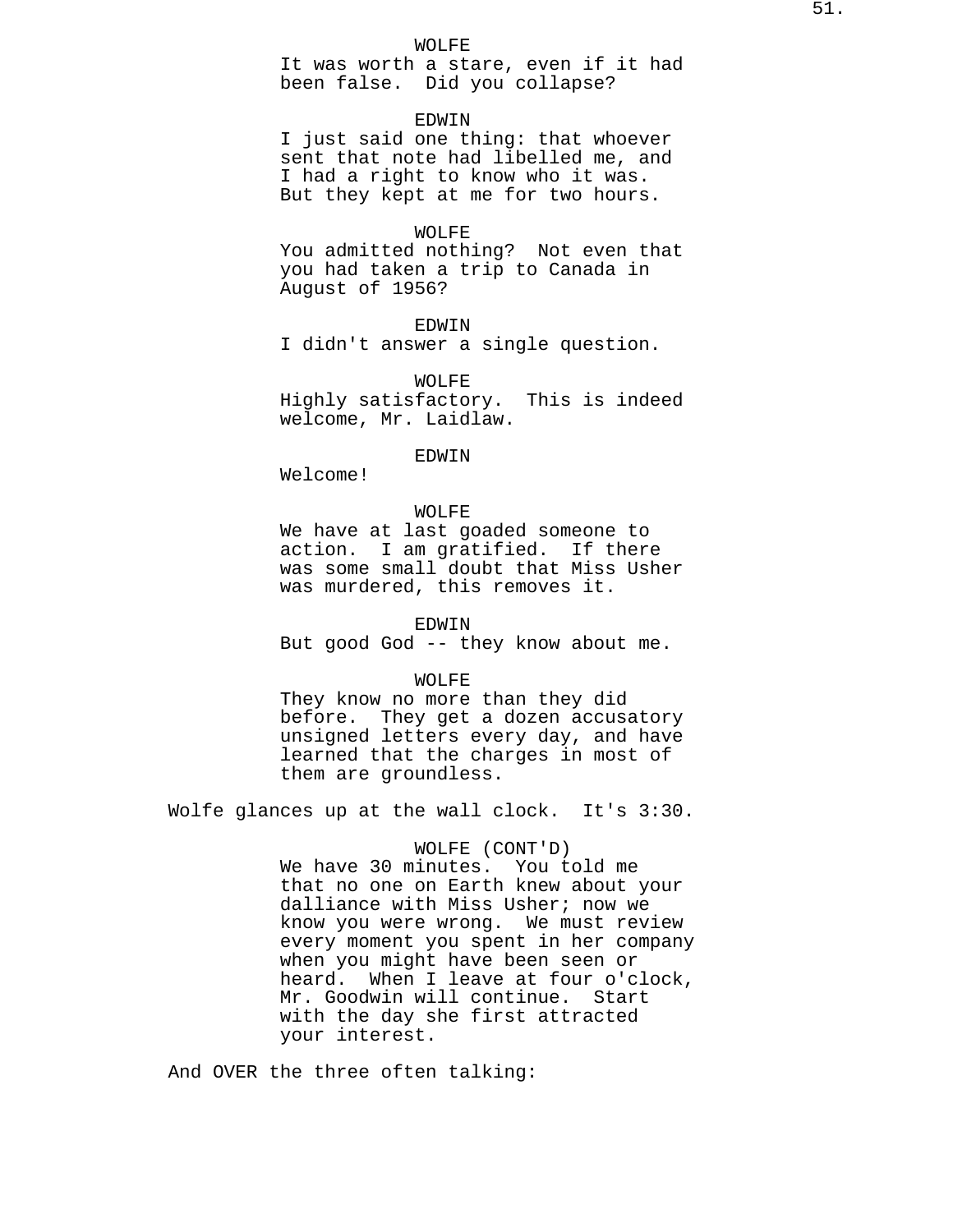## ARCHIE'S VOICE

When Wolfe undertakes that sort of thing, he is worse than a housewife bent on finding a speck of dust the maid overlooked. Once I sat for eight straight hours while he took a chauffeur over every second of a drive, made six months before, to New Haven and back.

WIPE TO:

INT. BROWNSTONE - WOLFE'S OFFICE - DAY

As Wolfe gets out of his chair and heads for the door, Archie continues to question Edwin.

> ARCHIE'S VOICE When four o'clock came, time for Wolfe to go up and play with the orchids, he had covered their first meeting, two dinners, and a lunch at Gaydo's on 69th Street.

> > WIPE TO

INT. BROWNSTONE - WOLFE'S OFFICE - LATER

As the inquisition continues. Edwin's beginning to look pretty ragged.

> ARCHIE'S VOICE My pulse wasn't pounding from the thrill of it, but I carried on, and we were working on the third day in Canada, somewhere in Quebec, when --

The DOORBELL RINGS. Archie gets up and goes into

INT. BROWNSTONE ENTRY - DAY

Archie looks through the glass and sees Inspector Cramer waiting impatiently.

> ARCHIE'S VOICE Wish I could have said I was surprised.

Archie grabs Edwin's hat and coat and goes back into the

INT. BROWNSTONE - WOLFE'S OFFICE - DAY

Where he thrusts the hat at coat at Edwin.

ARCHIE Inspector Cramer is here looking for you. This way out, come on, move.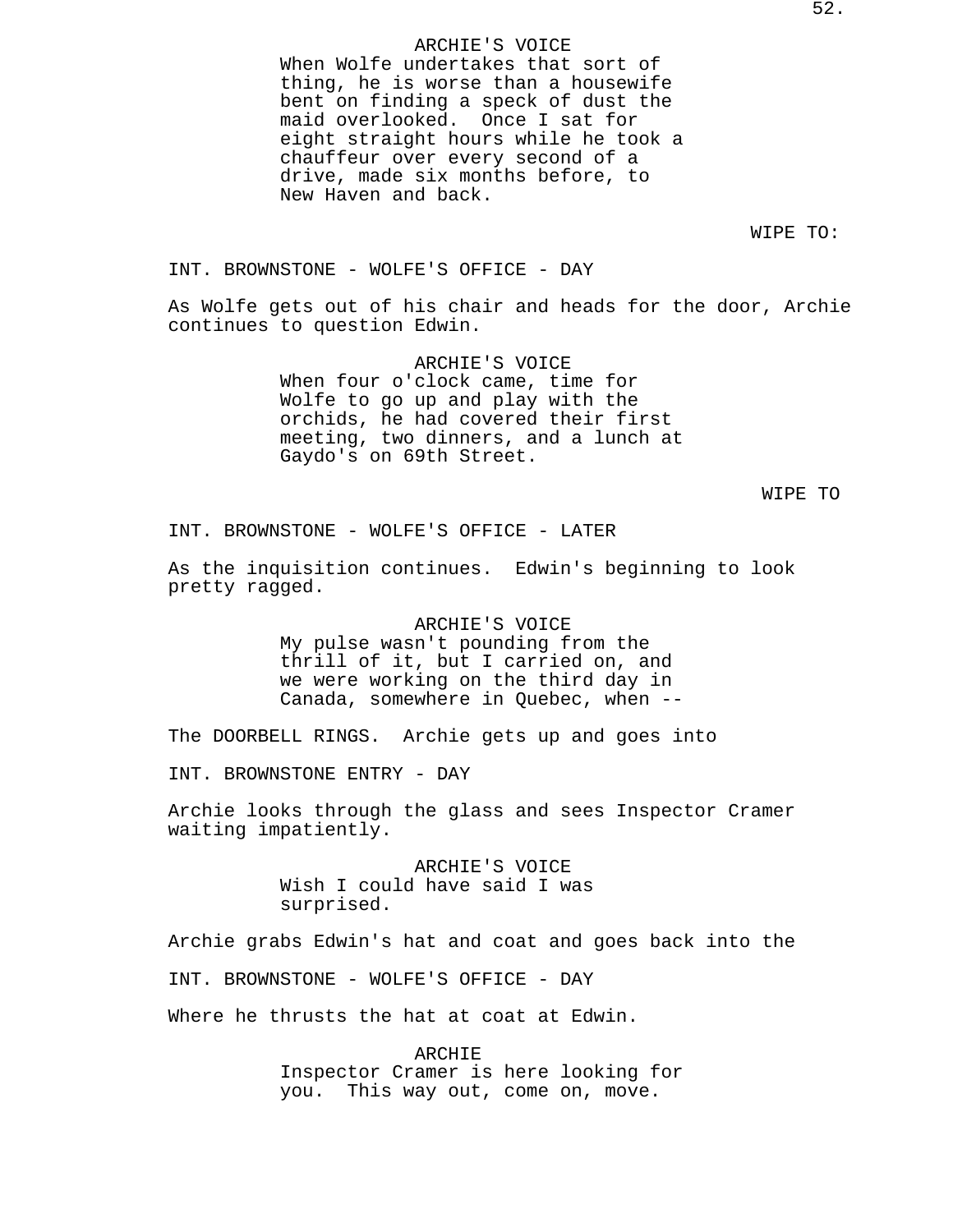EDWIN

But how...?

ARCHIE No matter how. Damn it, move!

He leads Edwin out into

INT. BROWNSTONE KITCHEN - DAY

Where Fritz sits at the big table, doing something to a duck.

#### ARCHIE

Mr. Laidlaw wants to leave through the back way in a hurry and I haven't time because Cramer wants in. Show him quick, and you haven't seen him.

Fritz leads Edwin out the back door and Archie goes back to

INT. BROWNSTONE ENTRY - DAY

Where he puts the chain on the door and opens it to a twoinch crack.

## ARCHIE

I suppose you want me? Since you know Mr. Wolfe won't be available until six o'clock.

CRAMER

Open up, Goodwin.

### ARCHIE

Under conditions. You know damn well what my orders are: no callers admitted between four and six unless it's just for me.

## CRAMER

I know. Open up.

## ARCHIE

Okay. If it's me you want.

He takes the chain off the door and swings it open. Cramer pushes past him and storms into the office, then comes back out.

> CRAMER Where's Laidlaw?

ARCHIE Search me. There's lots of Laidlaws, but I haven't got one. If you mean --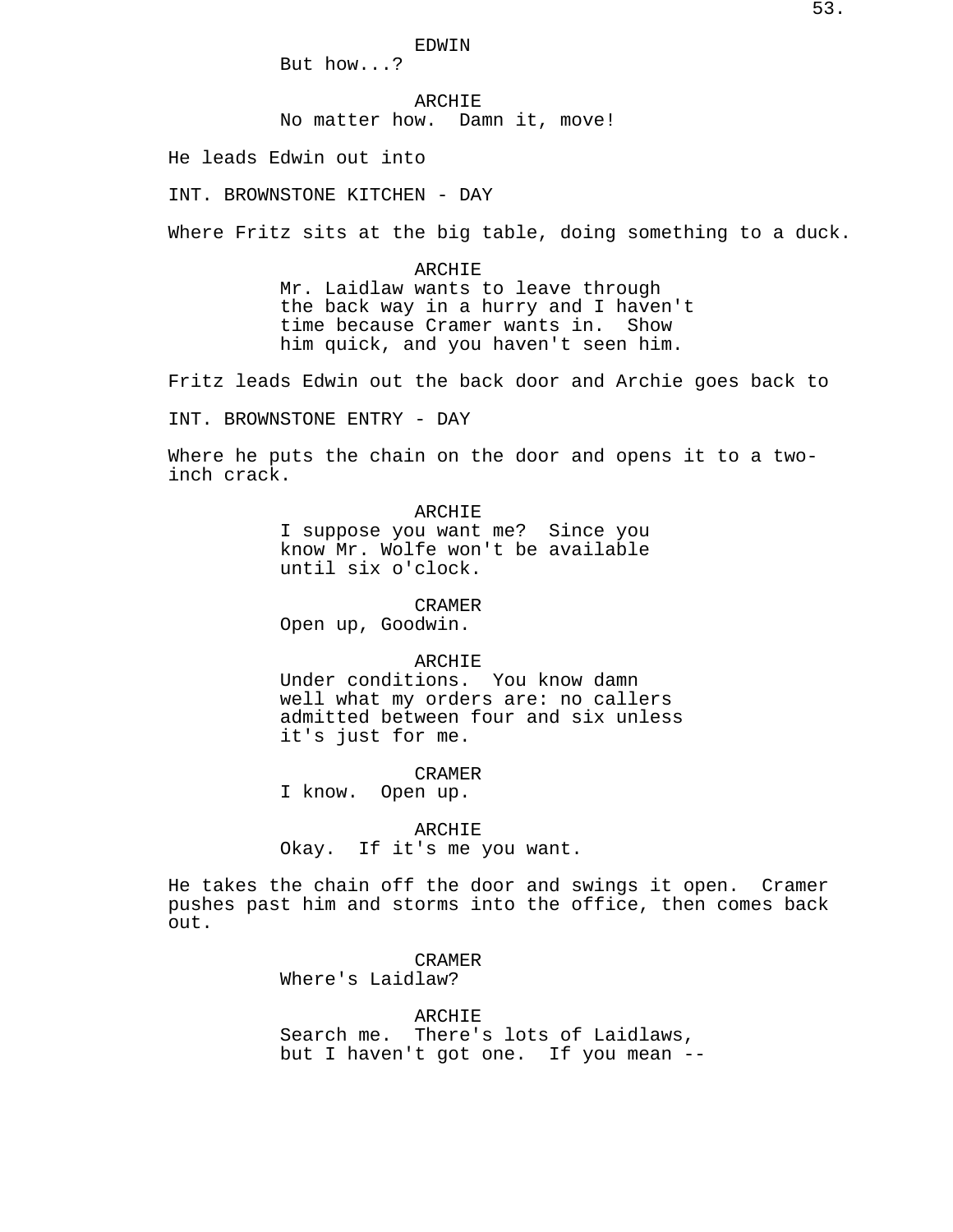Cramer turns and heads for the door to the hall, nearly brushing Archie as he goes, checking first the office, then climbing the stairs. Archie follows after him.

CUT TO:

INT. BROWNSTONE ORCHID ROOM - DAY

Where Cramer is just coming in. Archie rushes past him, calling to Wolfe.

#### ARCHIE

He said he came to see me. When I let him in, he dashed past me and started yapping "Where's Laidlaw?" Apparently he has such a craving for someone named Laidlaw that his morals are shot.

Wolfe starts to glare at Archie, but shifts it over to Cramer.

WOLFE Are you demented?

CRAMER

Someday...

WOLFE Someday what? You'll recover your senses?

Cramer advances towards Wolfe, who of course does not retreat.

#### CRAMER

So you're horning in again. Goodwin turns a suicide into a murder, and here you are. This afternoon, Laidlaw is called downtown, and when he leaves he heads for you. So I know he has been here. So I come --

ARCHIE

If you weren't an inspector, I'd say that's a lie. Since you are, make it a fib. You do not know he's been here.

CRAMER

I know he hopped a taxi and gave the driver this address.

ARCHIE So you actually suppose he's been here.

CRAMER All right, I do. (MORE)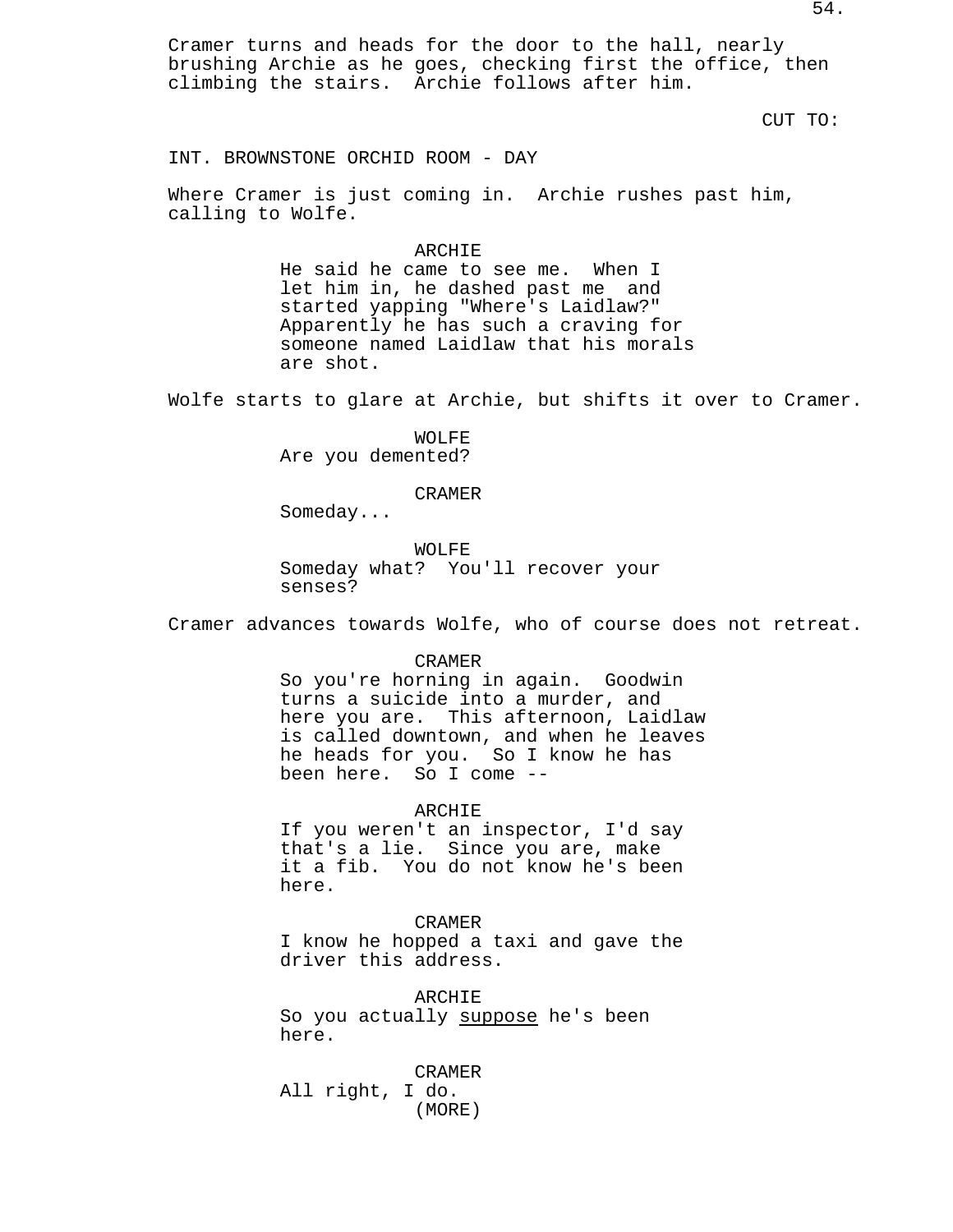### CRAMER (CONT'D)

(to Wolfe) Have you seen Edwin Laidlaw in the last three hours?

### WOLFE

You know how rigidly I maintain my personal schedule. You know that I resent any attempt to interfere with these two hours of relaxation. But you get into my house by duplicity and then come charging up here to ask me a question you have no right to an answer. So you don't get one.

He turns, giving Cramer the broad expanse of his rear, and picks up a seedling.

### ARCHIE

I guess your best bet would be to get a search warrant and send a gang to look for evidence, like cigarette ashes from the kind he smokes.

Smoldering himself, Cramer turns and marches out. Archie follows him to

INT. BROWNSTONE HALL - DAY

And down the stairs, still talking, rapid-fire.

## ARCHIE

I know where it hurts. You've never forgotten the day you did come with a warrant and a crew to look for a woman named Clara Fox and searched the whole house, and didn't find her, and later learned she had been in the orchid room in a packing case, covered in osmundine that Wolfe was spraying water on. So you thought that if you rushed up before I could give the alarm you'd find Laidlaw there and now that he isn't you're stuck. You ought to take off your coat while you're in the house, or you'll catch cold when you --

That's when Cramer marches out the front door, slamming it behind him -- right in Archie's face.

ARCHIE (CONT'D)

-- leave.

And on Archie's grin, we

DISSOLVE TO: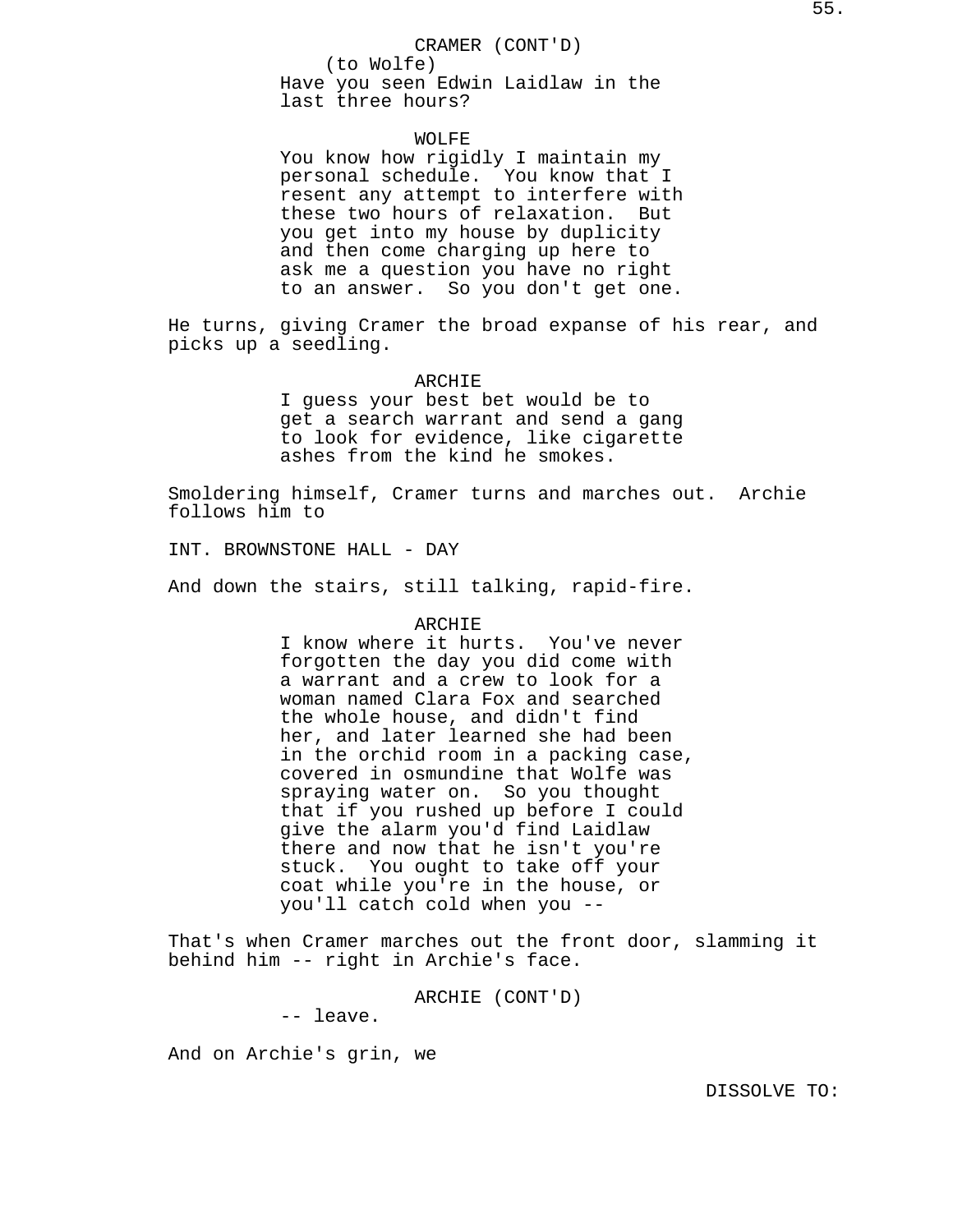Archie sits at his desk, on the phone. Wolfe is listening in on the extension. A COFFEE SERVICE is on his desk.

> ARCHIE'S VOICE After dinner, Saul checked in to tell us what he'd found out about Elaine Usher.

SAUL'S VOICE (on the phone:) Dresses well but a little flashy. Hates to tip. No job, but she's never short of money, and she seems to like men. And nobody knows where she is or when she'll be back.

Fritz comes in to clear away the coffee service.

WOLFE Stay on it. We must find her.

Archie and Wolfe hang up their phones.

WOLFE (CONT'D) Confound it, I wait to see Mrs. Usher not merely because her daughter said she hated her. There is also the fact that she has disappeared.

ARCHIE Yes, sir. I didn't say anything.

WOLFE You looked something.

The phone rings again. Archie answers it.

ARCHIE Nero Wolfe's office, Archie Goodwin speaking.

ARCHIE'S VOICE It was Celia Grantham. She wanted to see me right away. I thought it was because she never got over me and couldn't bear to be away from me another second.

CUT TO:

INT. GRANTHAM MANSION ROOM - NIGHT

As Celia leads Archie into a smaller room and closes the door behind them.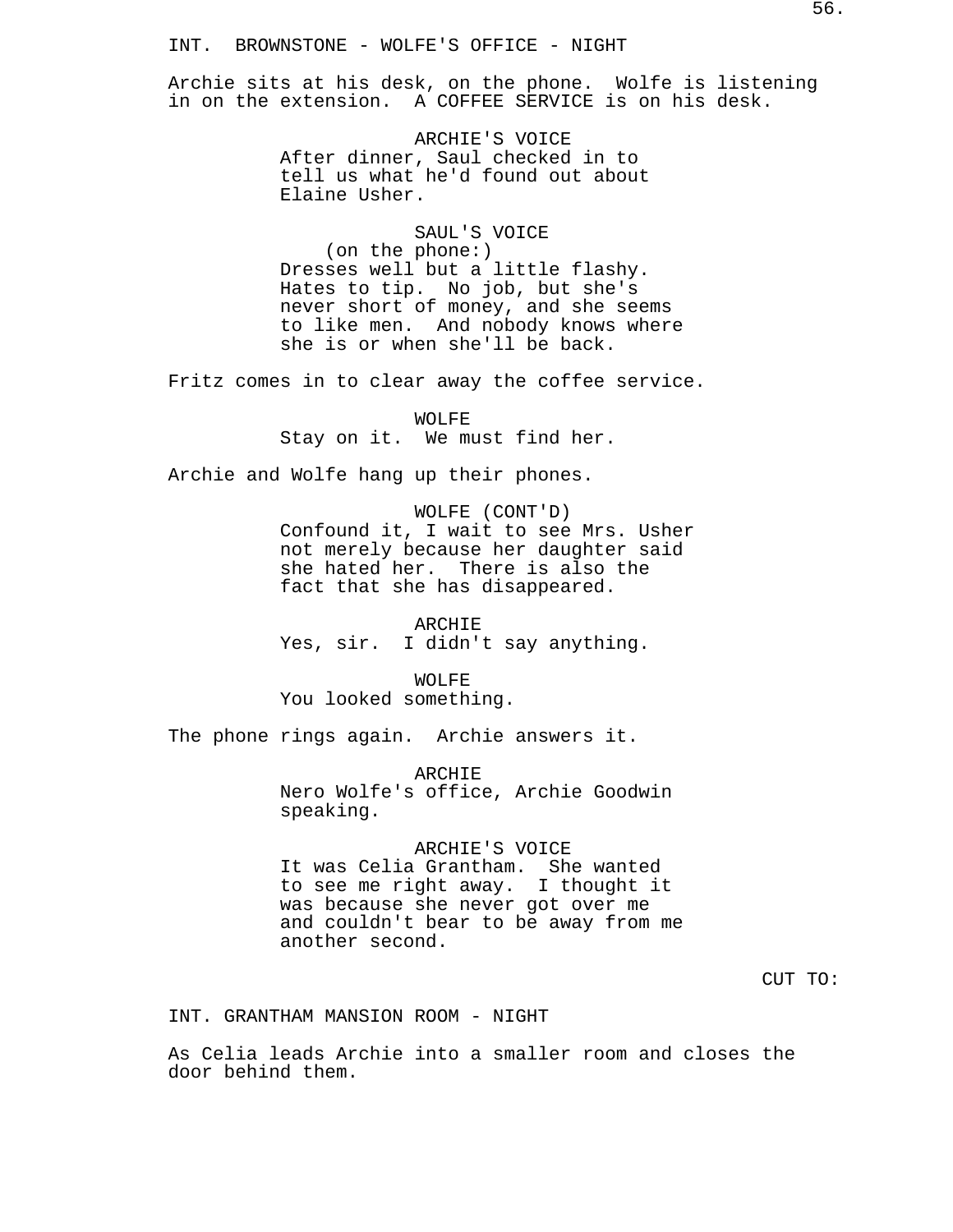# CELIA

Mother wants to see you.

## ARCHIE

You said you did.

## CELIA

I do, but it only occurred to me after mother got me to decoy for her. She's up in the music room with the police commissioner, but first I want to ask you something. What is it about Edwin Laidlaw and that girl? Faith Usher?

# ARCHIE

Search me. Why?

### CELIA

I thought you'd know about it, since it's you that's making all the trouble. You see, I may marry him someday, since you've turned out to be a skunk. Are you a skunk?

## ARCHIE

I'll think it over and let you know. What about Laidlaw and Faith Usher?

### CELIA

That's what I want to know. They're asking questions of all of us, and they're typing samples on all our typewriters. I think they got an anonymous letter.

### ARCHIE

Don't let it wreck your marriage plans. Even if an anonymous letter says Laidlaw was the father of her baby, that proves nothing.

## CELIA

If he was the father of her baby, that means if I married him we could have a family, and I want one. I'm worried that he might be getting into a jam and you're no help.

## ARCHIE

Sorry.

## CELIA

So now suit yourself. If you'd rather duck Mother and the police commissioner, you know where your hat and coat are. I'll tell them you got mad and went.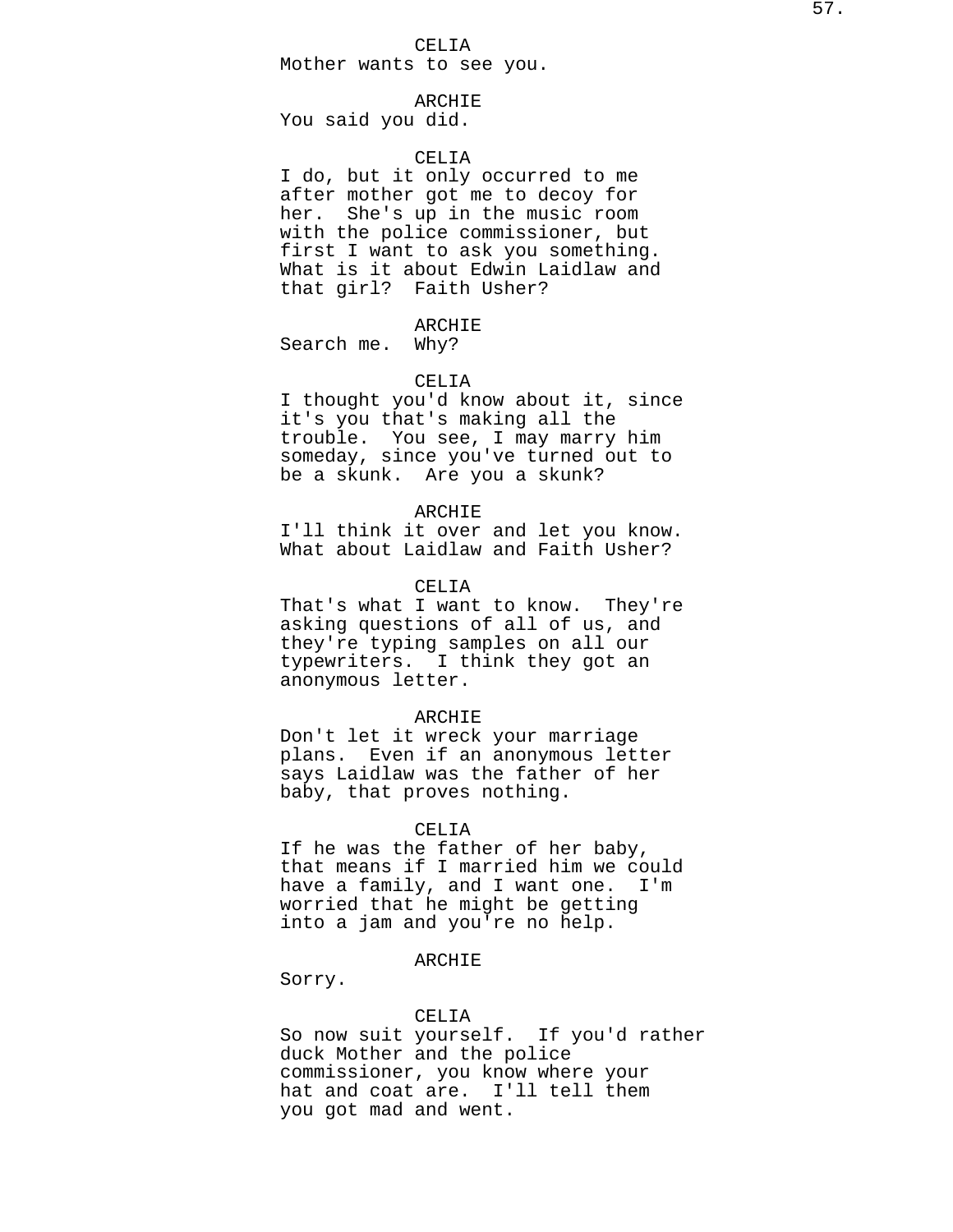# ARCHIE I wouldn't want you to get in a jam. I'll tell them myself.

And as she tries to dope that out

WIPE TO:

## INT. GRANTHAM MANSION MUSIC ROOM - NIGHT

As Celia leads Archie in, Cecil stands by a window, while Robert and Mrs. Robilotti sit with POLICE COMMISSIONER SKINNER. Robert and Skinner rise, but don't put out their hands. Mrs. Robilotti remains seated.

## CELIA

Mr. Goodwin came up on his own, even though I warned him you were laying for him. Mr. Skinner, Mr. Goodwin.

## SKINNER

We've met.

ARCHIE'S VOICE Judging by his voice, it wasn't one of his treasured memories.

# MRS. ROBILOTTI I wish to say that I would have preferred never to have you in my house again.

#### ARCHIE

Your daughter said you wanted me to come here. Just to tell me I'm not welcome?

# MRS. ROBILOTTI

I have just spent the worst three days of my life, and you are responsible. I want to tell you I think you are capable of blackmail, that I think that's what you have in mind, and I won't submit to it. If you try--

# CECIL

Hold it, Mom. That's libel.

## SKINNER

Also, it's useless. Goodwin, this is unofficial and off the record. None of my colleagues knows I'm here. Let's assume something, just an assumption.

#### ARCHIE

Assuming's one of my talents.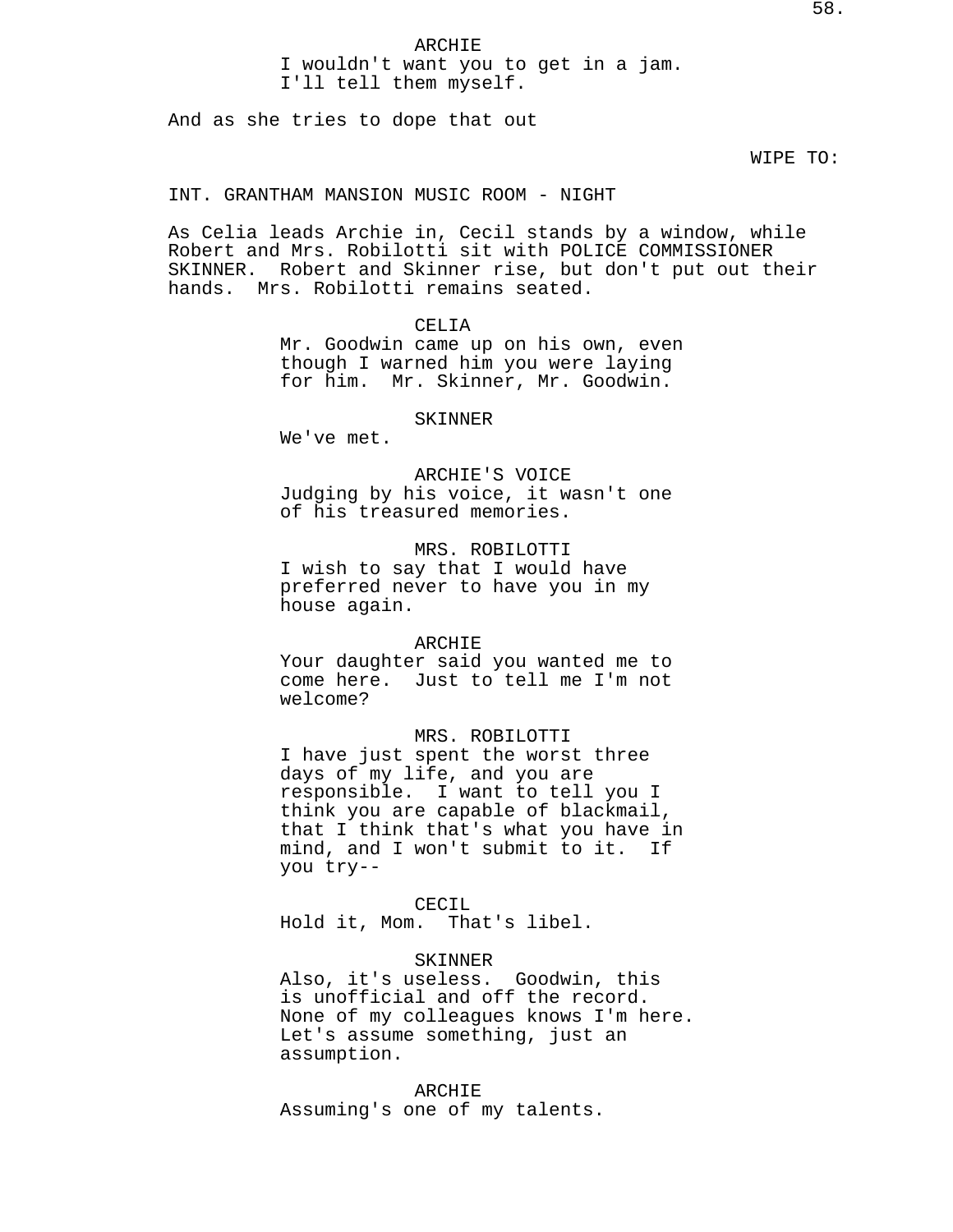### SKINNER

Let's assume that Tuesday evening when something happened that you had said you'd prevent, in the heat of the moment you blurted out that Faith Usher had been murdered, and then you found you had committed yourself. It carried along from the precinct men to Inspector Cramer to the district attorney, and then you were committed.

#### ARCHIE

Do I comment as you go along or wait until you're through?

### SKINNER

I realize it would be very difficult now for you to say that on further consideration you were mistaken. But let's say you came here tonight, and after a careful inspection that, though you had nothing to apologize for, you had probably been unduly positive.

## ROBERT

You just concede that it is possible that Faith Usher did poison her own champagne, and that if the official conclusion is suicide, you will not challenge it.

## SKINNER

I will of course be under an obligation to ensure that you will suffer no damage or inconvenience, and that you will not be pestered.

#### ROBERT

We realize you probably have to consult with Wolfe before you can give us a definite answer. You can phone him from here.

#### SKINNER

Or even go to him. I'll wait here for you. This has gone on long enough.

### ARCHIE

Are you through?

## SKINNER

Yes.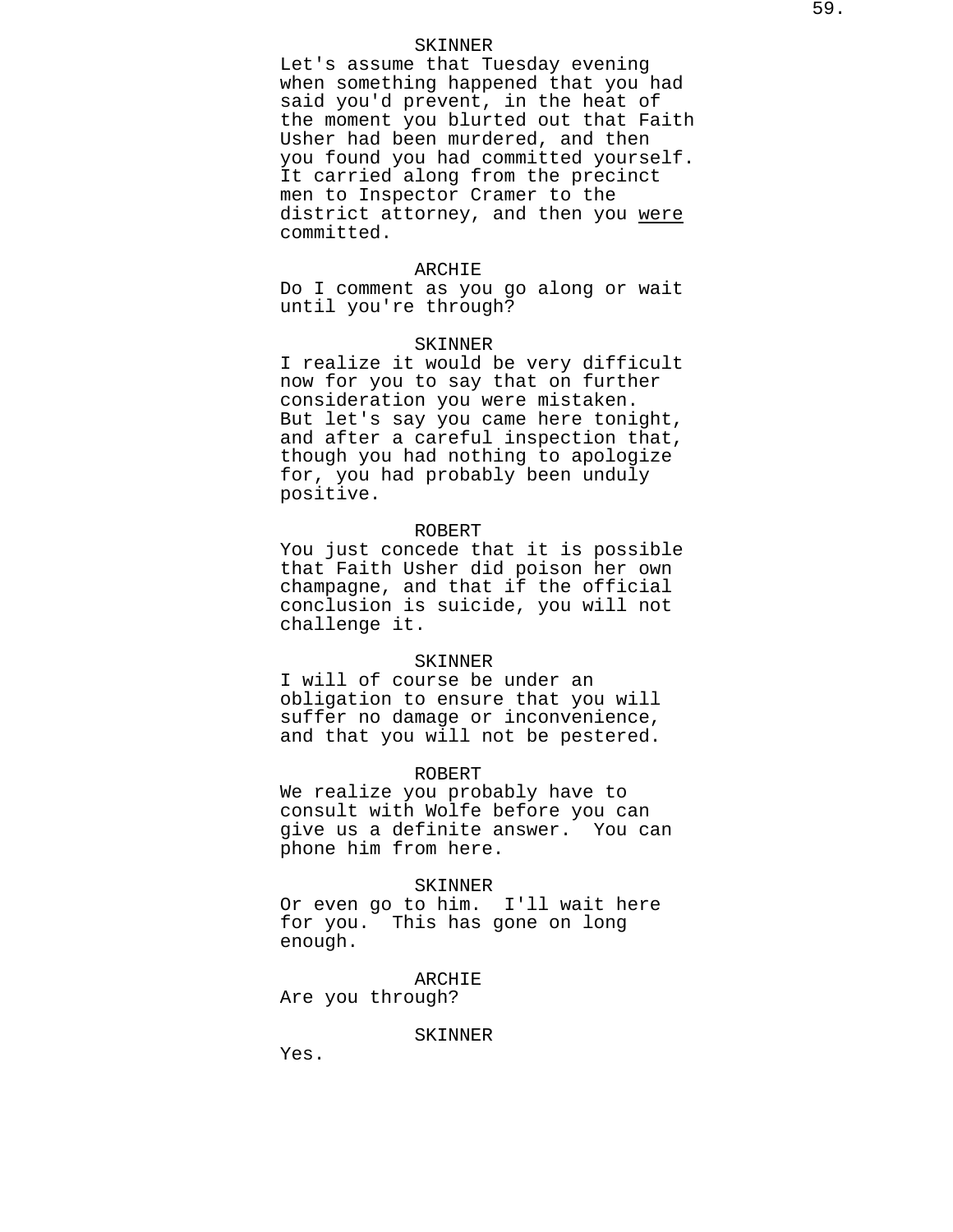## ARCHIE

My mother used to tell me never to stay where I wasn't wanted, and you heard Mrs. Robilotti. I guess I'm too sensitive, but I've stood it as long as I can.

And with that, he turns and leaves.

CUT TO:

INT. BROWNSTONE DINING ROOM - DAY

As Archie sips his breakfast coffee, the phone RINGS. He goes to answer it.

> ARCHIE'S VOICE The next morning, Saul phoned to report. They'd been staking out Elaine Usher's apartment, the one she shared with Marjorie Betz. They were hoping Marjorie would leave so they could search it, but the lady stayed in all night.

> > WIPE TO:

INT. BROWNSTONE - WOLFE'S OFFICE - DAY

As Archie talks on the phone.

ARCHIE'S VOICE At noon, Saul reported in. Still no progress in the search for Elaine Usher. Nothing happening at her apartment.

INT. BROWNSTONE - DINING ROOM - DAY

As Wolfe pushes away from the lunch table, the phone RINGS.

ARCHIE'S VOICE But at 2:30, the phone rang again.

INTERCUT WITH:

INT. PHONEBOOTH - DAY

As Saul talks into the phone.

SAUL

Got her.

INT. BROWNSTONE - WOLFE'S OFFICE - DAY

Archie nods to Wolfe, who picks up the extension as he enters.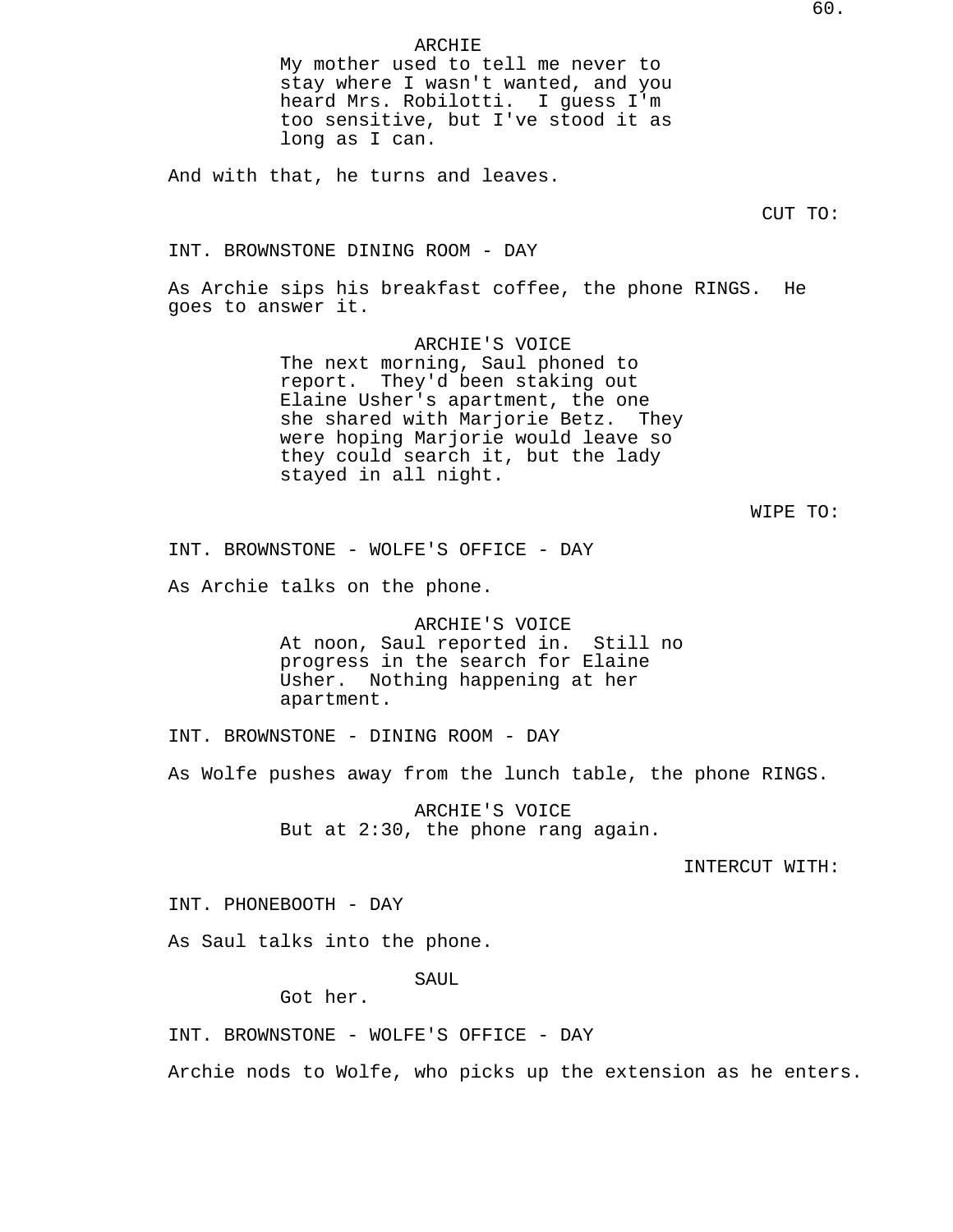SAUL'S VOICE A man from a messenger service went to the apartment.

INT. PHONEBOOTH - DAY

Saul continues.

SAUL And when he came out, he had a suitcase with him.

INT. APARTMENT BUILDING HALLWAY - DAY (FLASHBACK)

As the MESSENGER brings out the SUITCASE, Saul sees the TAG.

SAUL'S VOICE The tag read "Miss Edith Upson, Room 911, Hotel Christie."

The suitcase is MONOGRAMMED: E.U.

HOTEL DOOR (FLASHBACK)

Swings open and ELAINE USHER peers out. She takes the suitcase from the messenger and closes the door behind her, not seeing Saul standing just down the hallway. Grinning.

INT. PHONEBOOTH - DAY

SAUL I was tempted to tackle her then and there, but I thought I'd better wait for instructions.

INT. BROWNSTONE - WOLFE'S OFFICE - DAY

ARCHIE You need a staff. I'll be there in twelve minutes.

WOLFE No. Proceed, Saul, as you think best. For this sort of juncture your talents are as good as mine. Get her here.

SAUL

Yes, sir.

WOLFE Preferably in a mood of compliance, but get her here.

INT. PHONEBOOTH - DAY

SAUL

Yes, sir.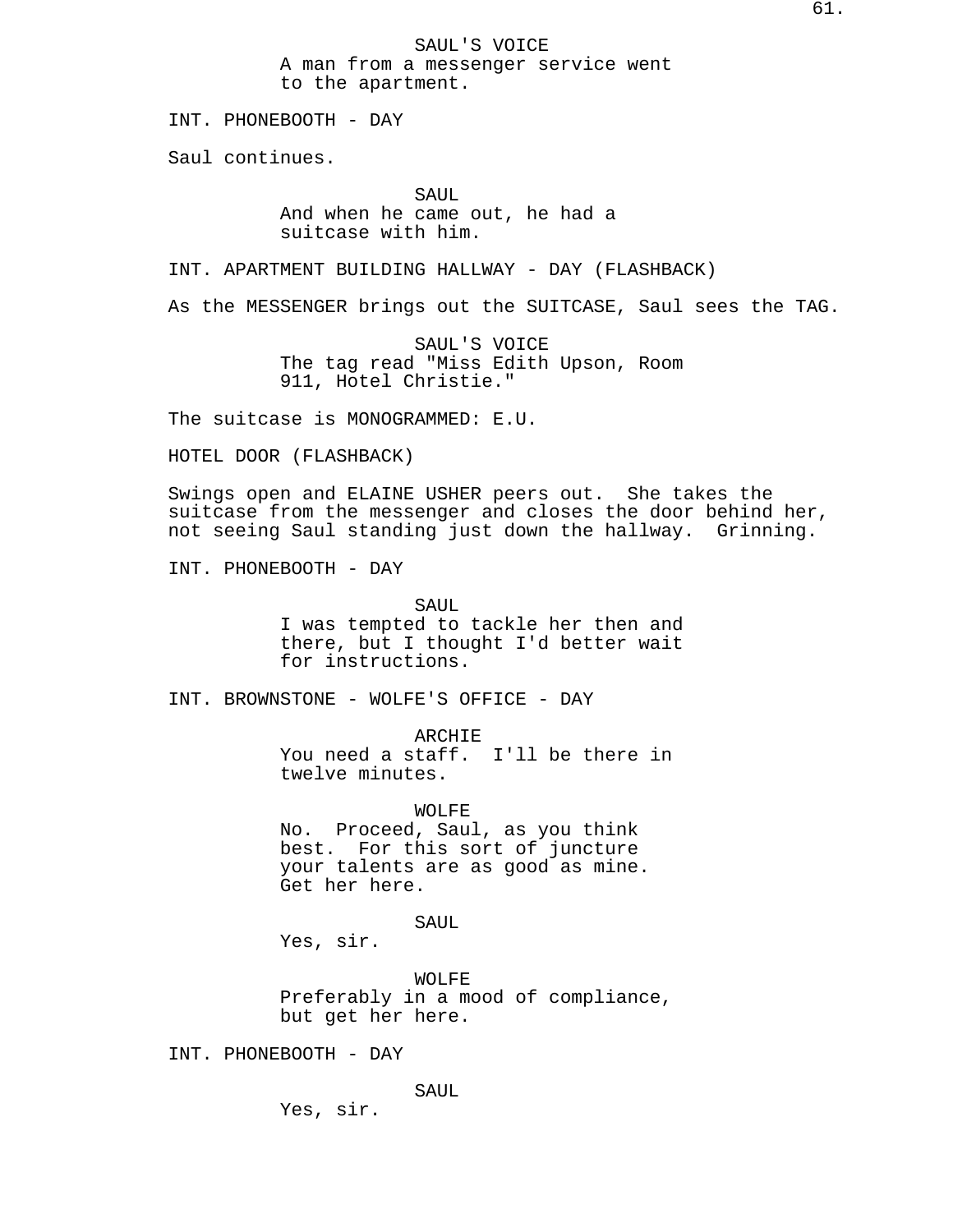He hangs up and heads off. END INTERCUT.

INT. BROWNSTONE - WOLFE'S OFFICE - DAY

Archie hangs up the phone. Hard. Then stands.

ARCHIE This is Saturday and I've got my check for this week. I want a month's severance pay.

## WOLFE

Pfui.

# ARCHIE

No phooey. I am severing relations. It has been 88 hours since I saw that girl die, and your one bright idea, granting that it was bright, was to bring that girl's mother here, and I refuse to sit on my fanny while Saul --

#### WOLFE

Shut up.

## ARCHIE

Gladly.

Archie gets the checkbook out of the safe and takes it to his desk.

WOLFE

Archie.

# ARCHIE

I have shut up.

WOLFE This is natural. You are headstrong and I am magisterial. Our tolerance of each other is a recurring miracle.

Archie opens the checkbook.

## WOLFE (CONT'D)

I did not have one idea, bright or not. I had two. We have neglected Austin Byne. Since he got you to that party, pretending an ailment he didn't have, and since he chose Miss Usher as one of the guests, he deserves better of us. I suggest you attend to him.

## **ARCHIE**

How? Tell him we don't like his explanations and we want new ones?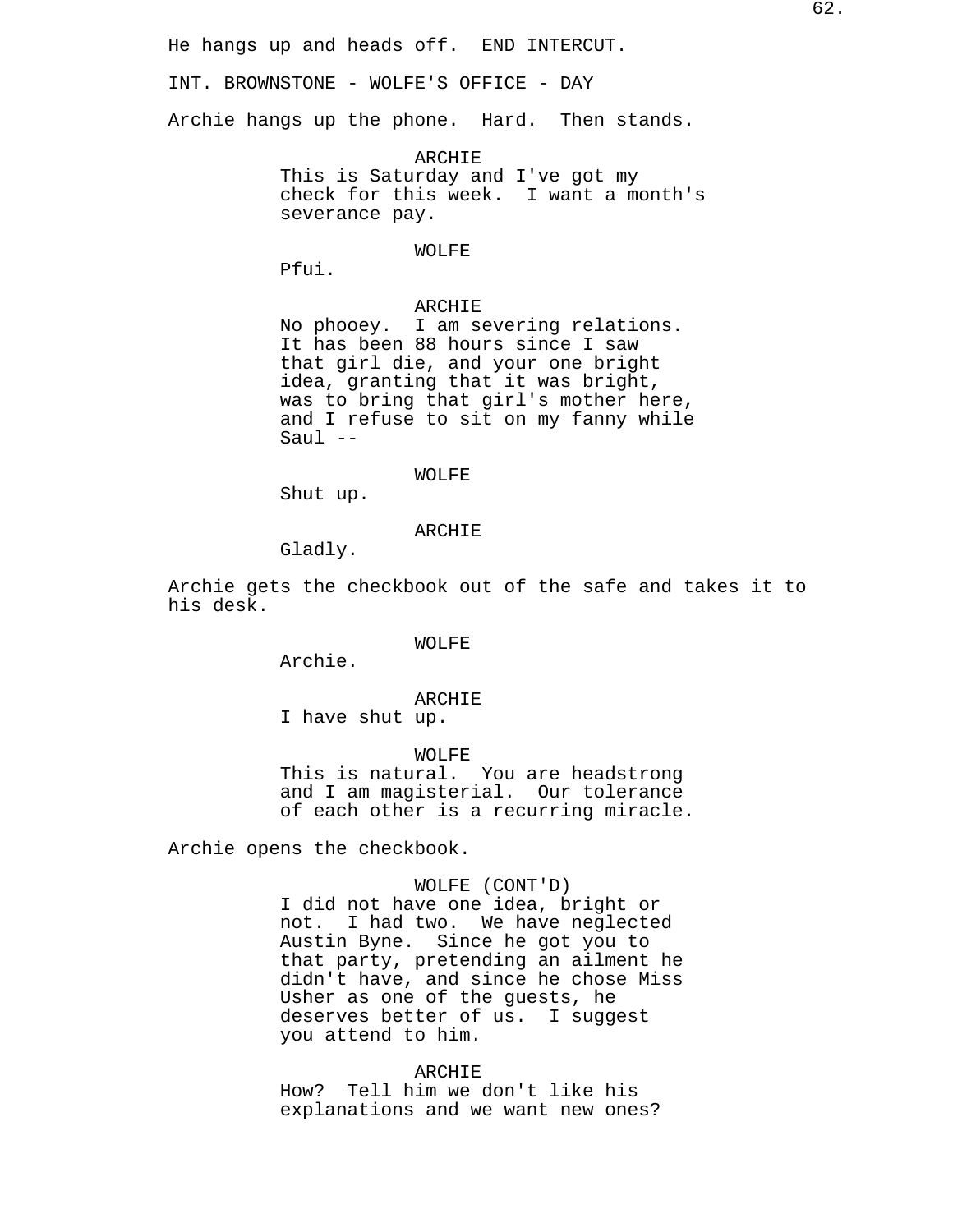Nonsense. You are not so ingenuous. Survey him. Explore him.

## ARCHIE

I already have. He has no visible means of support, but he has an apartment and a car and plays tablestakes poker and doesn't go naked. The apartment, by the way, hits my eye. If you hang this murder on him, and if our tolerance miracle runs out of gas, I'll probably take it over.

WOLFE Perhaps the best course would be to put him under surveillance.

ARCHIE If I postpone writing this check, is that an instruction?

#### WOLFE

Yes.

ARCHIE'S VOICE At least I would get out in the air and away from the miracle for a while.

Archie closes the checkbook and returns it to the safe, taking out twenty tens from the expense drawer.

> ARCHIE You'll see me when you see me.

And he leaves.

WIPE TO:

EXT. STREET - DAY

As Archie walks along outside Byne's building.

ARCHIE'S VOICE When starting to tail a man it is desirable to know where he is, so I was a little handicapped.

He stops at a phone booth and dials a number.

ARCHIE'S VOICE (CONT'D) I dialed Byne's number. No answer. So at least I knew where he wasn't.

Archie leaves the phone booth and looks up and down the street for a place to wait.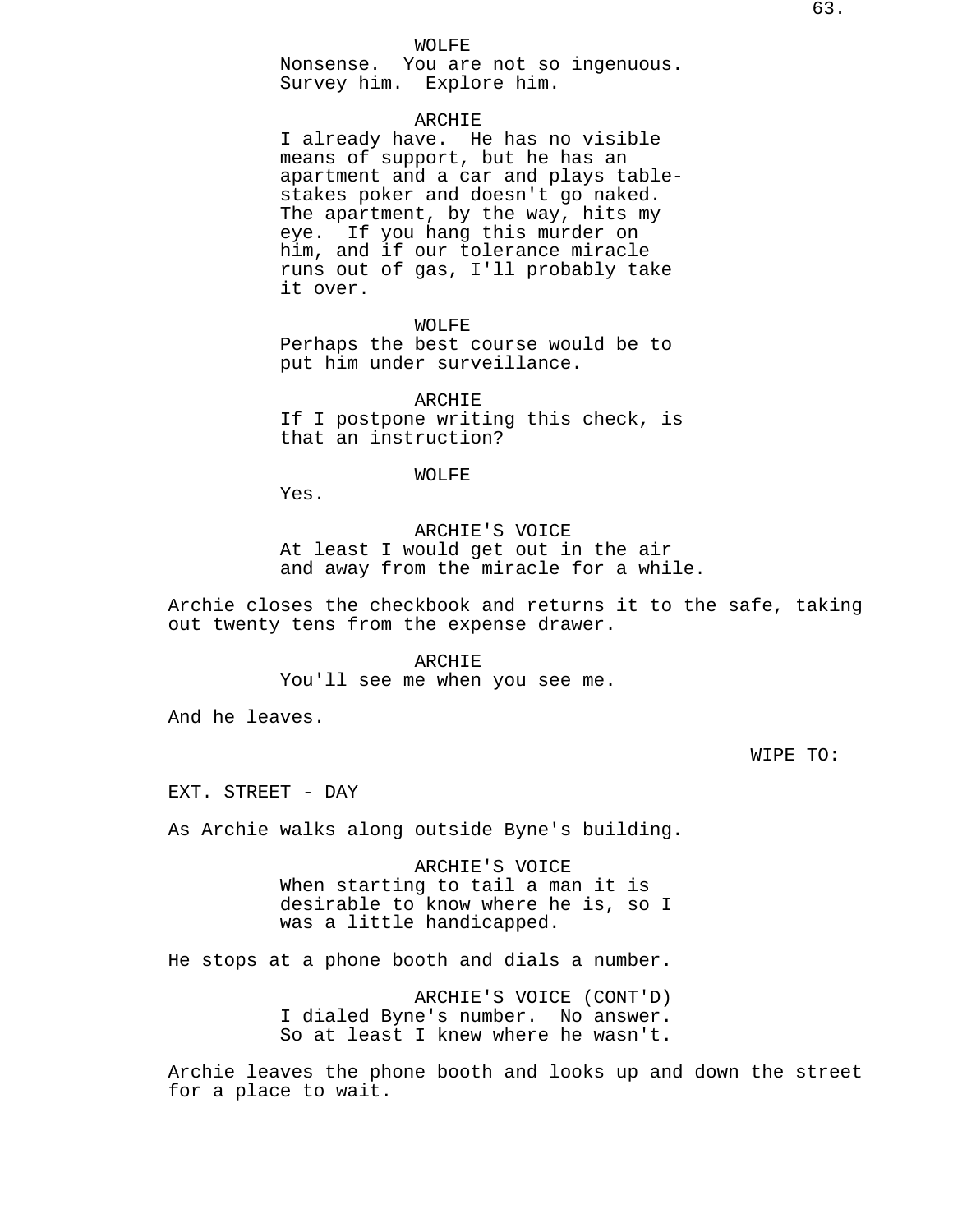He spots a small, casual restaurant with a hand-painted sign bordered in sweet-peas that reads AMY'S NOOK. That'll do.

WIPE TO:

INT. AMY'S NOOK - DAY

Archie sits at a table in the window as a WAITRESS takes an empty pie plate away off the table and puts a new piece of rhubarb pie in front of him.

#### ARCHIE'S VOICE

Over the next two hours, I ate five pieces of pie, two rhubarb and one each of apple, green tomato, and chocolate, and drank four glasses of milk and two of coffee.

Archie glances out the window towards Byne's apartment building, then looks back and sees the waitress eying him curiously.

WIPE TO:

INT. AMY'S NOOK - LATER

A CAT sleeps peacefully on a chair. Archie is studiously sketching it in his notebook.

> ARCHIE'S VOICE To keep from arousing curiosity either by my tenure or my diet, I made sketches of a cat sleeping on a chair. In the Village, that accounts for anything.

And indeed, the waitress now pays Archie no attention. He looks out the window and sees a TAXI pulling up outside Byne's building and Byne getting out. Archie hands some money to the waitress, then adds a quarter.

ARCHIE

For the cat.

CUT TO:

EXT. STREET - NIGHT

As Archie cranes his head to look up at Byne's lighted fifthfloor window.

> ARCHIE'S VOICE I could only hope that Dinky wasn't set to spend the evening curled up with a good book, or even without one. But that didn't seem likely, since he would have to eat, and I doubted that he did his own cooking.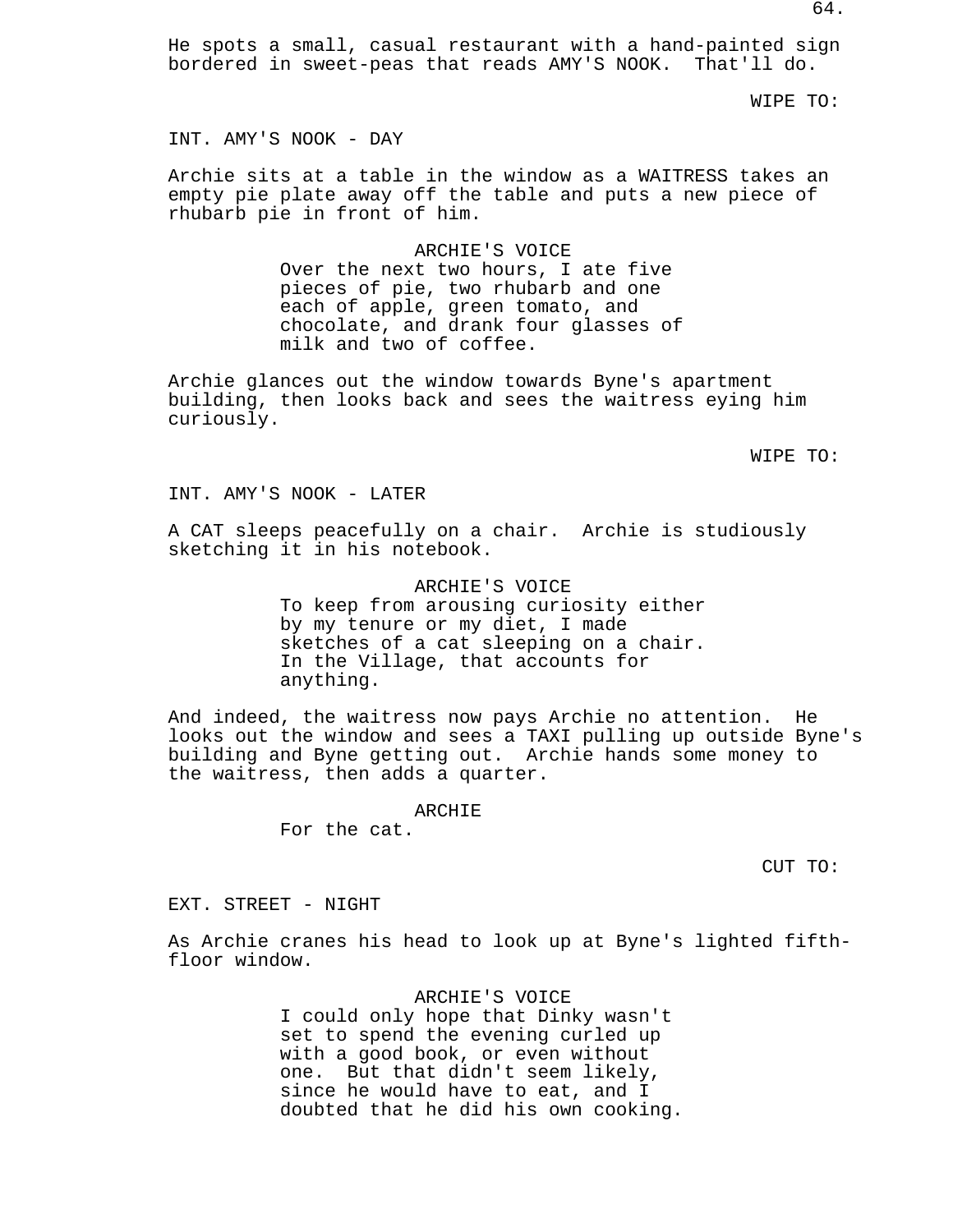The fifth-floor light goes out. After a moment, the front door opens and Byne comes out.

EXT. ANOTHER STREET - NIGHT

Byne walks quickly down the street. Archie follows at a discreet distance.

> ARCHIE'S VOICE Tailing a man in Manhattan is a joke. If he suddenly decides to flag a taxi -- there are a hundred ifs, and the are all on his side. But of course any game is more fun if the odds are against you, and if you win it's good for the ego.

Byne enters a door under a sign: TOM'S JOINT. Archie looks around for a place from which to conduct his surveillance. And finds one -- a passage between two buildings almost directly across the street. He's intently watching the front of the joint when there's a NOISE. Someone else is in the alley. Archie tenses, then:

### ARCHIE

Saul.

## SAUL

Archie.

## ARCHIE

What the hell?

SAUL Are you on her, too? You might have told me.

ARCHIE

I'm on a man. I'll be damned. Where's yours?

SAUL Across the street. Tom's joint. She just came.

## ARCHIE

Mr. Wolfe says that in a world that operates largely at random, coincidences are to be expected, but not this one. Have you spoken with her? Does she know you?

SAUL

No.

ARCHIE My man knows me. (MORE)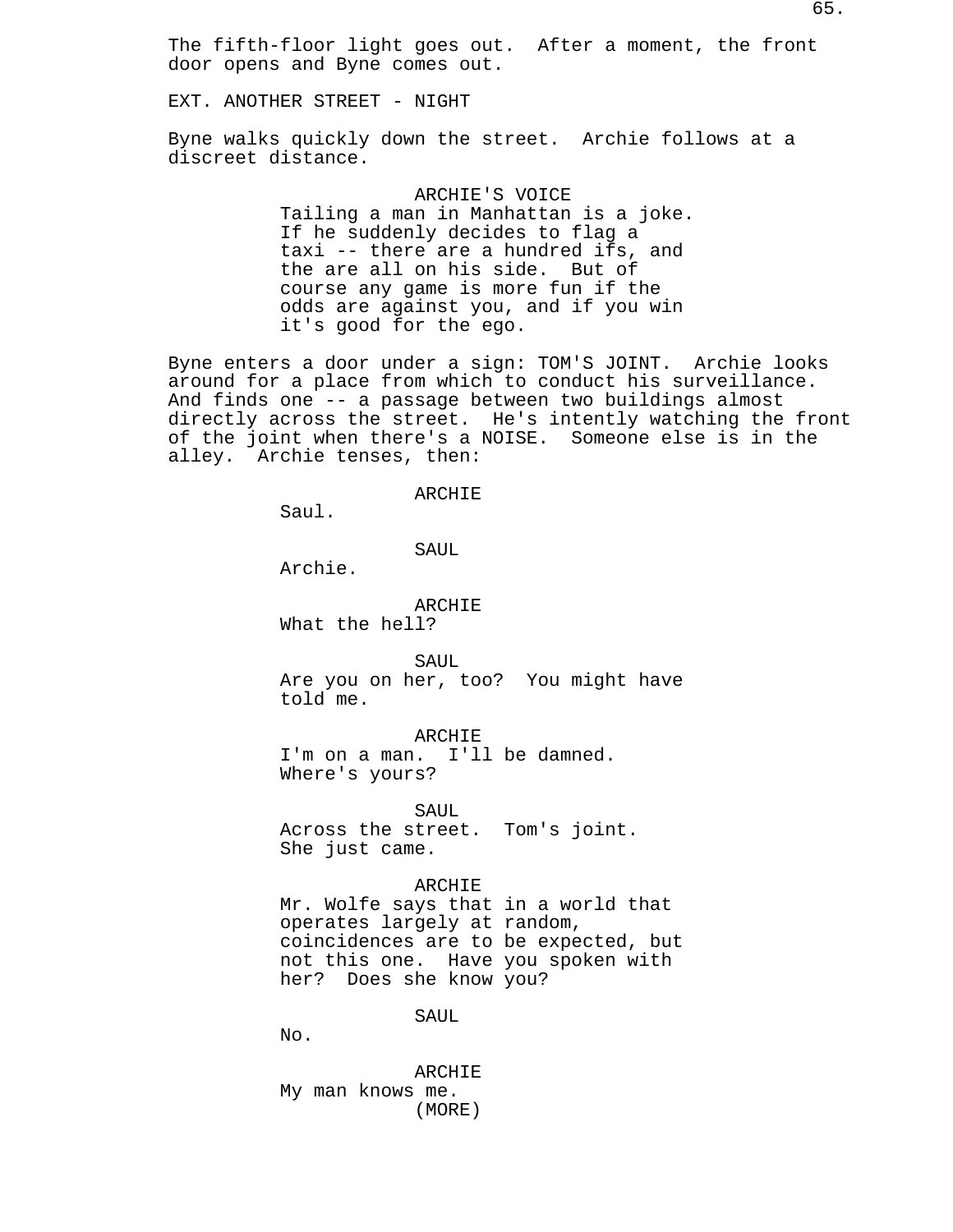# ARCHIE (CONT'D)

His name is Austin Byne. Six feet one, 170 pounds, lanky, loose-jointed, early thirties, brown hair and eyes. Go in and take a look. One will get you ten that they're together.

SAUL I never bet against fate.

Saul goes. Archie waits.

ARCHIE'S VOICE The five minutes he was gone were five hours.

WIPE TO:

EXT. ALLEY - NIGHT

As Saul returns.

SAUL They're together in a booth in the rear corner. No one is with them. He's eating oysters.

## ARCHIE

He'll soon be eating crow. What do you want for Christmas?

SAUL I have always wanted your autograph.

### ARCHIE

I'll tattoo it on you. Now we have a problem. She's yours and he's mine, and now they're together. Who's in command?

SAUL That's easy. Mr. Wolfe.

### ARCHIE

I suppose so, damn it. We could wrap it up by midnight. Take them to a basement and peel their hides off. Still, if he's eating oysters, there's plenty of time to phone. You or me?

SAUL You. I'll stick here.

Archie scowls. That's what he gets for asking.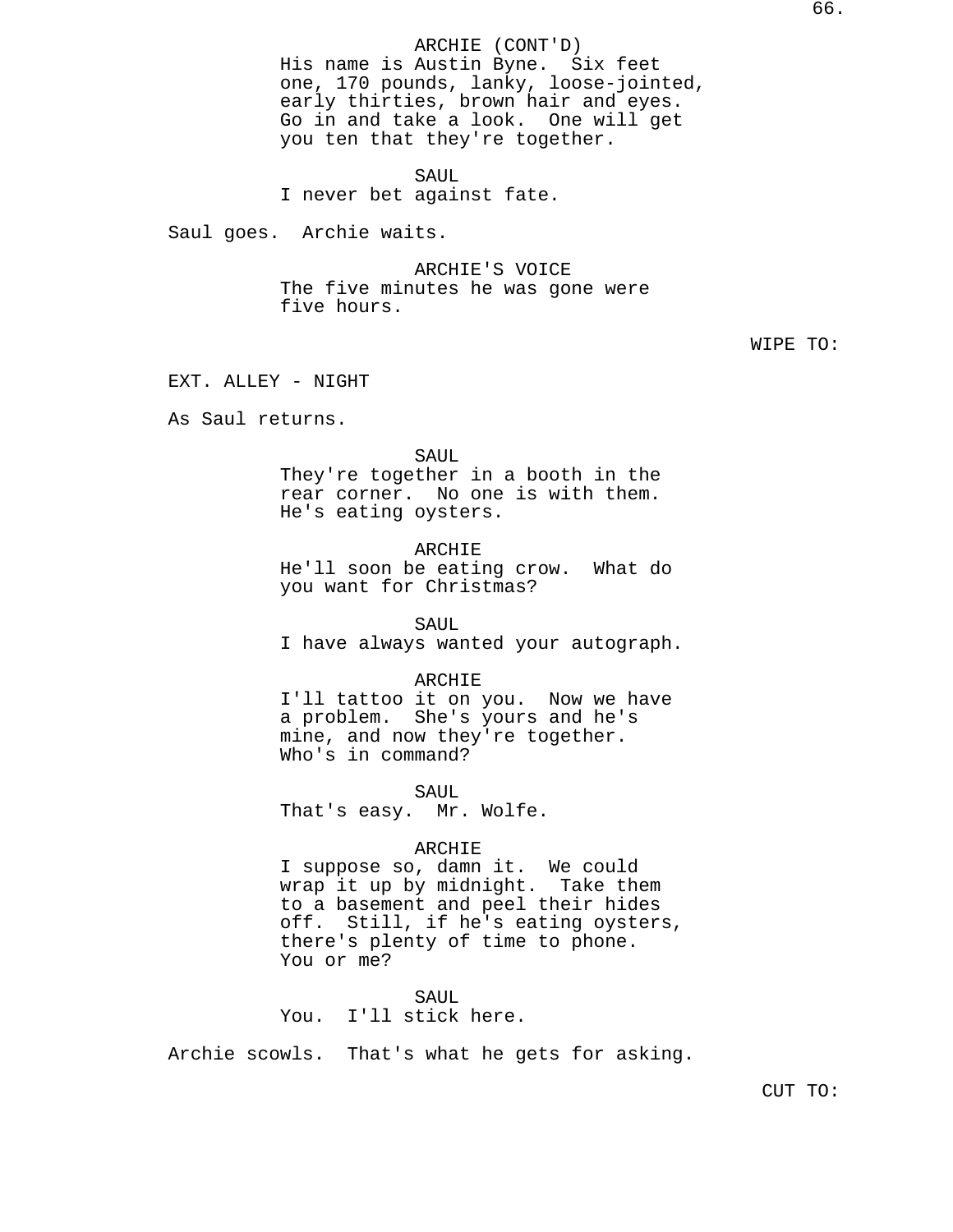INT. BROWNSTONE - WOLFE'S OFFICE - NIGHT

Fritz talks into the phone, shocked.

FRITZ But Archie, it's dinner.

INTERCUT WITH:

INT. BAR AND GRILL - NIGHT

Where Archie talks on a payphone.

ARCHIE I know. Tell him it's urgent.

ARCHIE'S VOICE That was an unexpected pleasure, having a good excuse to call Wolfe from the table. He has too many rules.

INTERCUT WITH:

INT. BROWNSTONE - WOLFE'S OFFICE - NIGHT

Wolfe picks up the phone, fuming.

WOLFE

Well?

## ARCHIE

I have a report. Saul and I are having an argument. He thought --

WOLFE

What the devil are you doing with Saul?

## ARCHIE

We have a problem of protocol. I tailed Byne to a restaurant and Saul tailed Mrs. Usher to the same restaurant, and our two subjects are in there together in a booth. So the question is, who is in charge, Saul or me? The only way to settle it without violence was to call you.

WOLFE

At meal time.

ARCHIE They should have known better.

WOLFE Do they know they have been seen?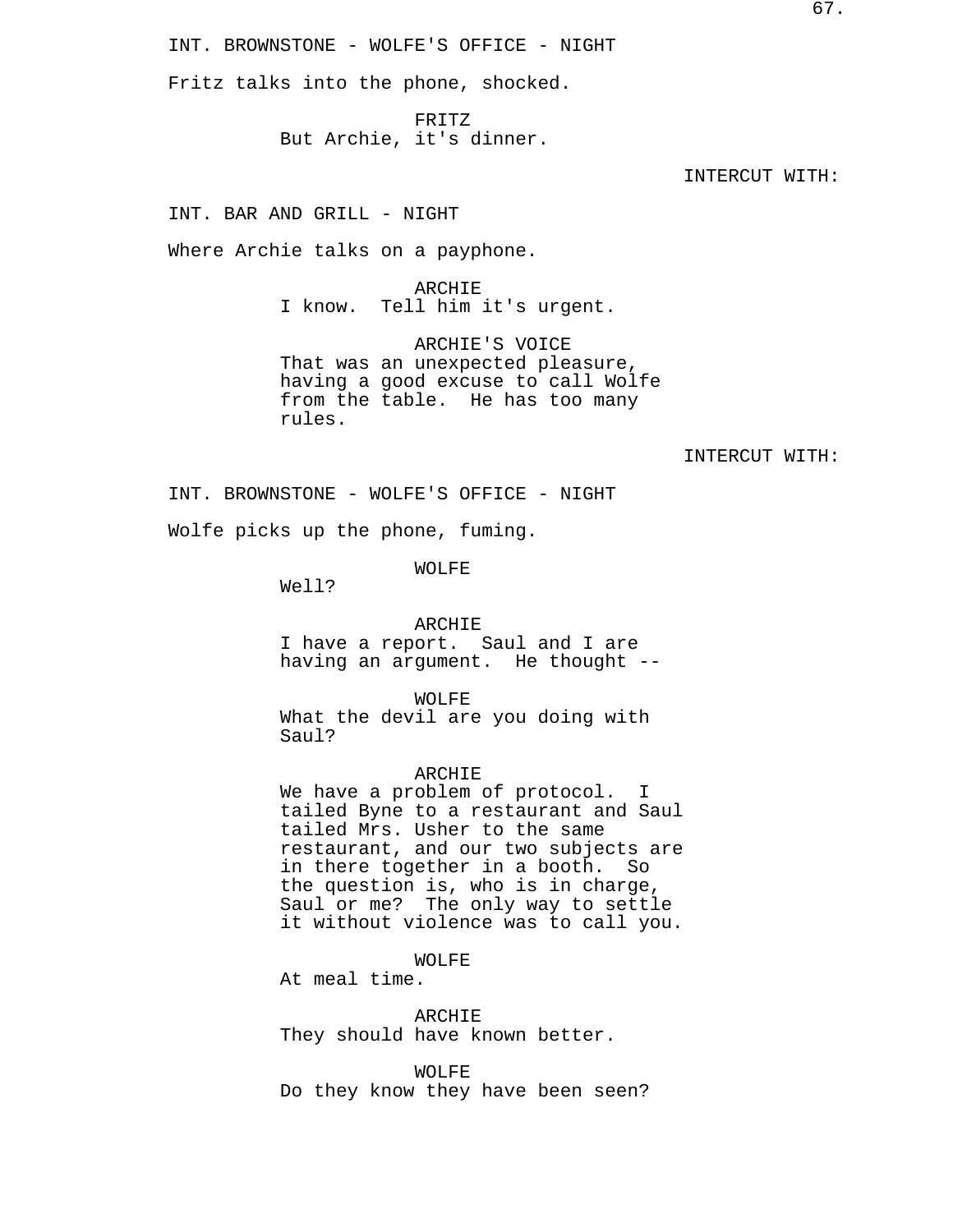ARCHIE

No.

WOLFE Could you eavesdrop?

ARCHIE Possibly, but I doubt it.

WOLFE Very well, bring them. There's no

hurry, since I have just started dinner.

Wolfe hangs up. So does Archie.

WIPE TO:

INT. TOM'S JOINT - NIGHT

Where Byne sits at a booth across from Elaine Usher. He reaching for an oyster when someone crowds onto the seat next to him.

BYNE

Hey!

He looks over and sees it's Archie next to him. He goggles.

BYNE (CONT'D)

Archie?

ARCHIE Hi, Dinky. Excuse me for butting in, but I want to introduce a friend.

That's when Saul appears across the table and sits down next to Mrs. Usher.

> ARCHIE (CONT'D) Mr. Panzer, Mrs. Usher. Mr. Byne. Sit down, Saul. Would you mind giving him room, Mrs. Usher?

Byne tries to rise, but it can't be done in a tight booth without knocking over the table. Mrs. Usher spills wine from the glass she's holding, and Saul, squeezed in beside her, takes the glass away.

> BYNE Let us out, or I'll go out over you. And her name is Upson. Edith Upson.

> ARCHIE If you start a row, you'll only make it worse. Mr. Panzer knows Mrs. Usher, though she doesn't know him. (MORE)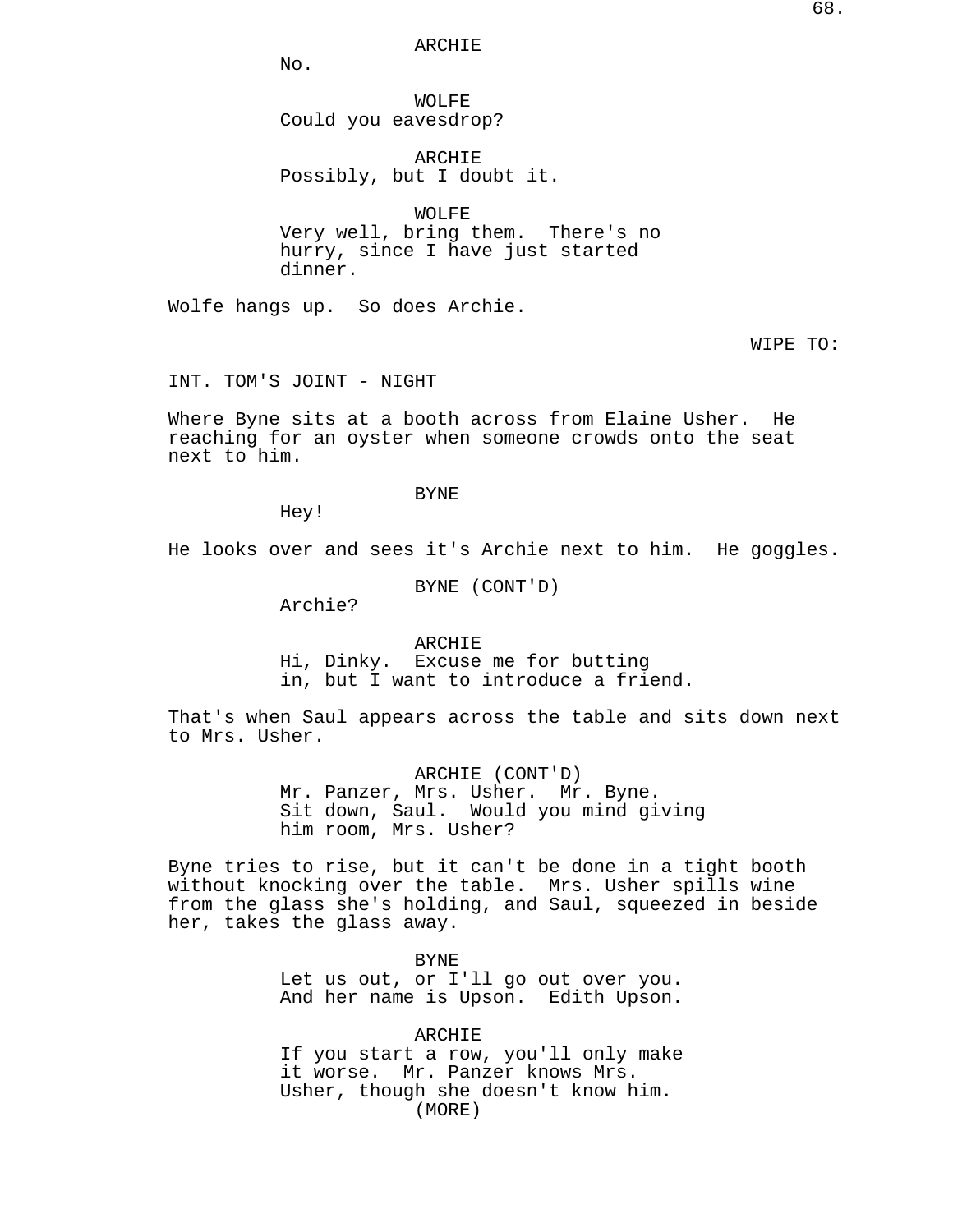ARCHIE (CONT'D)

Let's be calm and consider the situation. There must be --

# BYNE

What do you want?

# ARCHIE

I'm trying to tell you. There must be some good reason why you two arranged to meet in this out of the way dump, and Mr. Panzer and I are curious to know what it is.

#### SAUL

I expect others will be, too.

## ARCHIE

Sure, the press, the public, the police, the district attorney, Nero Wolfe.

#### SAUL

We can't expect them to explain it here in this din and smog.

# ARCHIE

Of course not. Either Mr. Panzer can phone Inspector Cramer for you, or we'll take you to talk it over with Mr. Wolfe. Whichever you prefer.

#### BYNE

Look, Archie, there's nothing to it. It looks funny, sure it does, but we didn't arrange it. I met Mrs. Usher about a year ago, I went to see her when her daughter went to Grantham House, and when I came in here tonight and saw her --

MRS. USHER -- After what's happened, naturally, he spoke to me and we --

### ARCHIE

Save it, both of you. Saul, phone Cramer.

Saul starts to slide out. Byne reaches over and grabs his sleeve.

> BYNE Now wait a minute. Damn it, can't you listen? I'm --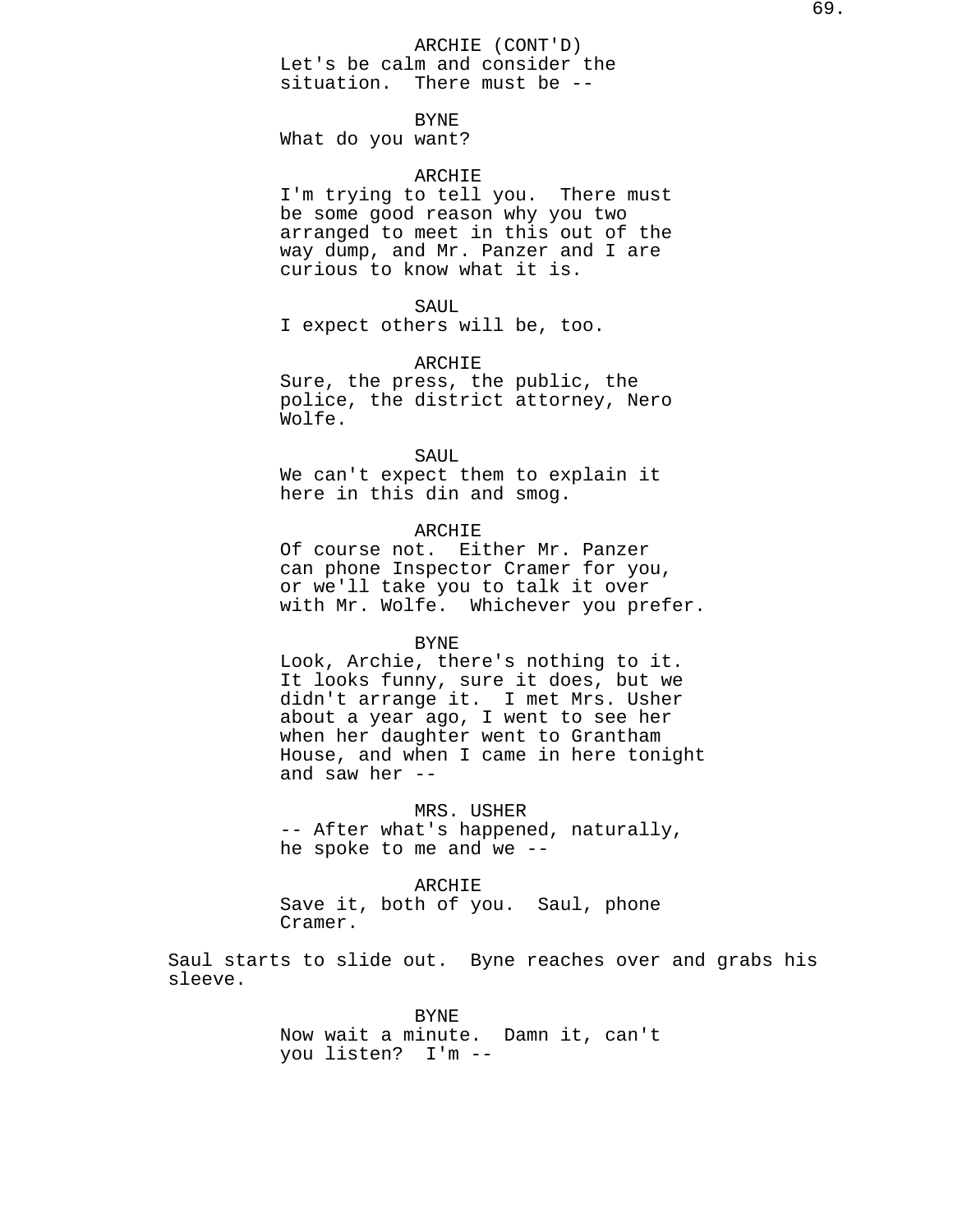No. No listening. You can have one minute to decide. In one minute either you and Mrs. Usher come along to Nero Wolfe, or we phone Cramer. One minute. Go.

Archie looks at his watch.

MRS. USHER Not the cops. My God, not the cops.

BYNE If you'd only listen...

ARCHIE No. Forty seconds.

Byne and Mrs. Usher frantically try to calculate their way through this mess.

> ARCHIE'S VOICE If you're playing stud, and there's only one card to come, and the man across has two jacks showing and all you have is a mess, it doesn't matter what his hole card is, or yours either.

Byne cranes his neck around to look for the waiter.

# BYNE

Check, please.

And as Archie and Saul exchange a look,

WIPE TO:

INT. BROWNSTONE - WOLFE'S OFFICE - NIGHT

Wolfe faces the couple. Archie and Saul are nearby.

WOLFE

I prefer to speak with you separately, but first I want to make sure there is no misunderstanding. I intend to badger you, but you don't have to submit to it. You may get up and leave. If you do, you will be through with me and henceforth you will deal with the police. I make that clear because I don't want you bouncing up and down.

He takes a deep breath and turns to Mrs. Usher.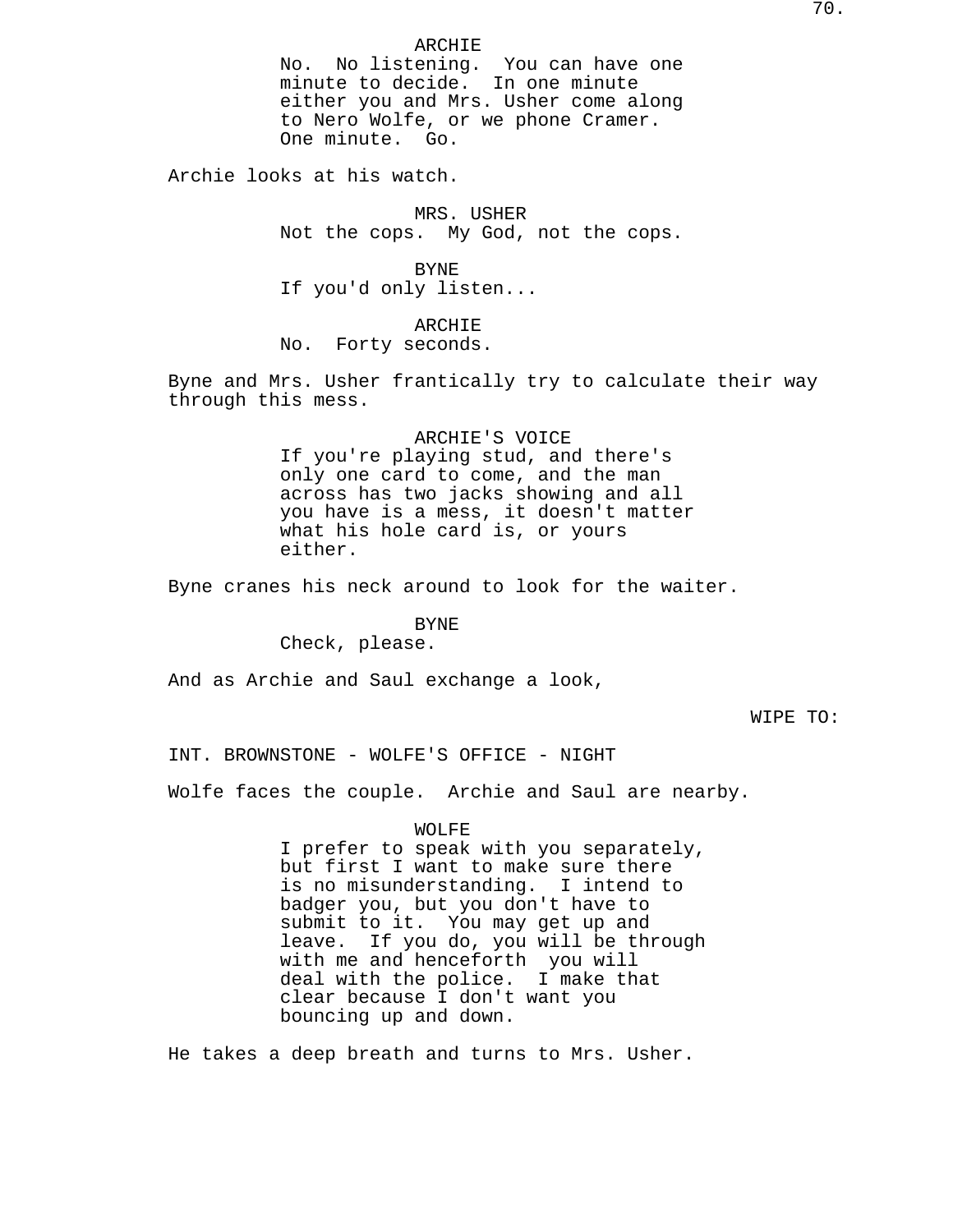WOLFE (CONT'D) I wish to speak privately with Mr. Byne. Saul, take Mrs. Usher to the front room.

Saul escorts her out. Wolfe turns to Byne.

WOLFE (CONT'D) I've heard your explanation for being in the restaurant with Mrs. Usher. Do you expect me to accept it?

### BYNE

No. I told Goodwin that because the real story would have embarrassed Mrs. Usher. Now I can't help it. I met her three years ago and for about a year I was intimate with her.

WOLFE And your meeting her this evening was accidental?

#### BYNE

She knew I was Mrs. Robilotti's nephew. She wanted to ask me about how her daughter died. But I really couldn't tell her more than what she read in the papers.

WOLFE Is that your story?

BYNE

Yes.

## WOLFE

Then I'll see Mrs. Usher. After I speak with her, I'll ask you in again with her present. Archie, take Mr. Byne and bring in Mrs. Usher.

Archie opens the door for him, then holds it open for Mrs. Usher to enter. Archie returns to his desk.

### WOLFE (CONT'D)

Of course, madam, my reason for speaking with you separately is transparent: to see if your accounts agree. Since you have had no opportunity for collusion, agreement would be, if not conclusive, at least persuasive.

MRS. USHER You use big words, don't you?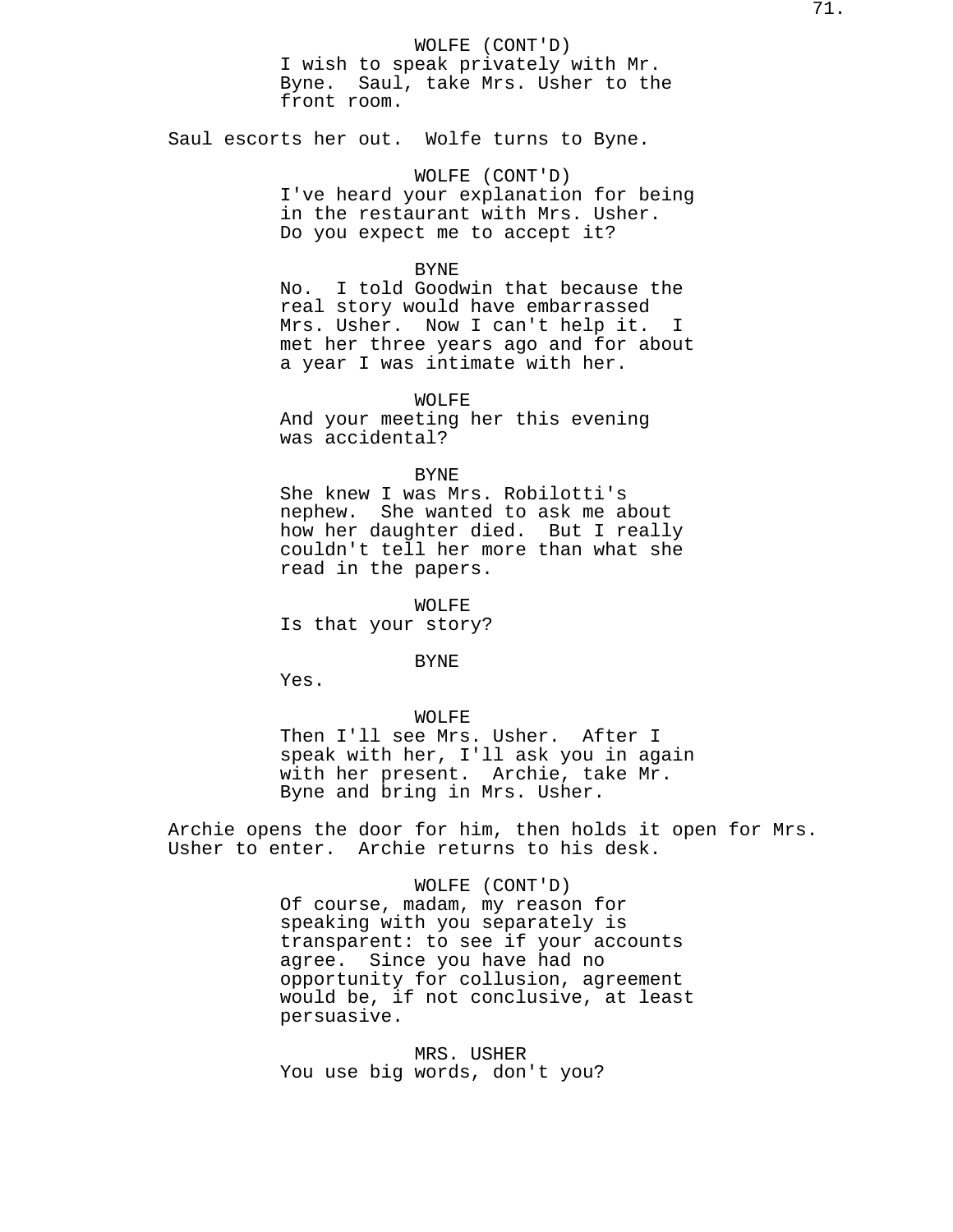WOLFE

I try to use words to say what I mean.

MRS. USHER So do I. I don't know what Mr. Byne told you, but I phoned him this morning and asked to see him. He suggested the joint and I went. Not very thrilling, is it?

WOLFE

Only moderately. Have you known him long?

MRS. USHER

I don't really know him at all. I met him somewhere a year ago, I don't remember where. But yesterday I was sitting any my window, thinking about Faith...I had to know more.

She gets choked up for a moment, but Wolfe presses on anyway.

WOLFE Why did you leave your home and go to a hotel under another name?

MRS. USHER I didn't want to see people. I knew reporters would come. And cops. I wanted to be alone. You would too  $if--$ 

And she gets all choked up again. It seems to irritate Wolfe, who turns immediately to Archie.

> WOLFE Bring in Mr. Byne, Archie, and Saul.

Archie goes to the door and opens it.

ARCHIE

Come in, gentlemen.

They do and take their seats.

#### WOLFE

I don't want to prolong this beyond necessity, but I would like to congratulate you. You have both lied so cleverly that it would have taken a long and costly investigation to impeach you. It was an admirable performance. Unfortunately for you, the performance was wasted.

He reaches into his jacket and pulls out a SHEET OF PAPER.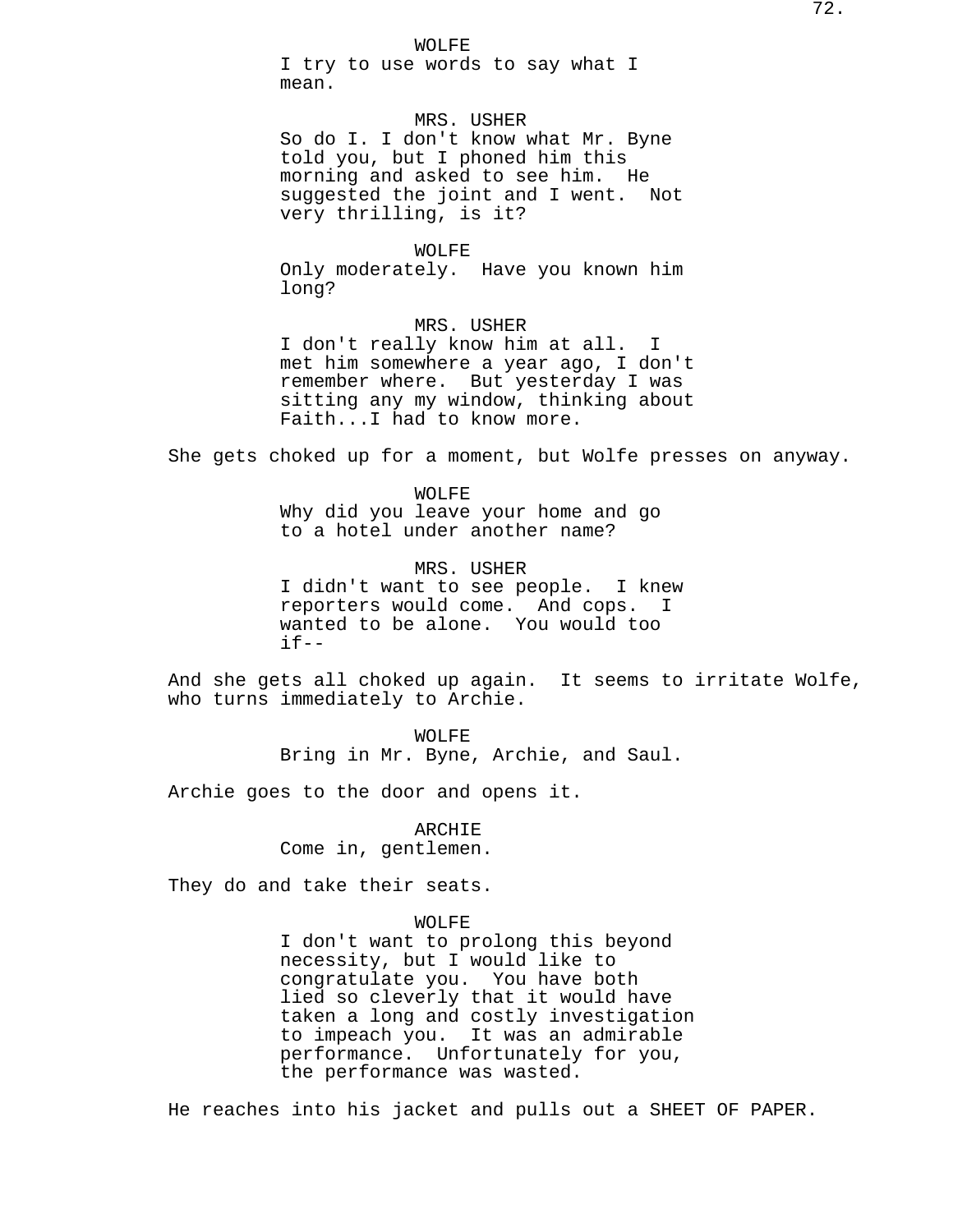WOLFE (CONT'D) When you left your hotel room, Mrs. Usher, I had one of my men search it. He found a most interesting document.

BYNE

What document?

# WOLFE

It's a letter from Albert Grantham in which he concedes being the father of your child. Perhaps the best way to identify it is to quote an excerpt, say, paragraph four: (reading:)

"So I have given my nephew, Austin Byne, a portfolio of securities the income of which is tax exempt, amount to more than \$2 million. The yield will be about \$55,000 annually. My nephew will remit half to you and keep the other half to himself. If you disclose the relationship we once had, or make any additional demands, this agreement is null and-- "

Byne moves forward. Saul and Archie stop him, not realizing that the real danger is Mrs. Usher. She BOLTS OUT OF HER CHAIR streaks for Wolfe, who SWIVELS AROUND and leans back, KICKING HER IN THE CHIN and sending her staggering back to her seat. She grabs her jaw and yells:

### MRS. USHER

You hit me!

Archie pins Byne's arm behind him.

ARCHIE

Easy.

Wolfe puts the paper back into his pocket.

MRS. USHER

Give that back to me.

# WOLFE

It will eventually be returned to you, after it is used as an exhibit in a murder trial.

BYNE No one has been murdered!

WOLFE You are in error, Mr. Byne. Now sit down.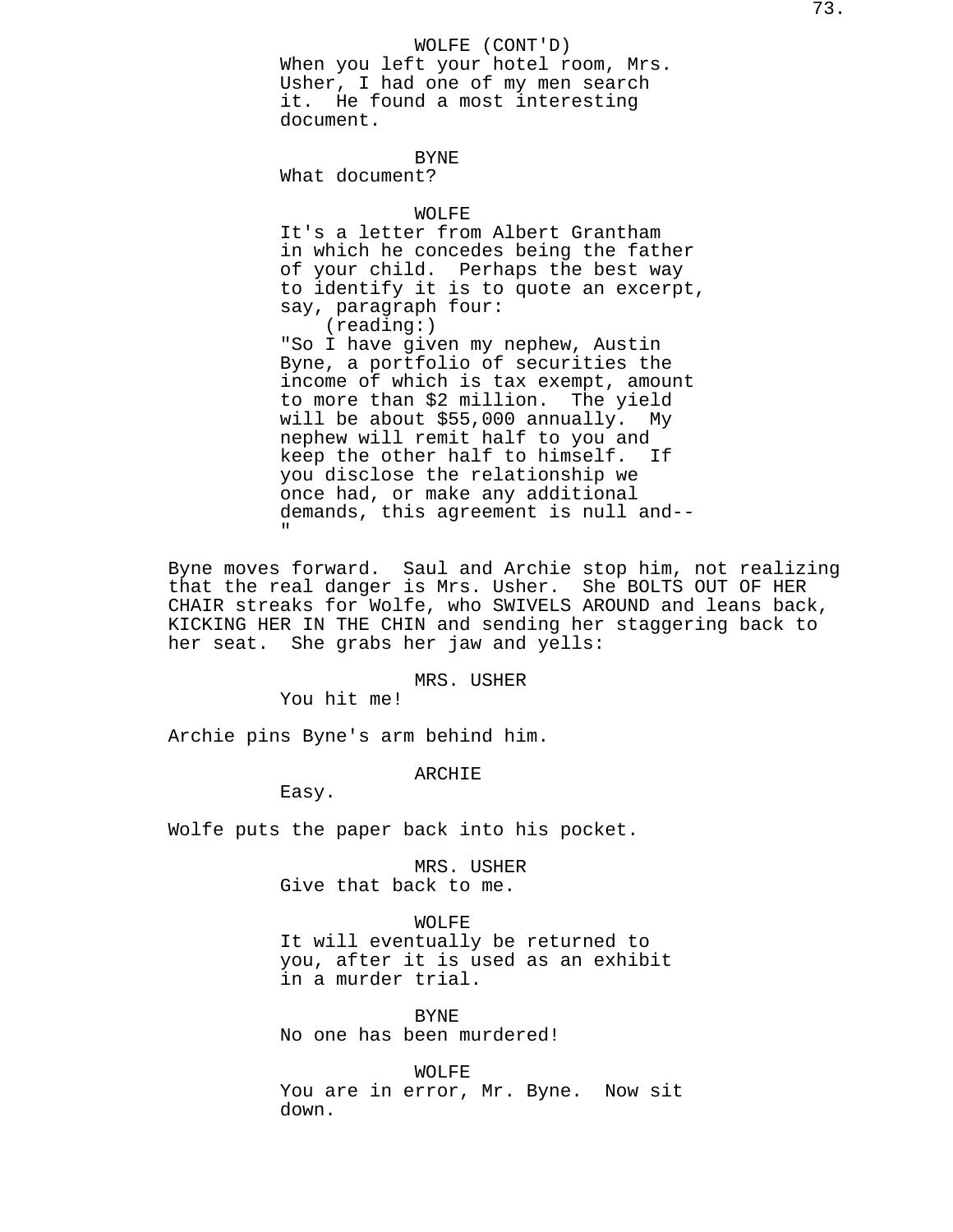Archie releases him and Byne sits. Wolfe turns to Mrs. Usher.

WOLFE (CONT'D) Does the agreement state that your remittance decreases if your daughter dies?

MRS. USHER Yes. I only get half as much or even less. Are you telling the truth, was she murdered?

WOLFE

I'm afraid so, Madam. (to Byne:) I would like to see the agreement. So I sent Mr. Cather to your apartment to look for it. It will expedite matters if you phone him and tell him where it is. He should be inside by now.

Byne stares at Wolfe.

BYNE

By God. You've been threatening to call the police. I will call them myself. I'll tell them a man has broken into my apartment and he is there now.

Archie leaves his chair.

ARCHIE

Here, Dinky, use my phone.

BYNE

He won't find the agreement because it's not there. It's in a safe deposit box and it's going to stay there.

# WOLFE

Tomorrow is Sunday, so it must wait until Monday. However, Mr. Cather didn't go to the trouble for nothing. He will use your typewriter and write something with it: "Have you found out yet that Edwin Laidlaw is the father of Faith Usher's baby?"

Byne smiles. Wolfe notices.

## WOLFE (CONT'D)

You smile. Are you amused? Because you don't have a typewriter?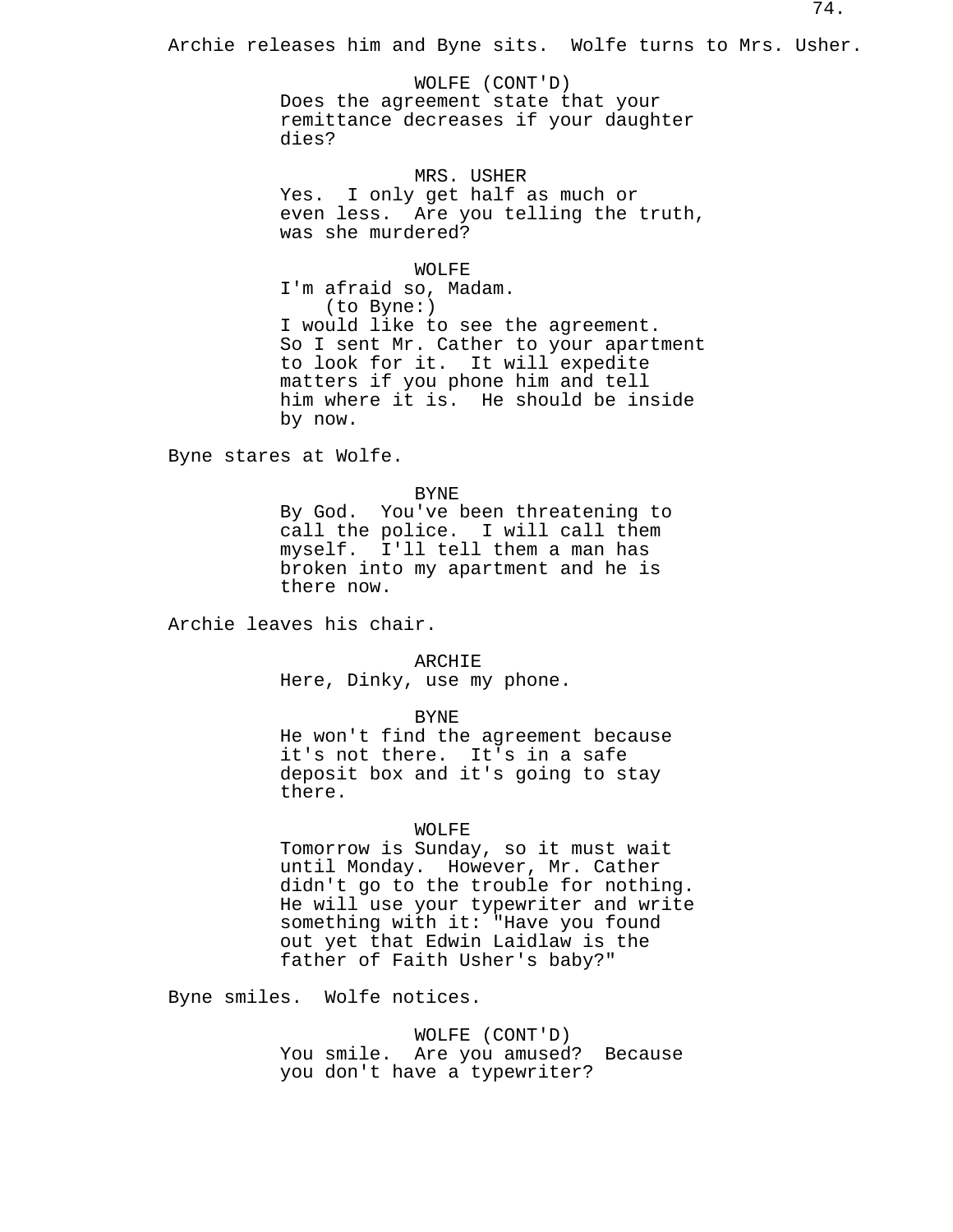BYNE

Sure, I have a typewriter. Did I smile?

He smiles again, a poker smile.

#### WOLFE

You were wrong to smile. That was a mistake. You couldn't possibly be amused, so you must be pleased. By what? I'll try to guess. The guilty machine is elsewhere. It should be easy to find. For instance, the bank vault where you have the safety deposit box. Archie, you go to my box regularly, would it be remarkable for a vault customer to ask for a typewriter?

### ARCHIE

Remarkable? No.

From the look on Byne's face, Wolfe has hit the target.

BYNE Beat it, Elaine. I want to talk to Wolfe.

Wolfe nods to Saul, who escorts Mrs. Byne out.

WOLFE Please wait in the front room.

BYNE

You win. So I spill my guts. Where do you want me to start?

WOLFE

Why did you send the note to the police?

### BYNE

Because they were going on with the investigation and they might dig up I knew Faith's mother and about the arrangement. And if she was murdered, I thought Laidlaw probably did it.

# WOLFE

Why?

### BYNE

The day he left for Canada, I saw the two of them together in his car. I put the rest together. So now you know he was the only one at the party with a reason to kill her.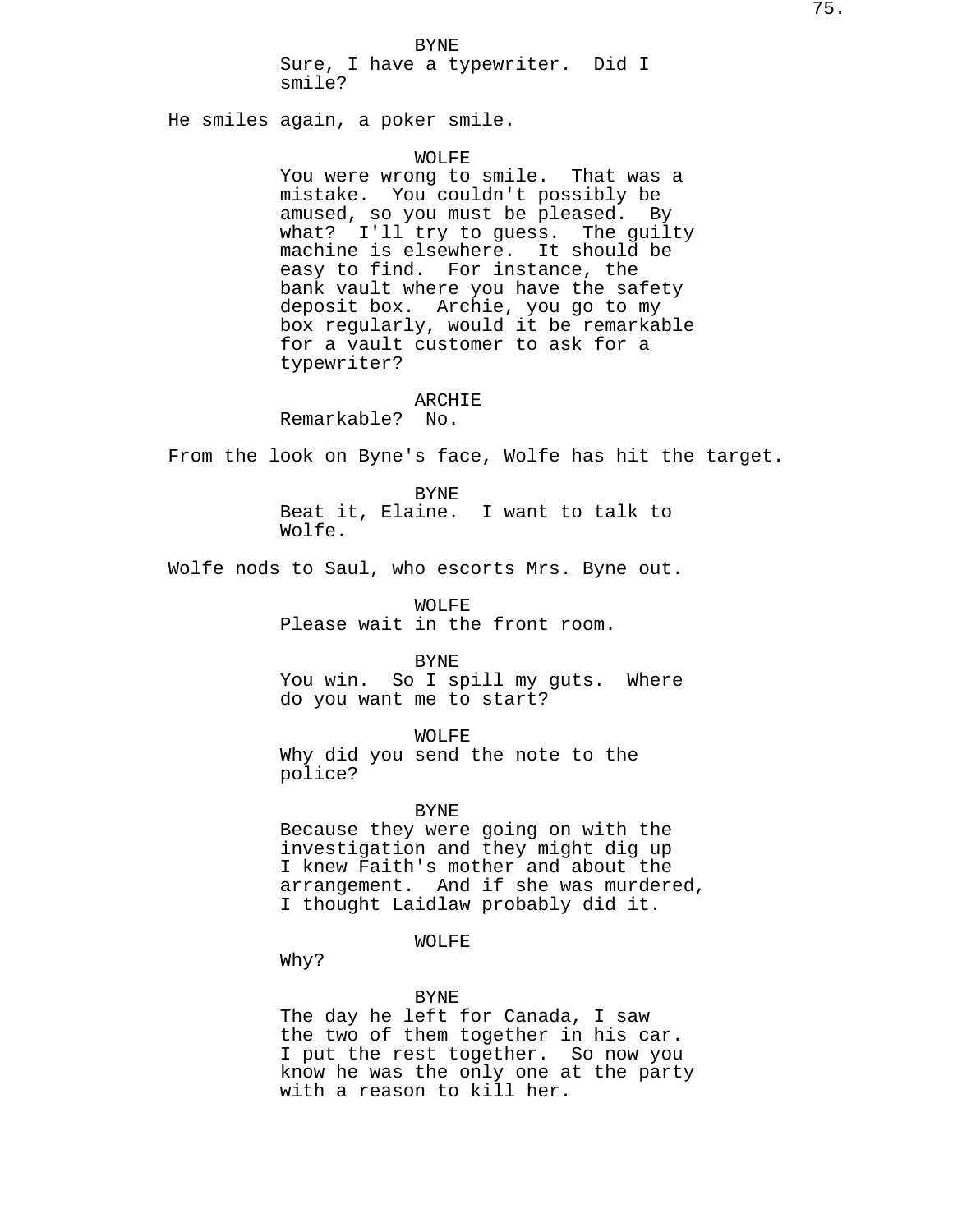WOLFE

You had one.

BYNE

I wasn't there!

WOLFE

True, but those who were there can also plead lack of opportunity.

BYNE

I told Elaine I'd keep sending her half. You can ask her. So where's my motive now?

# WOLFE

You told Mr. Goodwin that your selection of Miss Usher to be invited to the party was fortuitous, but now that explanation won't do.

#### BYNE

When I got the list from Mrs. Irwin, and saw Faith's name, I thought it would be ironic to invite her. Of course, my aunt could cross Faith off and tell Mrs Irwin-- (then:) That gave me another funny idea, to have Laidlaw there, too. I know I was a damn fool, but there you have it.

WOLFE Did Miss Usher know that Albert Grantham had fathered her?

# BYNE

My God, no.

Wolfe leans back and closes his eyes... and does some things which Archie now explains to us:

# ARCHIE'S VOICE

Wolfe leaned back, closed his eyes, and his lips started to work. They pushed out and in, out and in, out and in...sooner or later he always does that. I should have a sign made, GENIUS AT WORK, and put it on his desk when he starts it.

Wolfe opens his eyes and aims his gaze at Byne.

#### WOLFE

The time has come to attack the central question: how was Faith Usher murdered? Archie, get Mr. Cramer.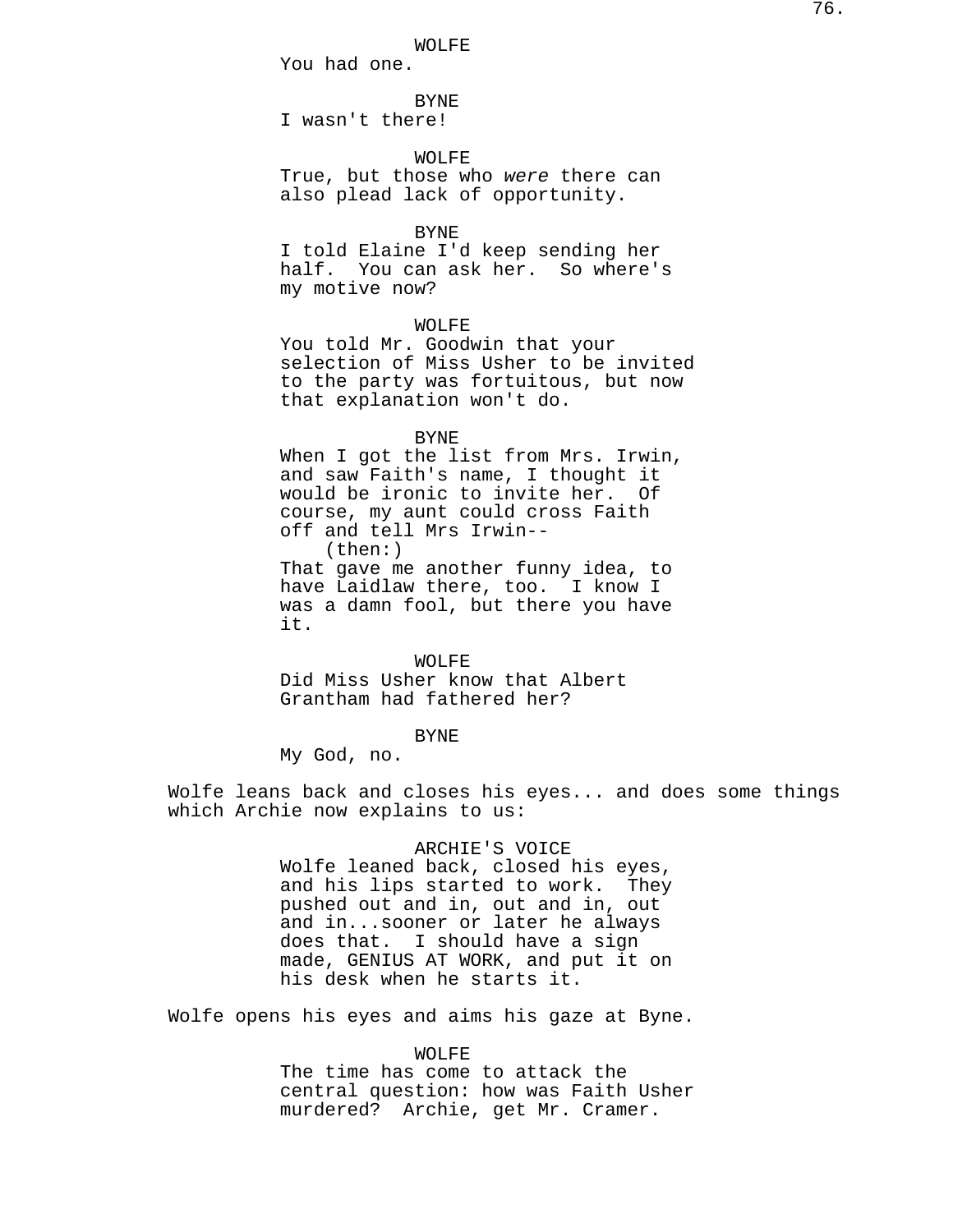Byne jumps to his feet.

No! Damn you, after I've spilled--

BYNE

WOLFE Mr. Byne! Don't squeal until you're hurt. I've got you and I intend to keep you. (to Archie:) Call Mr. Cramer, ask him to invite everyone from the party to my office tomorrow morning at eleven O'clock. He may come as well, particularly if he wishes to apprehend a murderer.

Wolfe rises now and addresses Byne.

WOLFE (CONT'D) You and Miss Usher will remain here as my guests. I don't want either of you to have a chance to confer with any one and this will ensure it.

Wolfe leaves, Archie smiling, Byne glaring after him.

ARCHIE'S VOICE I had no idea what he had in mind, but I knew one thing. The murder had already been solved and tomorrow I would know how.

WIPE TO:

INT. BROWNSTONE - WOLFE'S OFFICE - DAY

The room has changed. The globe and the couch and other furniture have been moved out to recreate the party as much as possible. FOURTEEN CHAIRS have been brought in, a table standing in for the bar, etc. Everyone is scattered around, some seated and some standing, waiting for Wolfe to arrive. In addition to the party guests, Byne, Cramer, PURLEY STEBBINS and Saul are also there.

> ARCHIE'S VOICE Wolfe's idea was to reproduce, as nearly as possible, the scene of the crime, and it was a damn silly idea. If re-creation was essential, he could have broken his rule to never leave the house on business and move the whole performance uptown to Mrs. Robilotti's. But he was too stubborn for that.

Wolfe enters, making it an entrance, of course, letting everyone stare at him as he makes his way to his desk.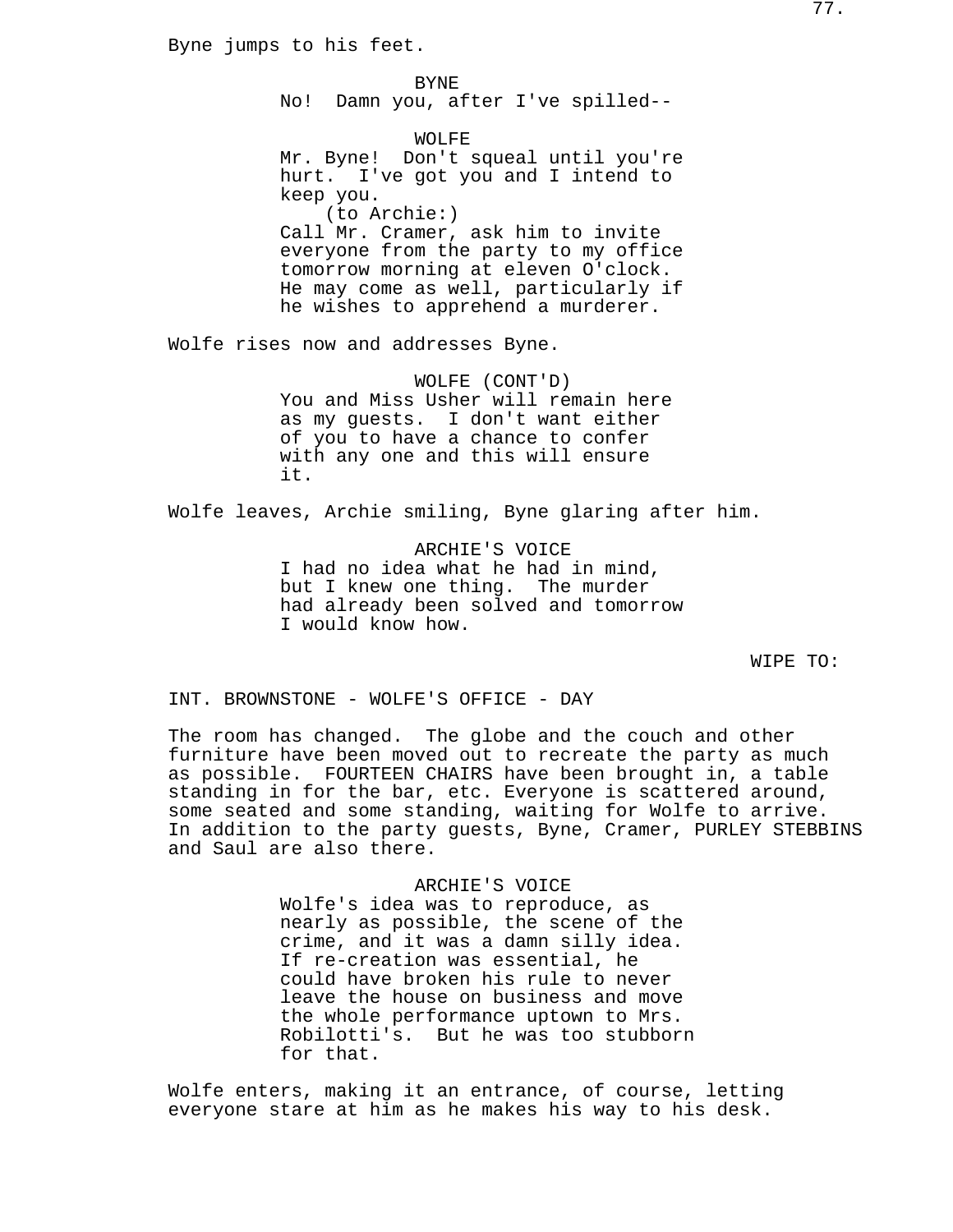Ladies and gentlemen, I will not keep you long -- at least not most of you. I have no exhortation for you and no questions to ask. To form an opinion of Mr. Goodwin's competence as an eyewitness, I need to see, not what he saw, but a close approximation of it. We'll do the best we can. Archie?

Archie leaves his chair to stage manage. And we

WIPE TO:

INT. BROWNSTONE - WOLFE'S OFFICE - MINUTES LATER

Everyone is in their new place. Hackett behind the table/bar, and Laidlaw and Helen Yarmis at one end of it. Rose Tuttle and Beverly Kent are in chairs where the globe stood. Celia Grantham and Paul Schuster are by the wall to the right of Wolfe's desk, with her sitting and him standing. Saul is on a chair near the door to the hall.

> ARCHIE Mr. Panzer is Faith Usher. The distance is wrong, but the relative position is right.

Archie puts an ASHTRAY on a chair to the right of the safe and tells them:

> ARCHIE (CONT'D) This is the bag containing the bottle of poison. (to the Robilottis:) Could you please take your places in front of the bar?

Reluctantly, they do. Archie and Ethel stand at a corner by Archie's desk.

> ARCHIE (CONT'D) (to Wolfe:) All set.

WOLFE Mr. Hackett, I understand that when Mr. Grantham went to the bar for champagne for himself and Miss Usher, two glasses were there in readiness. You had poured one of them a few minutes previously and the other just before he arrived. Is that correct?

BUTLER

Yes, sir.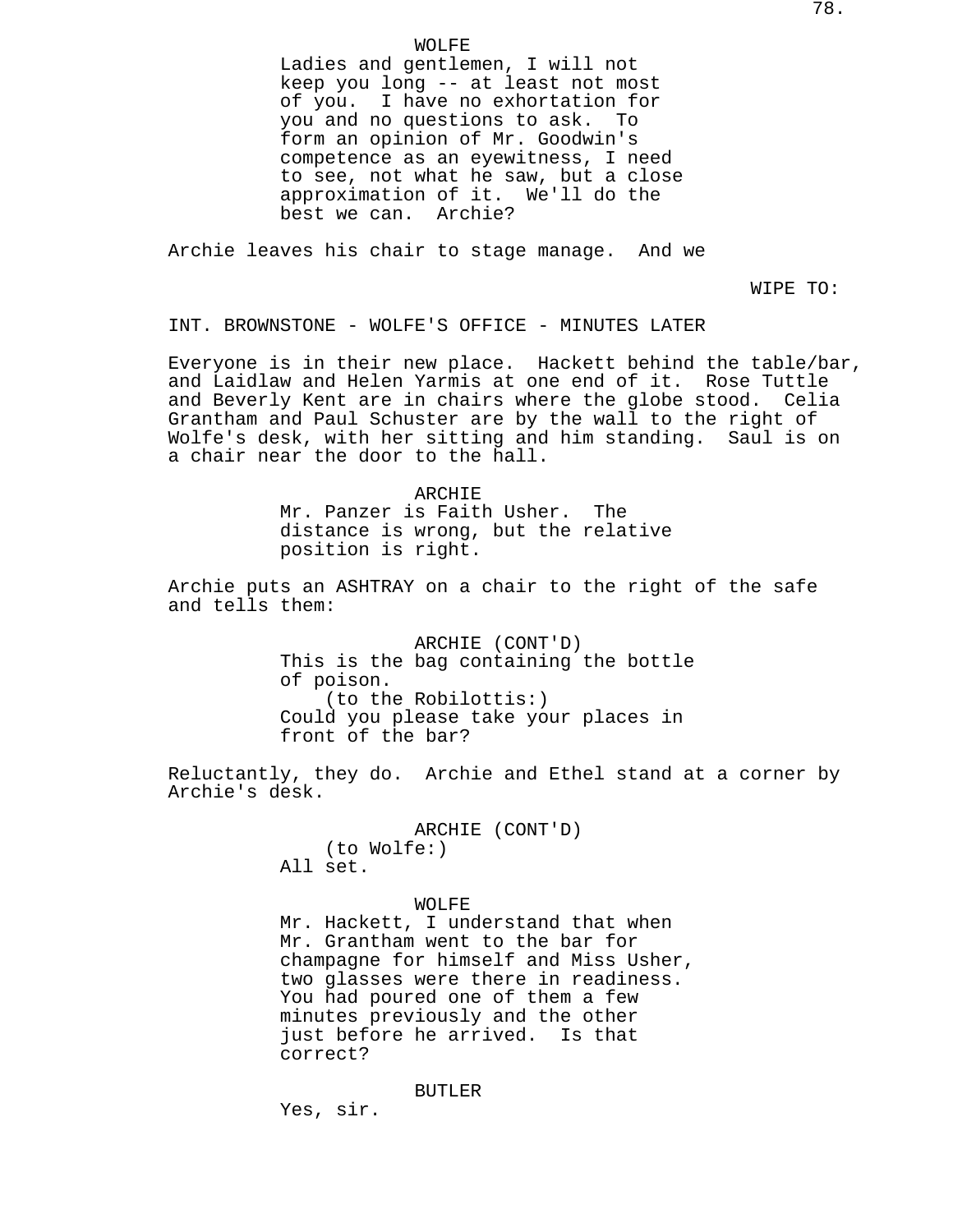WOLFE Please pour a glass now and put it in place.

Hackett the butler does as he is told.

ARCHIE'S VOICE The bottles in the cooler on the table were champagne, and good champagne, Wolfe had insisted on it. Fritz had opened two of them.

### WOLFE

Keep the bottle in your hand. I'll explain what I am after and you may proceed. I want to see it from various angles. After Mr. Grantham delivers his glass to Mr. Panzer, that is to say Miss Usher, I will ask repeat him to repeat his performance by delivering glasses individually to everyone.

Cecil shrugs and does what he is told. We do it in A SERIES OF TIME CUT/DISSOLVES, intercutting Wolfe watching it all closely, all UNDER:

> ARCHIE'S VOICE I was as confused as everyone else about what Wolfe had in mind. But I had sympathy for the others. Unlike them, I was comfortable with that unique brand of confusion, I'd experienced it many times before in that very room.

Before Cecil can hand a glass to the last person, his sister, he decides to swallow the contents himself.

> CECTL Here's to crime. (drinks, then to Wolfe:) I hope I didn't spoil it.

> > CELIA

It was in bad taste.

CECIL

I meant it to be. This whole thing has been in bad taste from the beginning.

Wolfe ignores the remark.

WOLFE I appeal to all of you: Did anything about Mr. Grantham's performance catch your eye?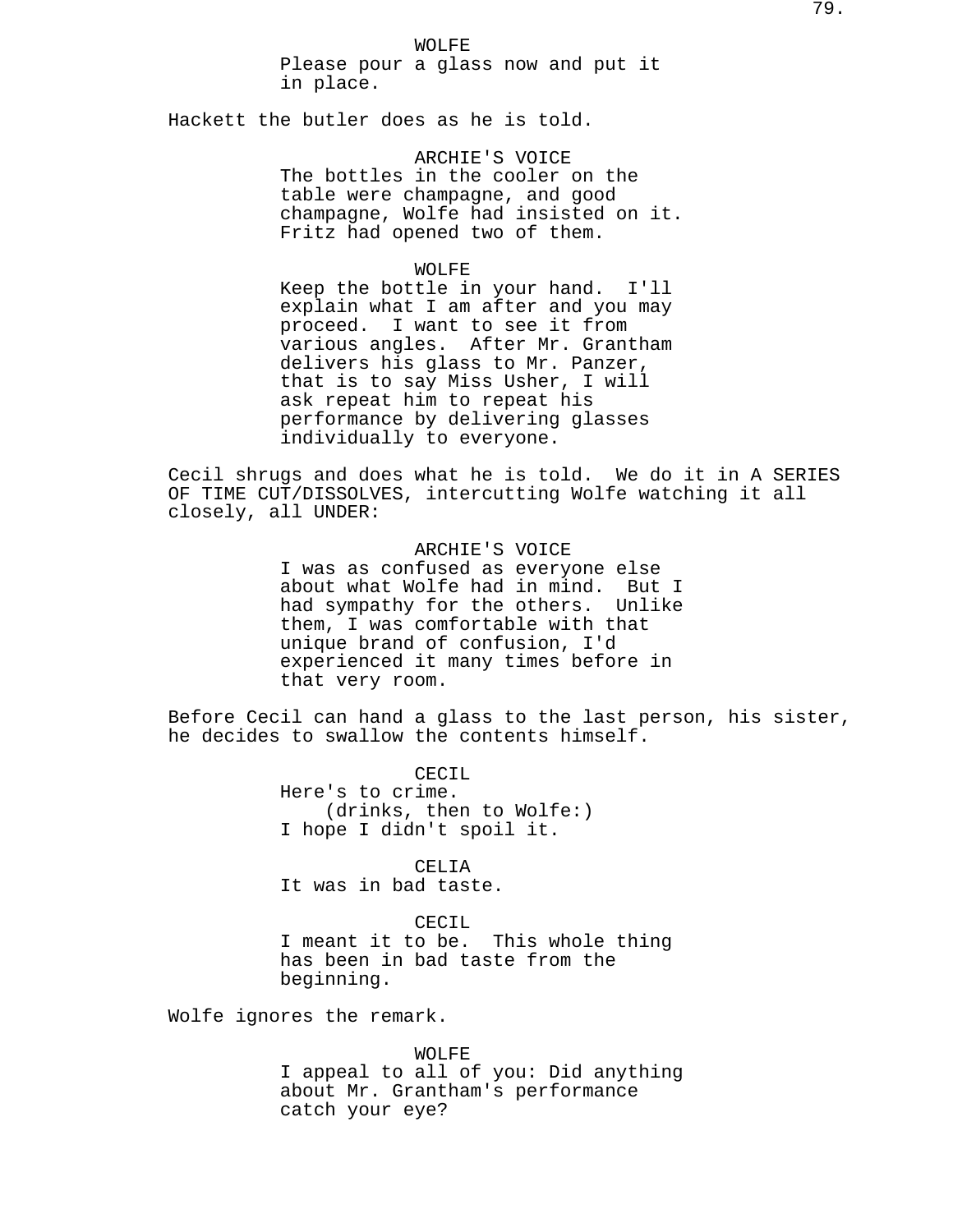Purley Stebbins clears his throat.

### **STEBBINS**

He carried his glasses the same every time. The one in his right hand, his thumb and forefinger were on the bowl, and the one in his left hand, held that by the stem. And he kept the one in his right hand and handed them the one in his left hand.

Wolfe is stunned.

ARCHIE'S VOICE I had never before seen Wolfe look at Purley with unqualified admiration.

WOLFE

Thank you, Mr. Stebbins. You not only have eyes but know what they're for. Will anyone corroborate him?

SAUL

I will. I do.

CRAMER (to Wolfe:) What's your point?

WOLFE

Surely, that is obvious. Anyone who is sufficiently familiar with Mr. Grantham's habits, and who saw him pick up the glasses and start off with them, would know which one he would hand to Miss Usher. (to Archie:) Please bring in our guest.

Archie opens the door and in comes Elaine Usher, who he leads to Mrs. Robilotti.

> ARCHIE Mrs. Robilotti, let me present Mrs. Elaine Usher, Faith's mother.

Mrs. Usher bends at the waist and puts out a hand.

MRS. USHER It's a pleasure, a great pleasure.

Mrs. Robilotti stares for a moment and then SLAPS Mrs. Usher RIGHT ACROSS THE FACE, shocking everyone, except, perhaps Nero Wolfe.

> WOLFE That is all, ladies and gentlemen. (MORE)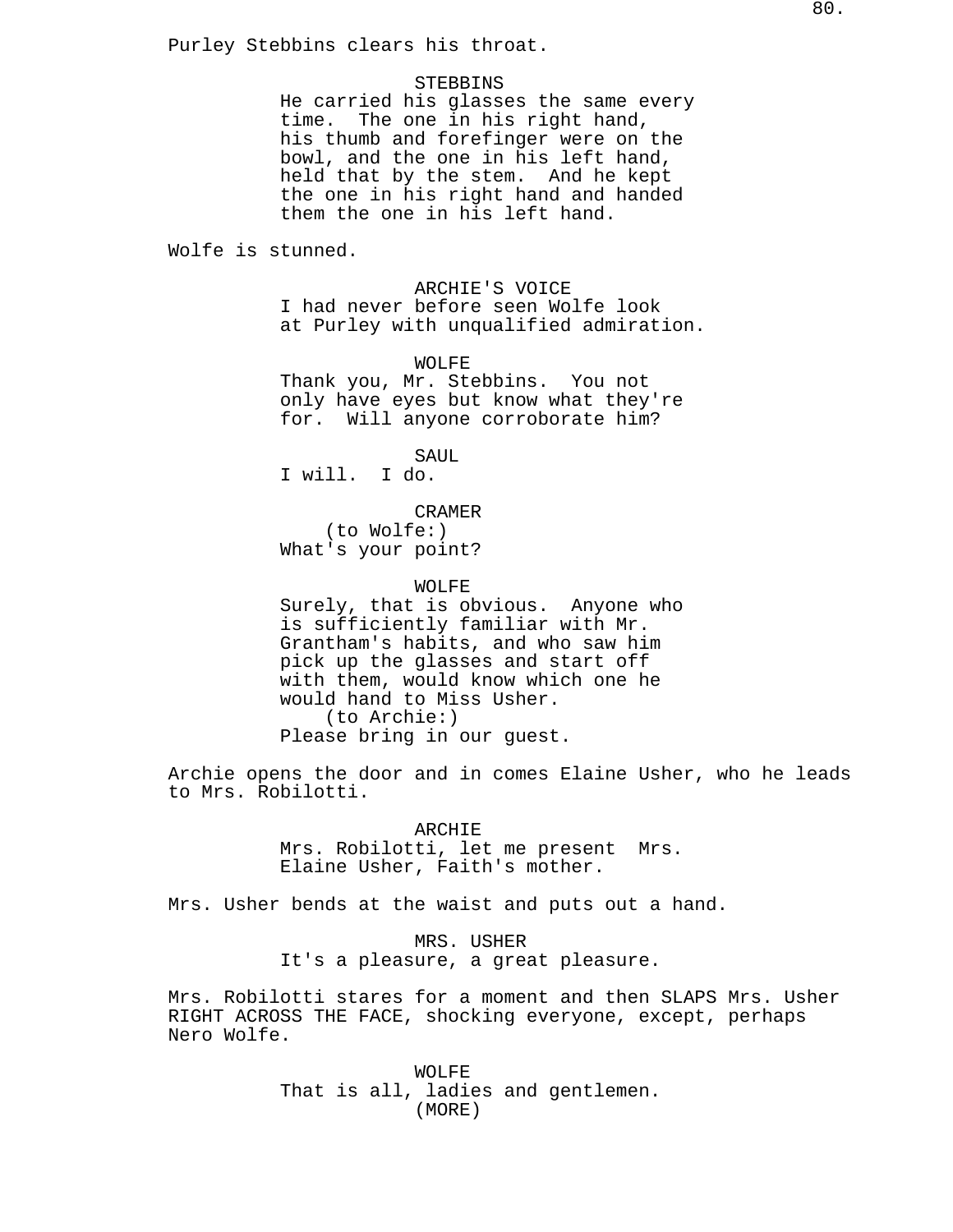ROSE

You mean we have to? I want to stay.

But she's led out, along with the others, by Archie and Saul, leaving the four remaining guests, Cramer and Stebbins.

### WOLFE

(to Mrs. Usher:) Madam, I regret the indignity you have suffered under my roof.

BYNE

You stage it and then you regret it? Unbelievable.

# WOLFE

The reason Mr. Byne is here will soon be apparent. It was something he said that informed me that Mrs. Robilotti knew her husband fathered Faith Usher.

BYNE That's a lie! A damn lie!

# WOLFE

I choose my words, Mr. Byne. I didn't say you told me that, but that something you said *informed* me. Speaking of the people invited to the gathering, you said "of course my aunt could cross Faith off and Tell Mrs. Irwin--" and you stopped, realizing you'd slipped. When I let it pass, you thought I missed it.

### BYNE

There was no implication!

### WOLFE

Nonsense. Why should your Aunt refuse to have Miss Usher in her house? Only one reason suggested by the known facts: that she knew Miss Usher was her former husband's illegitimate daughter.

MRS. ROBILOTTI (to Wolfe, with disgust:) This is incredible.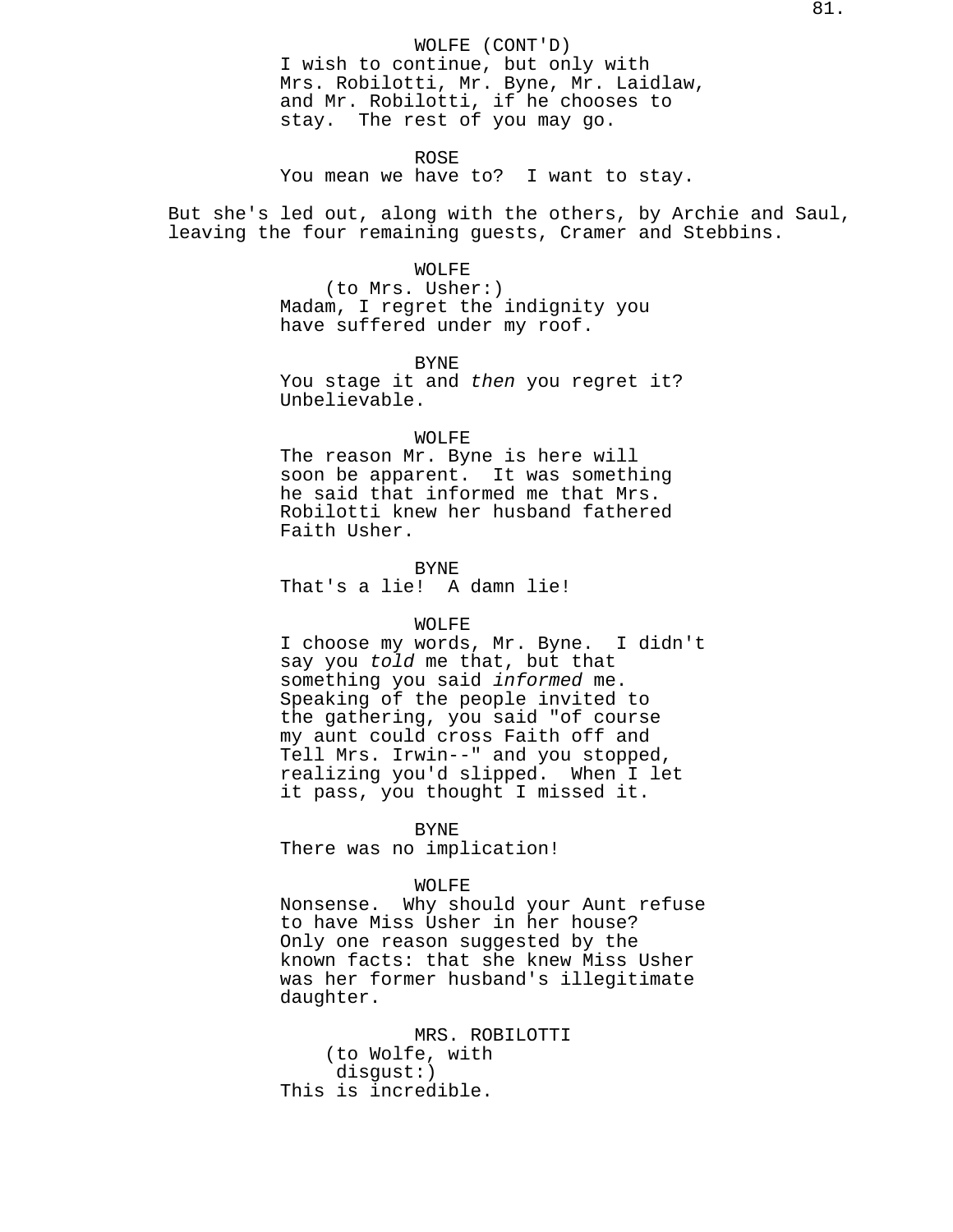WOLFE I agree, murder is always incredible. (to Byne:) You have trimmed long enough. Did your aunt know Faith Usher was the daughter of Albert Grantham?

Byne sags, cornered and he knows it.

### BYNE

I told her a couple of months ago because she called me a parasite for living on my Uncle's money. I lost my temper and told her why he gave me the money, to provide for his illegitimate daughter.

Mrs. Robilotti glares at Byne, seething with hatred.

MRS. ROBILOTTI You liar! You sit there and lie. You told me so you could blackmail me out of more millions. The millions Albert gave you wasn't enough, you--

WOLFE

(interrupts:) Stop it! (to Cramer:) I submit to you that Mrs. Robilotti deliberately let Faith Usher come to the party so she could kill her.

CRAMER

How did she get Faith Usher's cyanide out of her purse and into the drink?

WOLFE Confound it, must I shine your shoes for you? (then:) I doubt she ever went near the bag. I suggest you inquire whether Mrs.

Robilotti recently had access to cyanide. You might even find she actually procured some.

MRS. ROBILOTTI I've had enough!

Mrs. Robilotti gets to her feet and starts to go. But she only gets a few feet before Cramer and Stebbins block her way.

> MRS. ROBILOTTI (CONT'D) Let me pass. I am going home.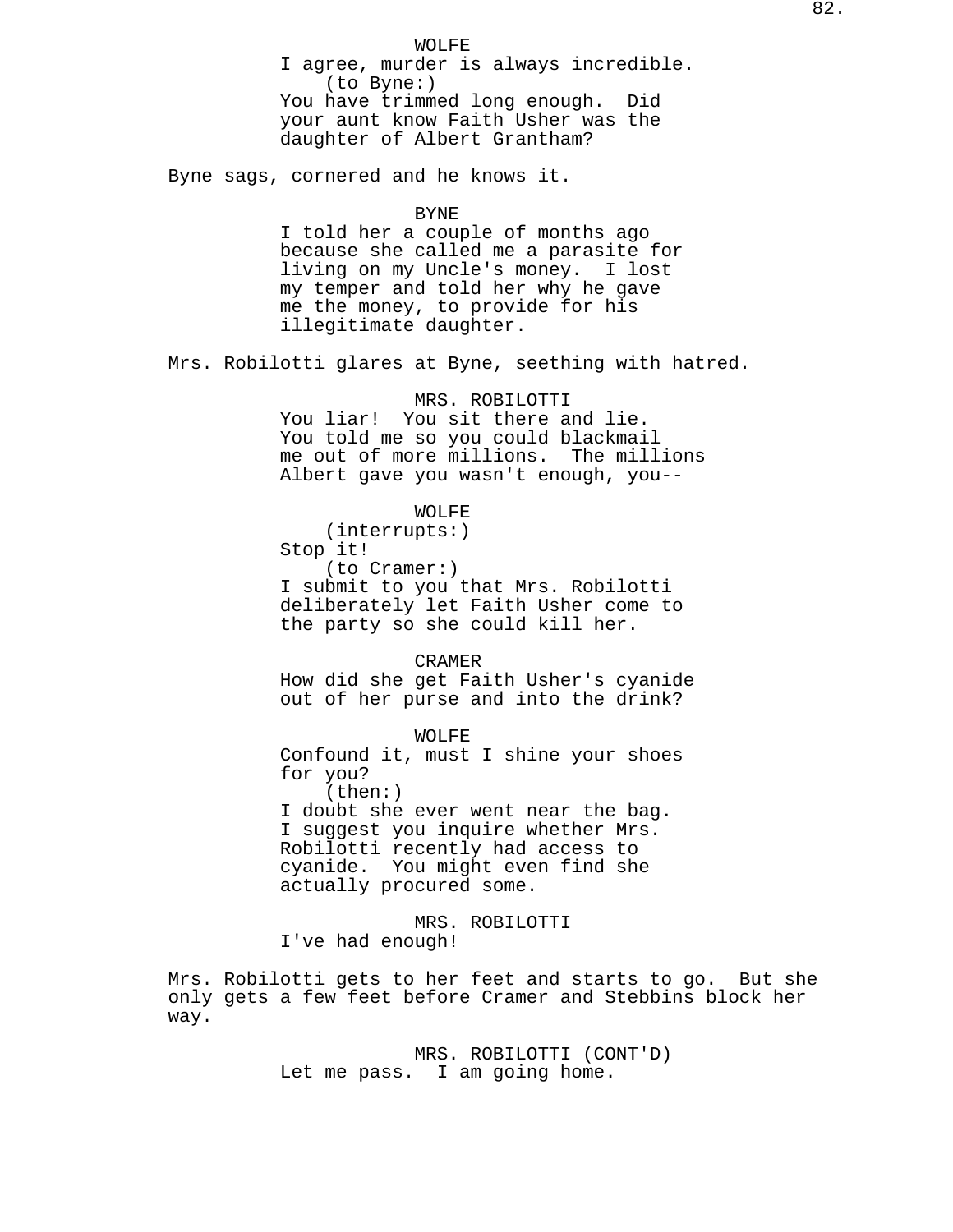#### CRAMER

Not right now. I'm afraid you'll have to answer some questions.

He motions to Stebbins and they lead her out. Archie smiles at Wolfe, who merely nods, spots Fritz in the door way, glances at his watch, and starts to rise.

> WOLFE Now, if you will excuse me, it's time for lunch. You're welcome to join me in the dining room if you wish.

And Wolfe leaves. The others start to follow, staring after him in amazement. Celia joins Archie at his desk.

> CELIA You've left my life in tatters.

ARCHIE I'm sorry, this must be a terrible shock for you.

CELIA This changes everything. I could never marry a man who put my mother in jail.

Archie is taken aback. That wasn't what he meant.

# ARCHIE

Oh. (then:) A wise policy.

CELIA As if you didn't know, you skunk. You win. I'll just have to find someone else.

She motions to Laidlaw.

CELIA (CONT'D) Edwin, my dear, would you please take me home?

Laidlaw immediately offers Celia his arm.

# LAIDLAW

My pleasure.

As the two of them pass, Laidlaw shoots a smile at Archie and he smiles back. Fritz joins Archie.

> FRITZ Can I get you anything?